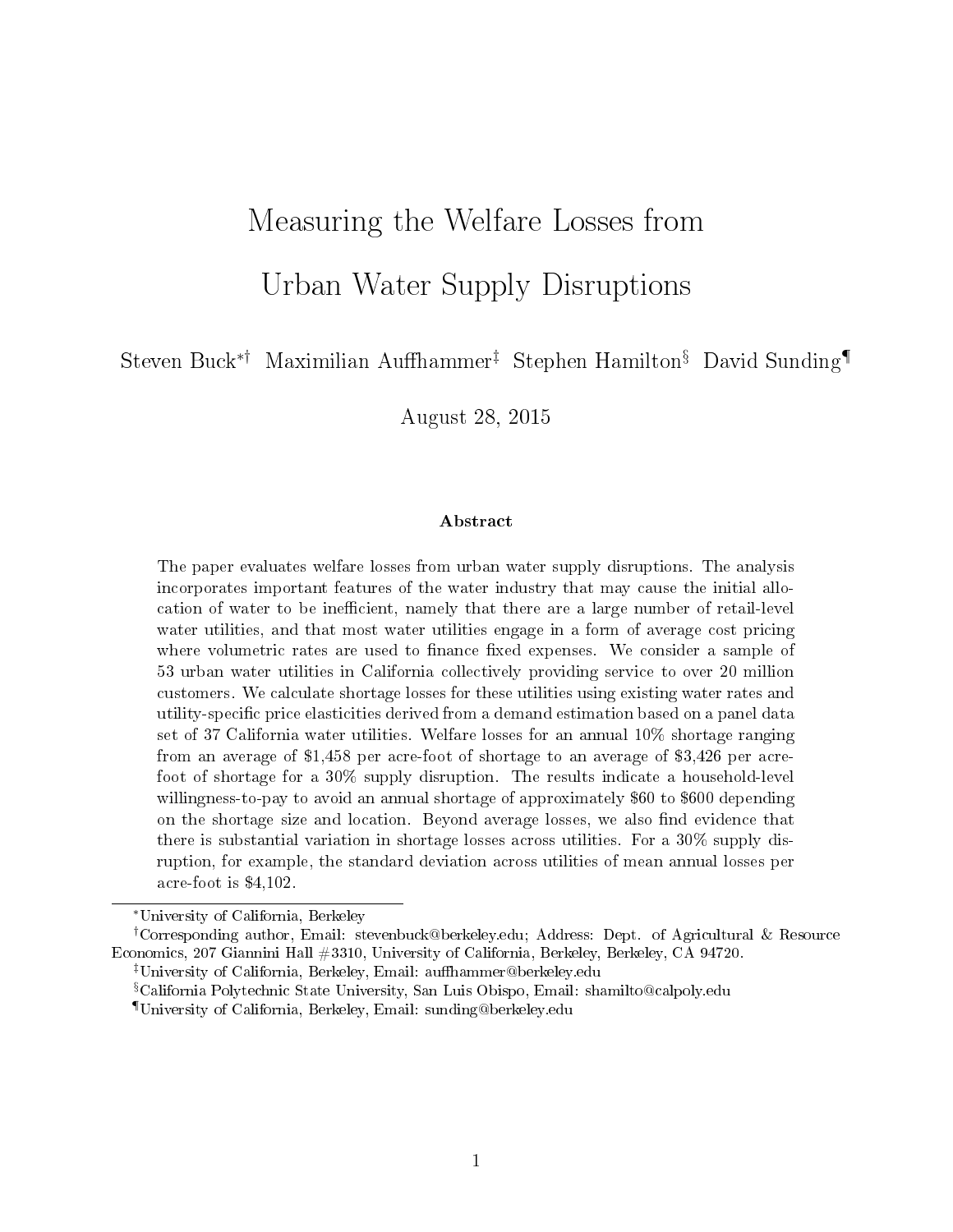## 1 Introduction

In response to conditions of extreme drought and reduced water supplies, on May 15, 2015 California's lead regulatory agency for water imposed mandatory reductions on urban water use affecting nearly all of the state's urban water utilities (State Water Resources Control Board, 2015). This emergency intervention highlights the problem of urban water shortage facing water providers in California and beyond. The combination of variable water supplies, continued population growth, and increasing environmental constraints on urban water diversions underscores the importance of quantifying the welfare implications of water supply disruptions.

Urban water supply disruptions now occur in many areas of the United States. Atlanta, for example, has a rapidly growing urban population that relies primarily on diversions of surface water from the Chattahoochee River. As recently as 2007, drought and environmental concerns generated a water supply shortage in the region (Missimer et al., 2014). Similar scenarios of cities facing water supply disruptions are playing out notably in the states of Texas (Combs, 2012), Nevada (Barnett and Pierce, 2009), Colorado (Rajagopalan et al., 2009), Arizona (Marshall et al., 2010) and New Mexico (Martinez, Verhines, and Lopez, 2013), to name a few.

Beyond improving our understanding of the welfare costs of droughts and environmental restrictions, understanding the welfare loss from urban water shortages is also important when evaluating the costs and benefits of alternative water supplies. Desalination, for example, typically has a higher levelized cost than surface water supplies, but is also less prone to disruption. To compare the full range of costs and benefits of desalination versus more traditional supplies, it is important to measure the welfare consequences of periodic shortages, which are in a sense the inverse of a reliability premium.

Finally, the importance of measuring the welfare losses from urban water supply disruptions is increased with climate change and predicted reductions in water availability. As McDonald et al. (2011) point out, climate change will induce more frequent and prolonged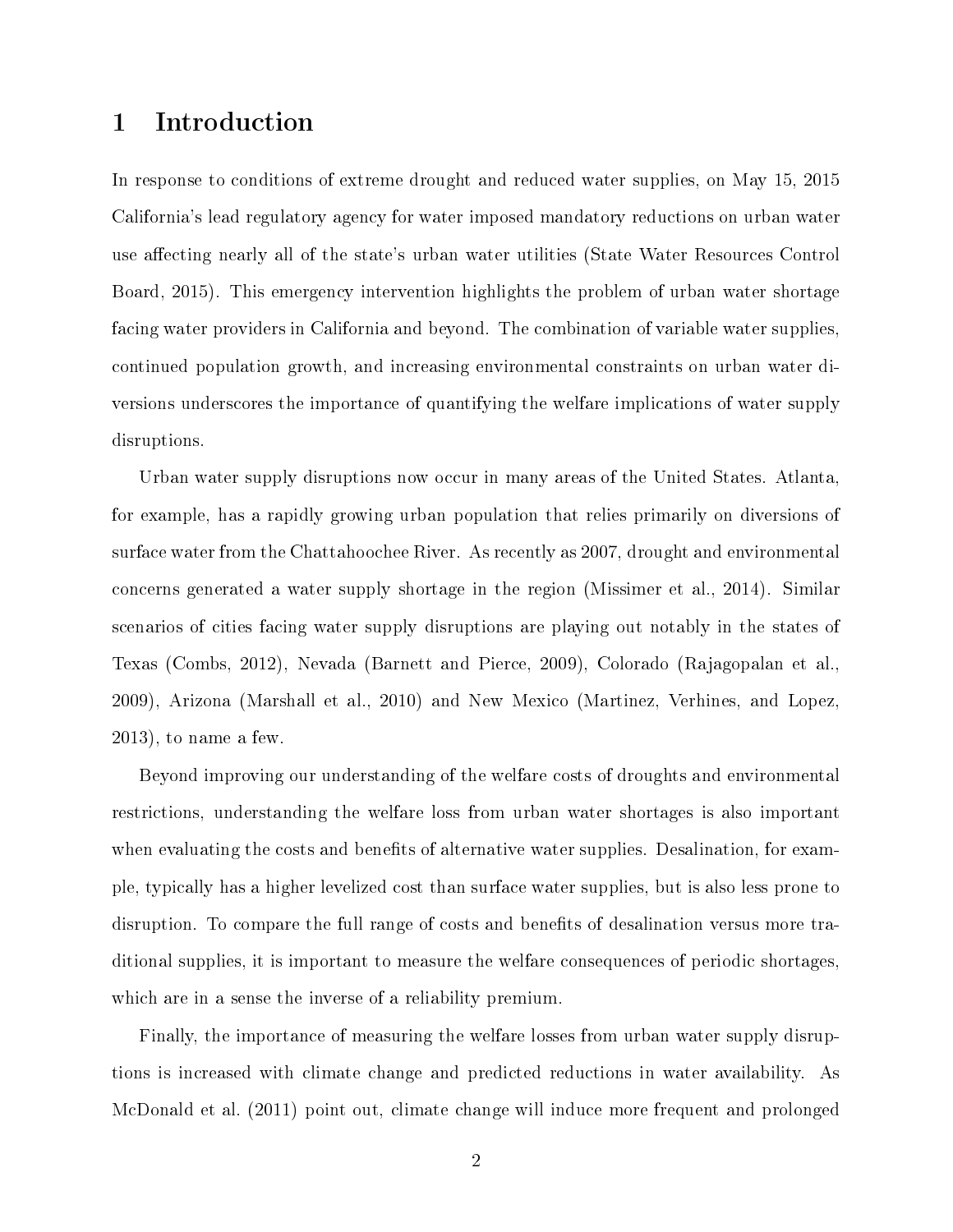periods of drought in the Southwestern United States. Hence the likelihood of water supply disruptions and adverse welfare impacts in this region may significantly increase.

In this article we evaluate welfare losses from an annual supply disruption for urban water users under existing infrastructure. We contribute three aspects to the literature on the economic cost of urban water shortages: (i) we incorporate an econometric model to account for regional variation in the price elasticity of residential demand; (ii) we measure welfare losses at a disaggregated level based on initial water prices that are not allocatively efficient; and (iii) we consider the role of fixed cost recovery when calculating welfare losses from shortage. These features of the analysis have important consequences for measuring the size and distribution of welfare losses from water shortages. In particular, we show that welfare losses from an urban water shortage can be significantly larger than suggested by measures of compensating or equivalent variation when water utilities respond by increasing rates or depleting financial reserves in response to a shortage. This circumstance is likely to occur when utilities recover fixed costs through volumetric rates, as is common in the industry. We also demonstrate that when the pre-shortage water allocation involves substantial variation in the marginal value of water across utilities (i.e., is allocatively inefficient), rationing can amplify these differences in marginal value, especially when there also exists variation in price elasticities of water demand across utilities.

Previous studies measuring welfare losses under a water supply disruption have employed contingent valuation methods (Griffin and Mjelde, 2000; Howe and Smith, 1994). In contrast, our analysis has the advantage of being based on actual valuations of water units by residential consumers as opposed to stated preferences over hypothetical scenarios. In this regard, our analysis is similar to Mansur and Olmstead (2012), which evaluates the inefficiency of command-and-control approaches, specifically a two day a week outdoor residential water restriction, to ration demand during times of supply disruption. In related work Grafton and Ward (2008) estimate an aggregate demand curve in Sydney, Australia to evaluate welfare losses resulting from mandatory restrictions on specific water uses instead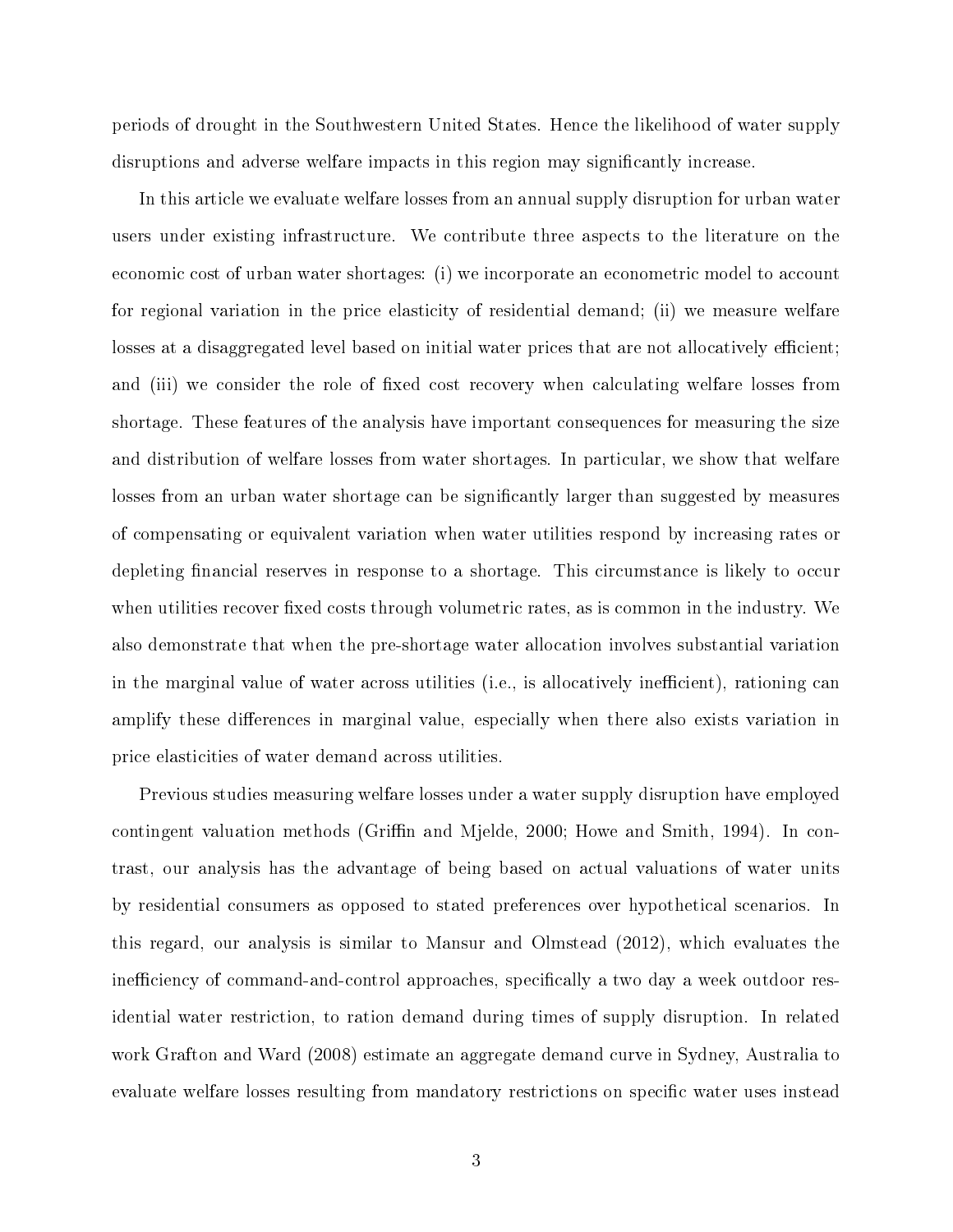of an efficient rationing mechanism such as raising prices. Brennan, Tapsuwan, and Ingram (2007) use a household production model from the labor economics literature to estimate the effects of sprinkler restrictions on consumer welfare as well as their efficacy. Our work complements this literature with analysis that considers welfare outcomes under different sets of assumptions (homogeneous price elasticities and initial prices versus heterogeneous price elasticities and initial prices across utilities; marginal cost and average cost pricing) and under two forms of water supply rationing (proportional rationing and efficient rationing). An important difference that separates our work from these other studies is that we consider changes in water utilities' supply costs; specifically, we account for how differences in fixed costs and customer bases affect volumetric prices.

We consider the economic impact of annual water supply disruptions mediated through the single family residential segment of the urban water sector. Water supply reductions in the single family residential segment accords with the typical policy response of policymakers to water supply disruptions of the magnitudes examined here  $(10\%$  to  $30\%$  shortage allocations).<sup>1</sup> In the welfare analysis presented in this paper our focus is on the effect of an annual water supply disruption, which involves rationing water during an annual hydrological cycle that is characterized by a rainy season (roughly October through March) and a dry season (roughly April through September) each year. On an annual basis, water supply disruptions tend to be concentrated on dry season residential water uses, for instance periodic limitations on outdoor landscape irrigation, because dry season rationing of residential household water uses selectively targets what policy makers consider to be the lowest-valued uses in urban water demand. However, the general welfare loss framework we describe in this article can be applied in the analysis of supply disruptions for different durations, seasons and places.

In a seminal paper on residential water demand, Renwick and Green (2000) [hereafter

<sup>&</sup>lt;sup>1</sup>The cutback on urban water suppliers in California for the year 2015 is projected to be met through cutbacks in residential deliveries, with the bulk of the water restrictions applied to single family residential users.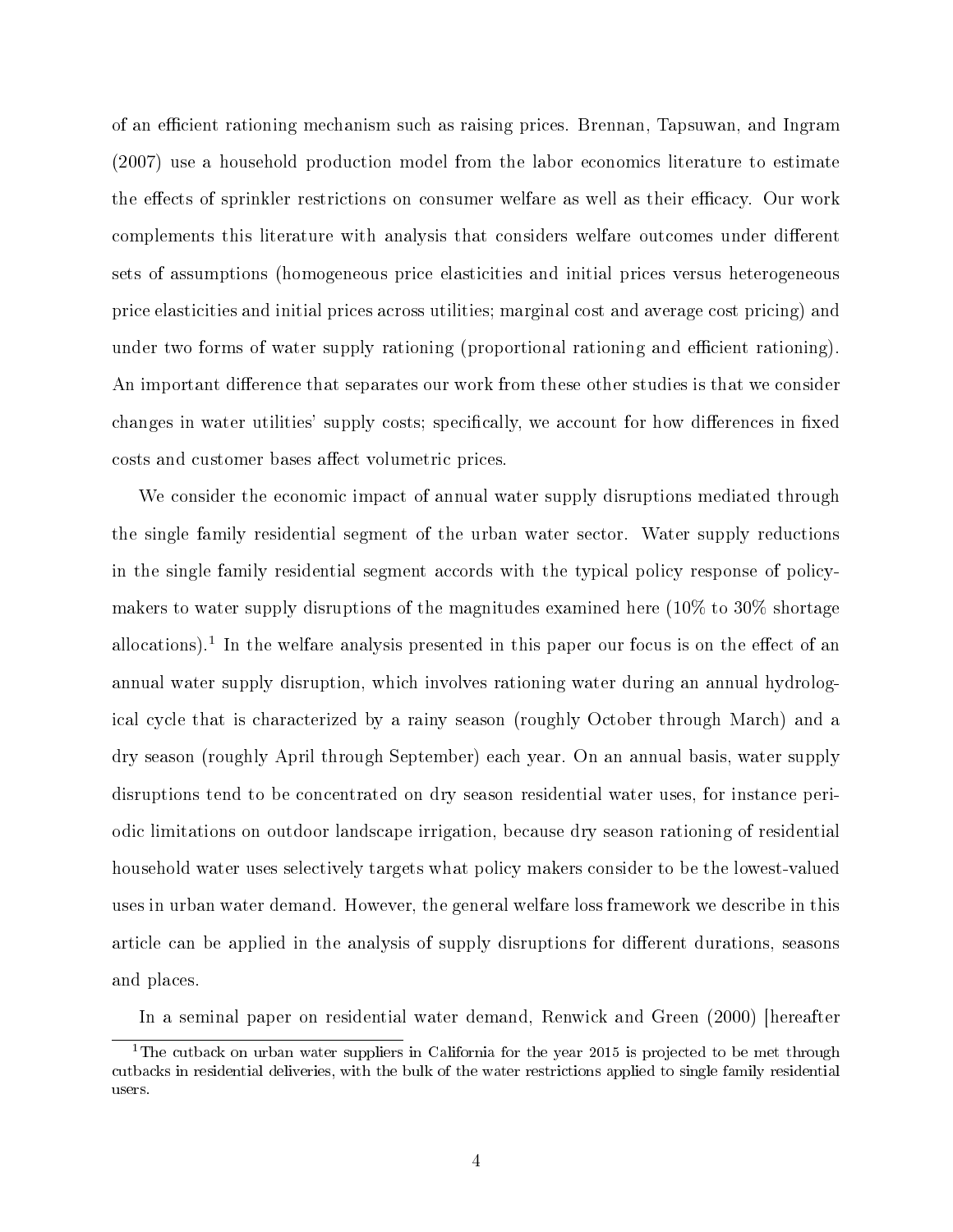RG] use utility-level panel data over the period 1989-1996 to estimate the price response of demand to water management policies for eight urban regions in California. We follow RG in framing our analysis around panel estimates of residential water demand in California; however, our analysis departs from their analysis in several essential ways. First, RG treat their panel data on utility-level water consumption and prices as a pooled cross-section, whereas we take advantage of the panel data structure to account for time-invariant characteristics, such as regional mean historical income and climate variables, that are correlated with both water prices and demand. Second, our study expands the cross-section of urban water demand observations from 8 regions to 37 independent rate-setting water utilities in the San Francisco Bay Area and Southern California. Given the high degree of intracluster correlation within water utilities, our panel technique has greater statistical power and allows for utility specific fixed effects. Third, RG estimate the average price response across utilities, while our methods allow us to consider heterogeneity in price elasticities by interacting price with household income. This addition is important, because our data are not only characterized by considerable heterogeneity in regional water rates, but also embody substantial differences in the responsiveness of water demand to price changes, leading to estimated price elasticities in the range between  $-0.10$  and  $-0.24$ . Accounting for regional differences in water demand allows us to characterize the wide-spread distribution of welfare changes across space, particularly when the yardstick for losses is a baseline water equilibrium that is not allocatively efficient.

A naïve analysis of welfare changes due to shortages may consider marginal cost pricing and efficient rationing along a single, aggregate water demand function; however, because most water utilities set rates to recover a substantial portion of the fixed costs of water service, and the prevailing debt service varies across water utilities, the resulting water rates exhibit a substantial degree of heterogeneity across utilities. When welfare changes are measured from an initial allocation that does not equalize the marginal value of water across urban water consumers, water rationing will tend to alter these pre-existing distortions,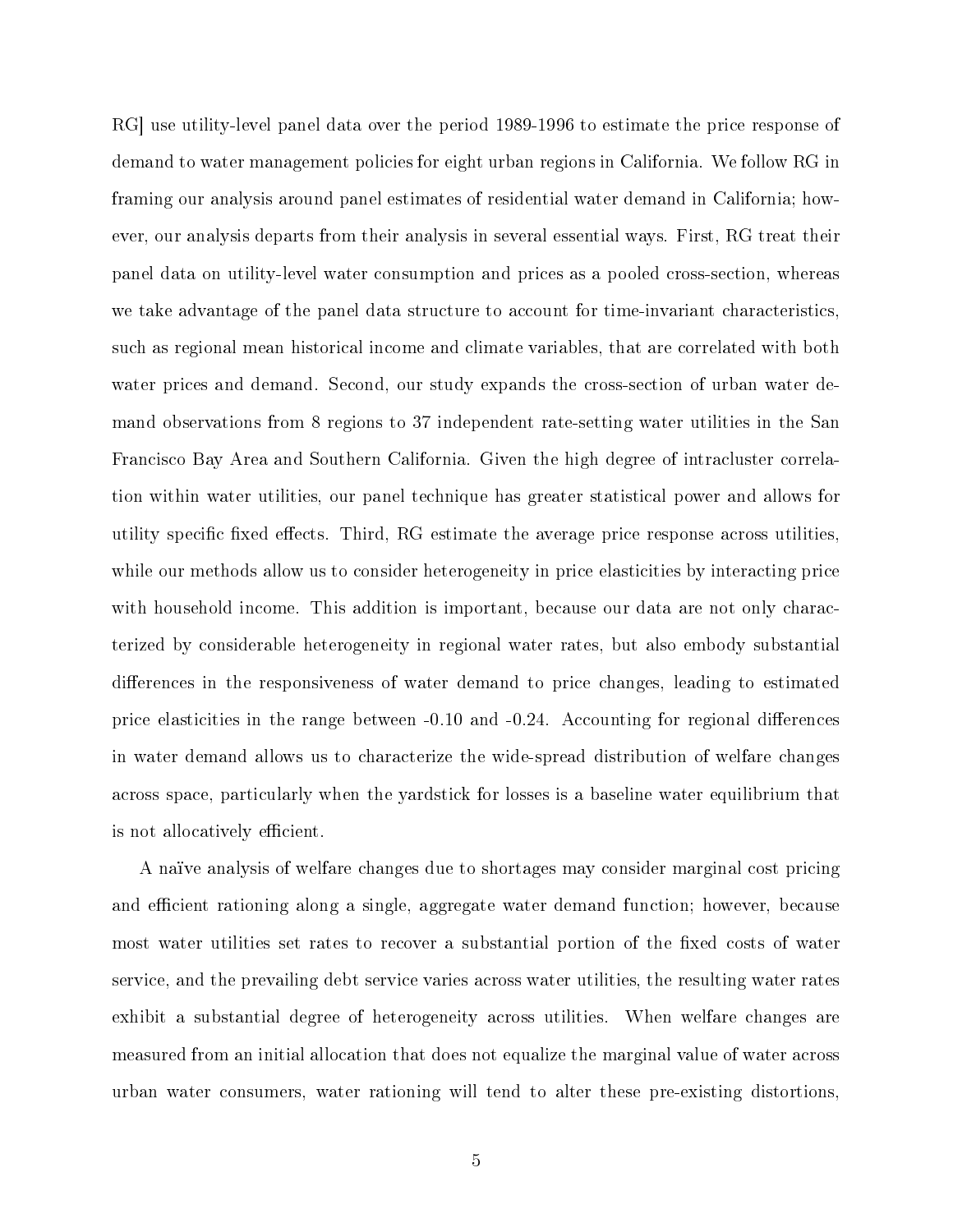especially if there is also variation in price responsiveness across urban water consumers. Indeed, welfare losses from water supply disruption can be tempered by rationing water in a manner that restores allocative efficiency. To illustrate the essential role of these features in calculating the welfare loss of a water supply disruption, we compare welfare losses under marginal cost pricing  $(P=MC)$  in a base scenario in which water utilities share a common price elasticity and initial price, a scenario in which water utilities have heterogeneous price elasticities and share a common initial price, and a scenario in which water utilities have heterogeneous price elasticities and initial prices; these are compared to a scenario in which welfare losses are calculated under average cost pricing  $(P > MC)$ . Furthermore, we consider welfare losses under allocations that proportionally ration consumers in all regions and that ration consumers in a manner to equalize the marginal value of water across regions (what we refer to as "efficient rationing".

In summary, this article presents a framework for evaluating welfare losses from urban water shortages, taking into account local differences in demand characteristics and utility pricing structures. We use panel data from 37 urban water utilities in California over the period 1996-2009 to estimate utility-level price elasticities of residential water demand. We then use these estimates, coupled with information on rates and costs of service, to determine the welfare losses from a temporary water supply disruption for 53 urban water utilities in the San Francisco Bay Area and in Southern California. As context for our welfare results, the average price of water these utilities charge is \$1232 per acre-foot. We find that average welfare losses due to a 30% supply disruption are approximately \$2,300 to \$2,500 per acre-foot of shortage in the case of marginal cost pricing for the volumetric rate; these estimates represent a lower bound on welfare losses since the volumetric rate usually carries a portion of the fixed costs. Therefore, a key result of the paper is that when we assume that volumetric rates also carry a portion of the fixed costs, then average welfare losses per acre-foot of shortage increase to approximately \$3,500. A second finding of the paper is the large variation in shortage losses across water utilities, with losses from a 30% shortage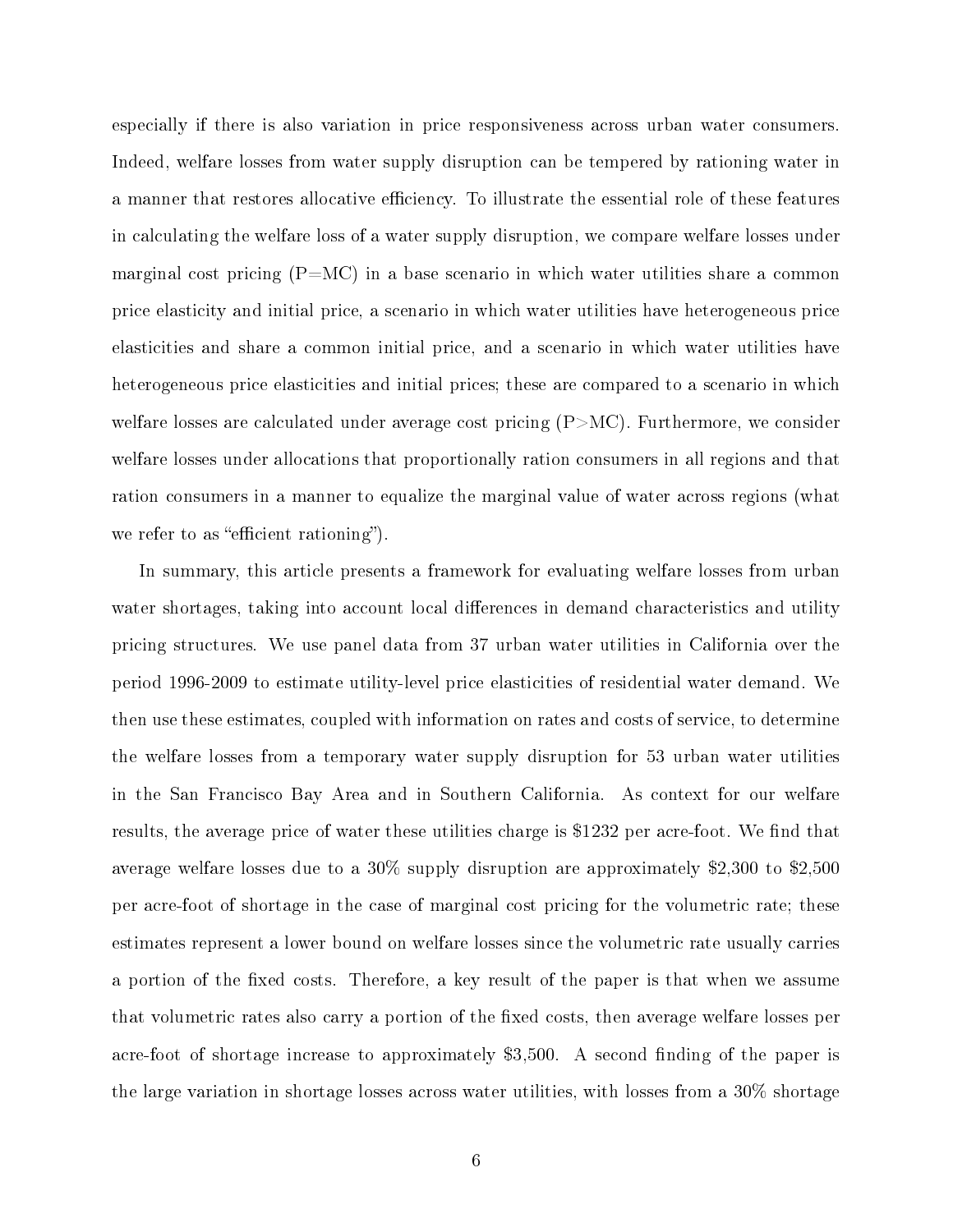varying from under \$1,000 per acre-foot of shortage to over \$12,000 per acre-foot.

The welfare results presented in the preceding paragraph were calculated under the assumption of proportional rationing across water utilities, which is not an allocatively efficient rationing scheme. Therefore, as a final exercise we compare welfare losses under a proportional rationing regime across water utilities to an efficient rationing regime that equates the marginal value of water across utilities. Naturally, we find that absolute welfare gains due to implementation of an efficient rationing regime in lieu of proportional rationing are increasing in the size of the regional supply disruption. In the San Francisco Bay Area gains are \$3.4 million and \$46.5 million for percent disruptions of 10% and 30%, respectively. In Southern California gains are \$38.0 million and \$116.7 million for percent disruptions of  $10\%$  and  $30\%$ , respectively. Similarly, we find that, in percentage terms, the welfare gains due to implementation of an efficient rationing regime relative to a proportional rationing regime can increase in the size of the regional supply disruption. Efficient rationing can reduce aggregate welfare losses relative to proportional rationing by an estimated 11.5% for a 10% regional supply disruption and by an estimated 15.9% for a 30% regional water supply disruption in the San Francisco Bay Area. However, this is not always the case; in Southern California we find that efficient rationing relative to proportional rationing reduces aggregate welfare losses by an estimated 13.3% for a 10% regional supply disruption but only 6.1% for a 30% regional water supply disruption. The short explanation for this counter-intuitive result is that the benefits of efficient rationing relative to proportional rationing can be broken into (i) a fixed benefit of achieving an efficient allocation under a zero shortage baseline and (ii) a variable benefit of efficient rationing corresponding to shortages of  $10\%$ ,  $20\%$  and  $30\%$ that are beyond the fixed benefit. In percentage terms, the fixed benefit of efficiency gains when moving from proportional to efficient rationing is larger under a  $10\%$  shortage relative to a  $30\%$  shortage. Moreover, the variable benefit of efficiency gains when moving from proportional to efficient rationing increases more quickly in regions with inelastic demands compared to regions with relatively more elastic demands. This explains why we observe the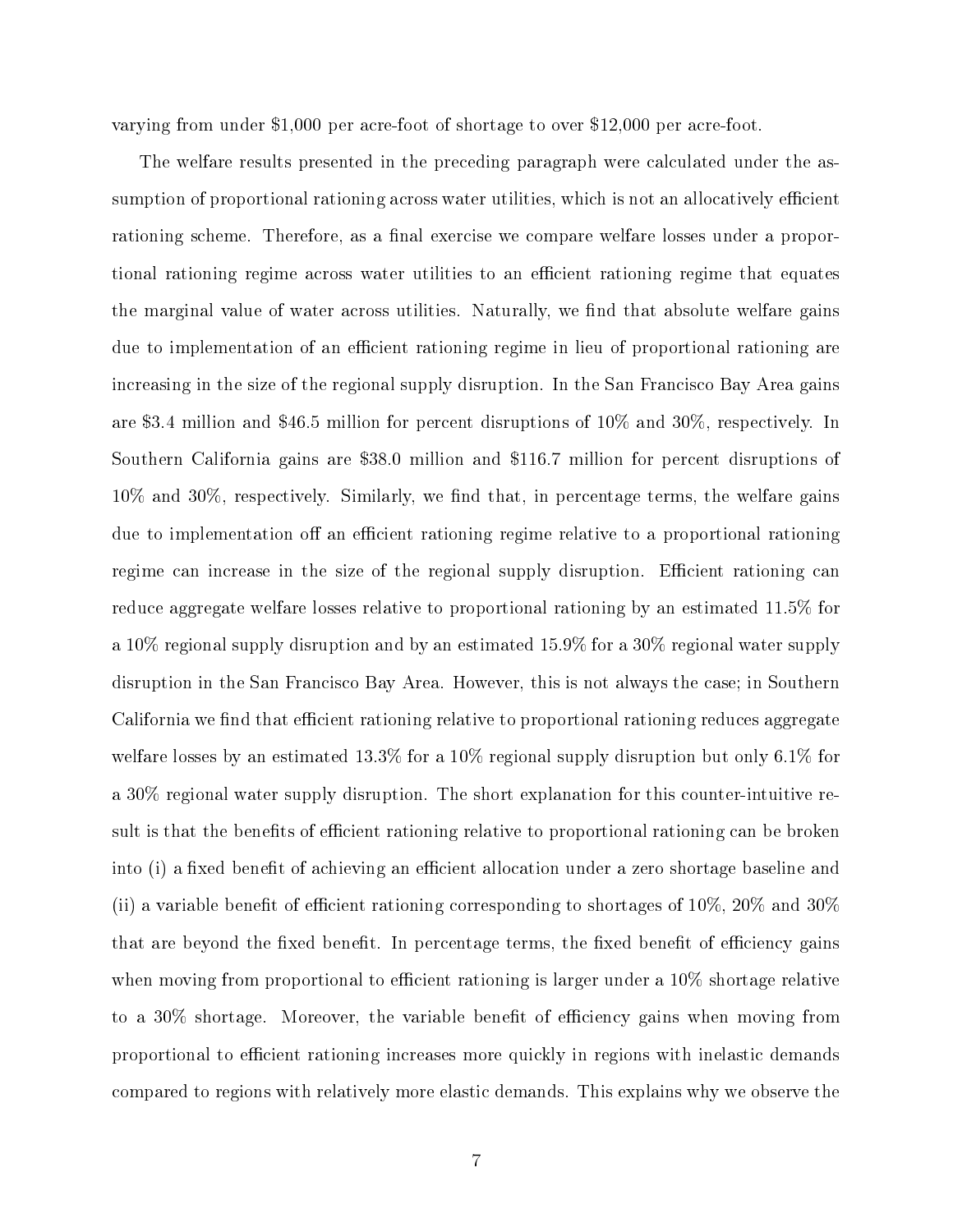contrasting results on efficiency gains in percentage terms between the San Francisco Bay Area (more inelastic) and Southern California (more elastic). In summary, the decline of efficiency gains in percentage terms when comparing efficient rationing relative to proportional rationing is surprising and results because the intial rates are allocatively inefficient and price responses vary across regions, which taken together, underscore the importance of accounting for heterogeneity in initial rates and price elastiticies across utilities.

From the policy perspective, we summarize three main points. First, properly handling fixed costs in the welfare calculation is essential for calculating economic losses for supply reductions. Second, losses under proportional rationing approximate losses under efficient rationing. This suggests a relatively moderate impact of accounting for regional differences in demand. Hence, it seems like aggregated analysis can serve as a good approximation for total welfare losses at a highly disaggregated level. Third, if understanding the pattern for the distribution of welfare losses is an objective of the analysis then accounting for heterogeneity in price elasticities and initial prices across water utilities is essential.

The remainder of the paper is structured as follows. The next section presents the conceptual model underlying our welfare loss framework. In Section 3, we describe the residential water demand estimation with a careful exposition of what we consider to be the main empirical challenges; we present our econometric specification; we describe the data used in the regression analysis; review the main regression results and consider several empirical checks to evaluate the robustness of our main findings. In Section 4, we walk the reader through the calculation of welfare losses due to a year-long water supply disruption for 53 urban water utilities in the San Francisco Bay Area and Southern California under different sets of assumptions about price elasticities, initial prices and how volumetric prices are set; we also discuss equity considerations under multi-tiered pricing structures and welfare losses under proportional versus efficient rationing rules. The final section concludes.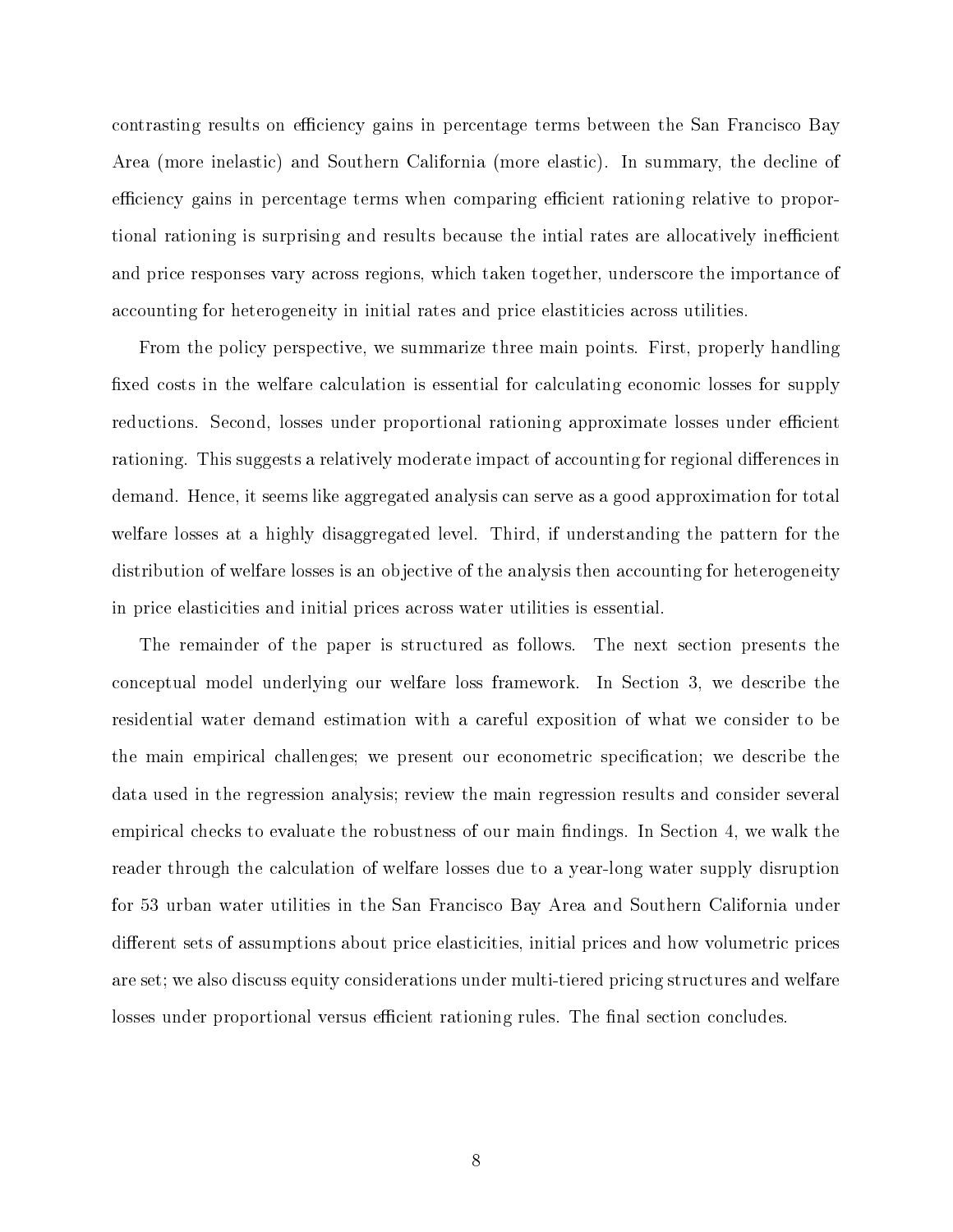## 2 Welfare Loss Framework Under Average Cost Pricing

Our loss framework considers the effect of a year-long urban water supply disruption on ratepayers' welfare under existing infrastructure with no short-term adaptation. Water shortages relative to quantity-demanded under baseline prices following a supply disruption have the potential to adversely affect economic outcomes among several types of water users, including rural and agricultural users; however, we confine our analysis to the case of urban water management. Specifically, we consider a drought response framework for urban water utilities in which year-long water supply reductions of a given magnitude are mediated through the residential segment of the urban water sector. A drought response framework that primarily targets residential water use, for instance by imposing restrictions on outdoor irrigation, corresponds to the typical urban water management response to supply disruptions of relatively small magnitude and short duration.<sup>2</sup> For purposes of this analysis, we consider a year-long disruption to be a short duration given the large capital investments required. Water infrastructure could not respond quickly to a one-year supply disruption, nor do we expect technology development and/or broad adoption of residential water savings devices to occur in under a year.

We measure residential ratepayer welfare losses as the difference between the area under residential demand curve and the avoided cost of reduced water service (naturally, the variable costs of service delivery are not paid for on shorted units of water, where the number of shorted units is equal to the difference between consumption absent a supply disruption and consumption with a supply disruption). Given that a substantial portion of the cost of water service represents fixed cost, the vast majority of which is sunk, our methodology is more appropriate than the standard consumer surplus measure. Specifically, our measure of the ratepayer welfare loss is reconciled with the consumer surplus measure when the avoided

<sup>&</sup>lt;sup>2</sup>We note that urban utilities with agricultural customers may choose to ration them before residential customers. However, it is rare for the urban utilities in our data set to have agricultural customers and when they do it is small share of their customer base. Further, agricultural customers may be served by non-potable water supply sources; thus, the choice to ration residential customers first would not be affected.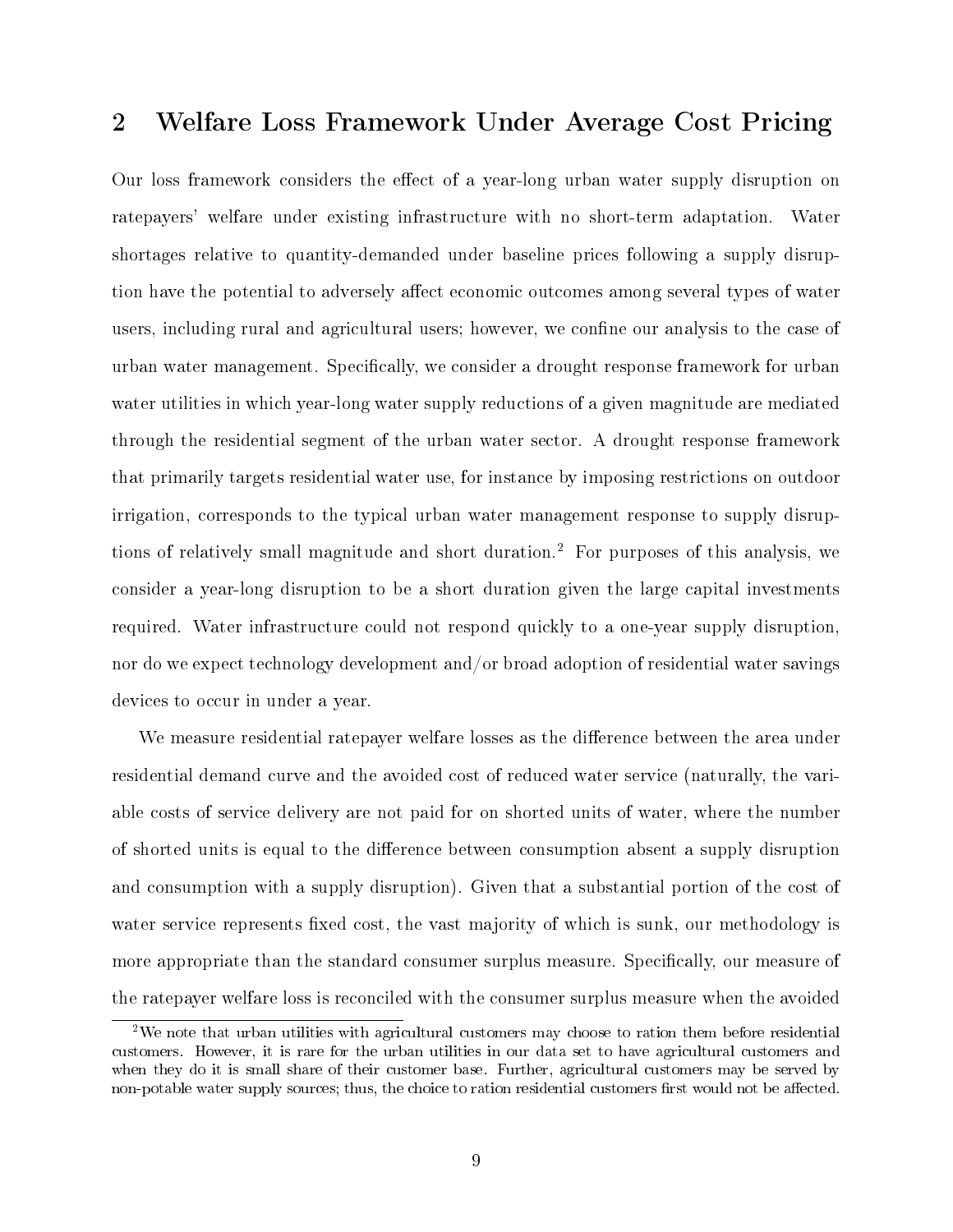cost of reduced water service is described by a constant unit cost function at the prevailing residential water rate, but differs, often substantially, from the consumer surplus measure under circumstances in which residential water rates exist primarily for fixed cost recovery (e.g. a marginal cost of service delivery at or very close to zero).

## 2.1 Evidence of Average Cost Pricing

We offer two pieces of evidence to support our claim that residential volumetric water rates exist primarily for fixed cost recovery. Our first piece of evidence is in Table 1 which presents the distribution of average prices across water utilities used in the regression analysis. The distribution ranges from an average of \$1.26 per hundred cubic feet (ccf) in Anaheim to an average of \$8.16 per ccf in Skyline Water District. While each water utility has its own separate supply portfolio, all of the water utilities listed from the San Franciso Bay Area receive a large share, if not, all of their supplies in the form of imported surface water via the Regional Water System (RWS) administered by the San Francisco Public Utilities Commission and serviced by the Hetch Hetchy Reservoir. The marginal costs of delivering these RWS supplies should be similar across water utilities. The fact that we observe widely different prices across utilities reflects that each utility packages fixed costs into their volumetric rates differently. This can occur due to the different levels of fixed costs each utility incurs and the wide variance in the numbers of customers served (e.g Alameda has 71,000 single family residential accounts while Westborough only has 3,701 single family residential accounts (BAWSCA, 2012)). Our second piece of evidence is based on public financial records indicating that a large portion of the volumetric rates reflect capital expenses and debt service. For example, a public document from the San Francisco Public Utilities Commission from February 2015 (SFPUC, 2015) indicated that approximately half of their current volumetric rate reflects capital investments and debt service for capital investment projects. These estimates do not reflect administrative and labor operating expenses which are mostly fixed and large in magnitude so that fixed costs may constitute considerably more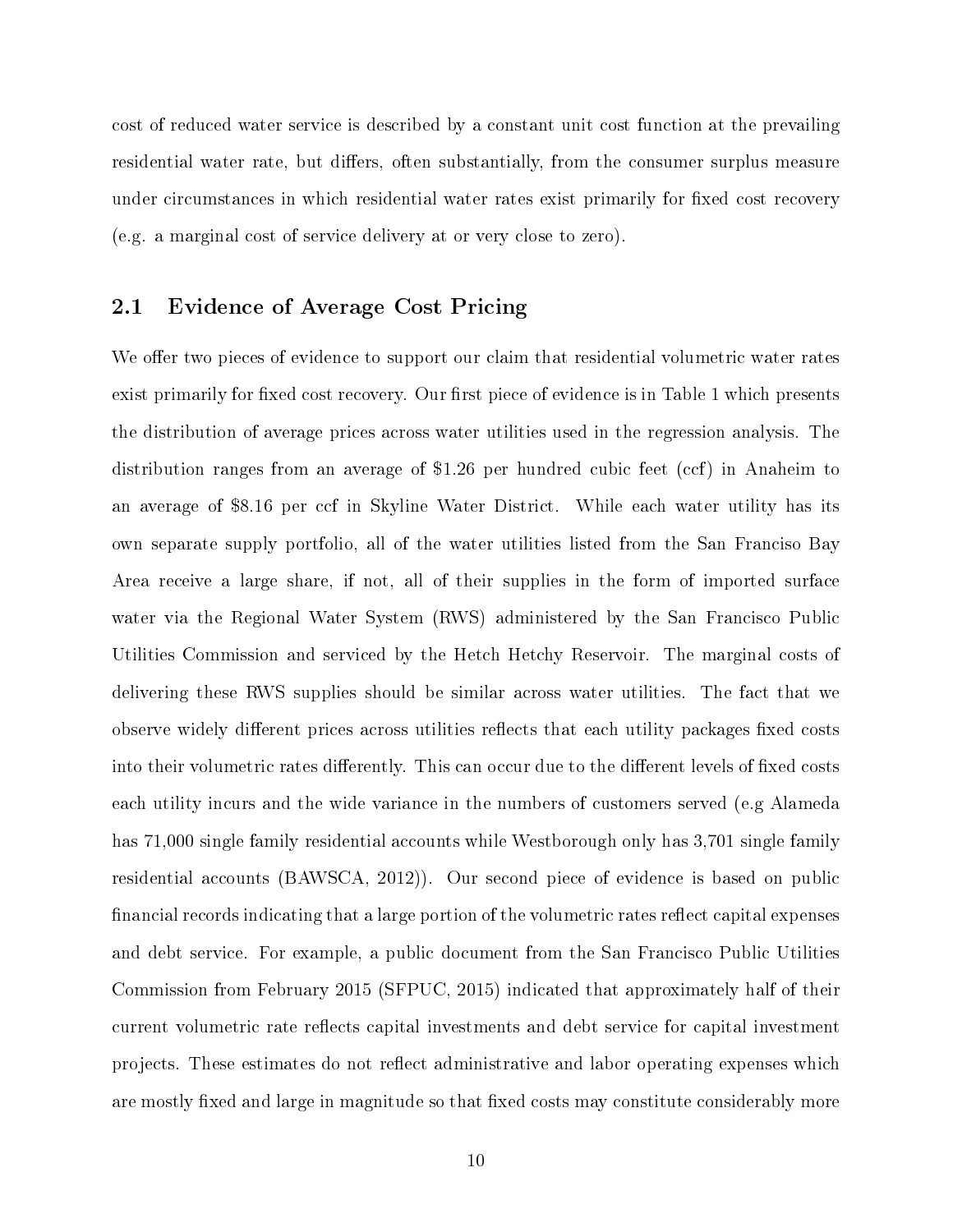than half of the volumetric rate (SFPUC, 2014).

Similarly, financial documents from the Metropolitan Water District of Southern California show that annual operating expenses between FY 2009-2010 through FY 2011-2012 do not vary significantly with changes in water deliveries (MWDSC, 2013). We use this data to estimate a marginal cost of service delivery in Southern California to be \$193 per acre-foot. To be sure, the marginal costs of water delivery will vary across utilities due to differences in factors such as power costs associated with conveyance and water treatment costs; however, as a first approximation we expect these variable costs to be similar for water utilities in the San Francisco Bay Area as they share a common water supply source in the RWS. Likewise, we expect variable costs to be similar for water utilities in Southern California as they share common water supply sources and distribution via the Metropolitan Water District of Southern California. It is worth noting that the conveyance costs, which depend on distance and topography, is likely higher for water delivered to Southern California from afar than for water delivered to the San Francisco Bay Area via gravity flow from Hetch Hetchy Reservoir, which are relatively close together. In addition, the very high quality of Hetch Hetchy Reservoir water delivered to the San Francisco Bay Area keeps water treatments costs low. Thus, we might expect the marginal costs of service delivery in the San Francisco Bay Area to be less than \$193 per acre-foot, which is calculated based on data from Southern California. Ultimately, there are no accurate records available on the marginal costs of service delivery, though in our view there is clear evidence to suggest that the marginal costs are not equal to the prices charged to consumers. In subseqent analysis we will provide bounds for our estimates of average welfare losses per acre-foot of shortage by assuming marginal costs equal to the volumetric rates charged to end-users (lower bound on average welfare losses) and then present an estimate that assumes the marginal costs are much closer to zero (a marginal cost equal to zero would result in an upper bound on average welfare losses). Given this, our approach underscores the important insight that the method of financing by a water utility, for instance the extent to which fixed costs are recovered through fixed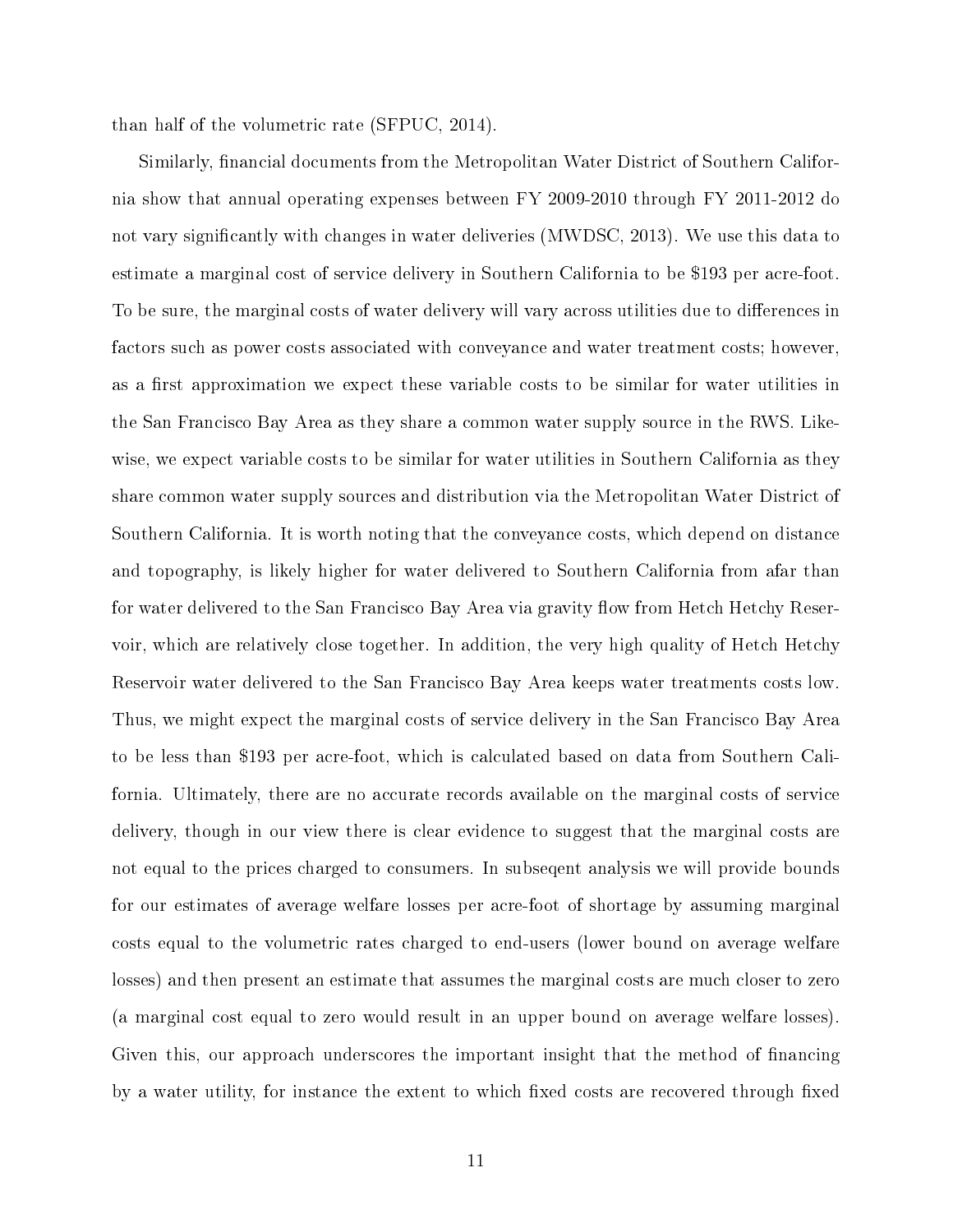charges per household meter rather than through volumetric prices for water, is essential for calculating ratepayer welfare losses.

## 2.2 Measuring Welfare Losses

Measurements of ratepayer welfare losses are determined by both the magnitude and duration of the water supply disruption. Following Brozovic, Sunding, and Zilberman (2007), we define the severity of the water supply disruption in region i at time t as  $z_{it} \in [0, 1]$ , where  $z_{it} = 0$ corresponds to a complete outage and  $z_{it} = 1$  corresponds to the baseline level of service.

Let  $f_{it}(z_{it})$  denote the probability density function of residential water disruption  $z_{it}$  in region i at time t and let  $W_i(z_{it})$  denote consumer willingness-to-pay to avoid a supply disruption  $z_{it}$  in region i at time t. For a period of duration T until baseline water service is reestablished, consumer willingness-to-pay in the residential  $(R)$  sector to avoid a cumulative service disruption across  $I$  regions and  $T$  periods is given by:

$$
W^{R} = \sum_{t=1}^{T} \sum_{i=1}^{I} \int_{0}^{1} W_{i}(x) f_{it}(x) dx
$$
 (1)

with x as the variable denoting the values  $z_{it}$  can assume. For a given region and time, the computation of  $W_i(z_{it})$  involves integrating the area under a demand curve for a supply disruption level of  $z_{it}$ . Specifically, willingness-to-pay to avoid a supply disruption of magnitude  $z_{it}$  in region i at time t can be defined as:

$$
W_i(z_{it}) = \int_{Q_i(z_{it})}^{Q_i^*} P_i(x) dx
$$
\n(2)

where  $P_i(Q_i)$  is the (inverse) demand function for residential water in region  $i, Q_i^* = Q_i(z_{it} = i)$ 1) is the baseline quantity of water delivered to residences in region  $i$  prior to a supply disruption, and  $Q_i(z_{it})$  is the quantity of supply available after a water supply disruption in region  $i$  at time  $t$ .

Consumer willingness-to-pay to avoid a (contemporaneous) water supply disruption of a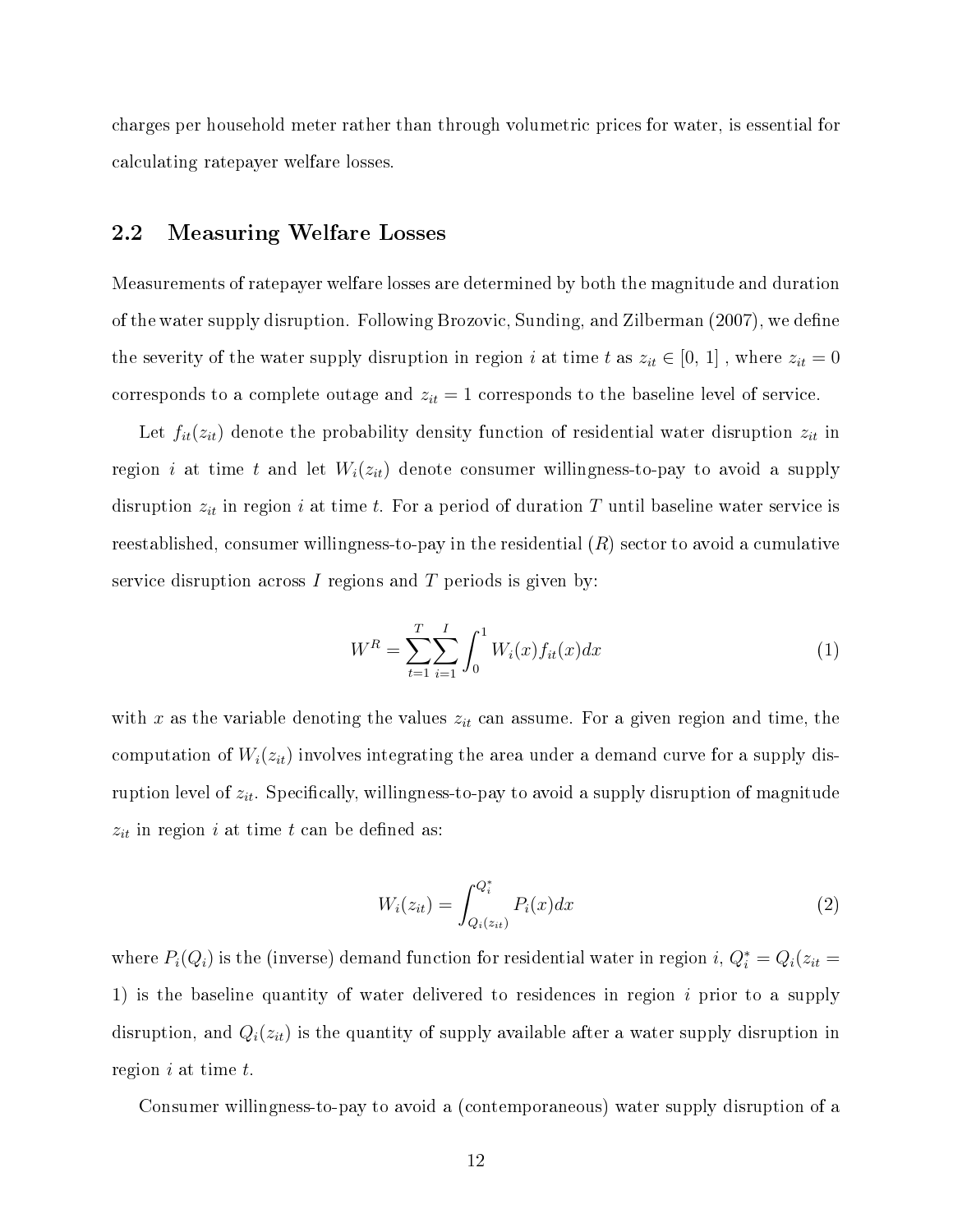given magnitude in equation (2) is calculated for each region by constructing an aggregate demand curve to represent the residential water segment. For utilities with a uniform pricing structure,  $P_i^* = P_i(Q_i^*)$  is the volumetric rate paid by residential homeowners under baseline conditions prior to the water supply disruption in region  $i$ . For regions with an increasing block pricing (IBP) structure,  $P_i^*$  is the marginal rate paid by a representative residential consumer in region  $i$  corresponding to the tier on which the last unit of household water consumption occurred. Integrating losses in equation (2) over the probability distribution of outcomes and the duration of the water supply disruption results in the measure described by equation (1).

Ratepayer welfare losses that result from water supply disruption in a given market are mitigated to the extent that delivering a smaller quantity of water reduces the system-wide cost of water service. The ratepayer welfare loss that occurs in region  $i$  following a water supply disruption is therefore the difference between the measure in equation  $(1)$  and the avoided cost of service. If water service is characterized by constant unit cost at the prevailing baseline price level,  $P_i^*$ , then the avoided cost of service is  $P_i^*(Q_i^* - Q(z_{it}))$ , and the ratepayer welfare loss following a water supply disruption of a given magnitude reduces to the usual consumer surplus triangle.

As we have discussed, for most water utilities, the cost of water service includes a large fixed cost component for elements of the water distribution network related to infrastructure, repair and maintenance of water lines, metering service, and public administration. To the extent that fixed costs facing water utilities are sunk, the avoided cost of water service corresponds to the reduction in variable cost in region  $i$  for the duration of the water supply disruption. The variable cost of water supply include the energy and chemical costs of treating water, and conveyance and distribution costs, and the avoided cost of water service encompasses the reduction in these variable cost components in response to reduced water deliveries.

The avoided cost of service depends on the water portfolio of a given region and on the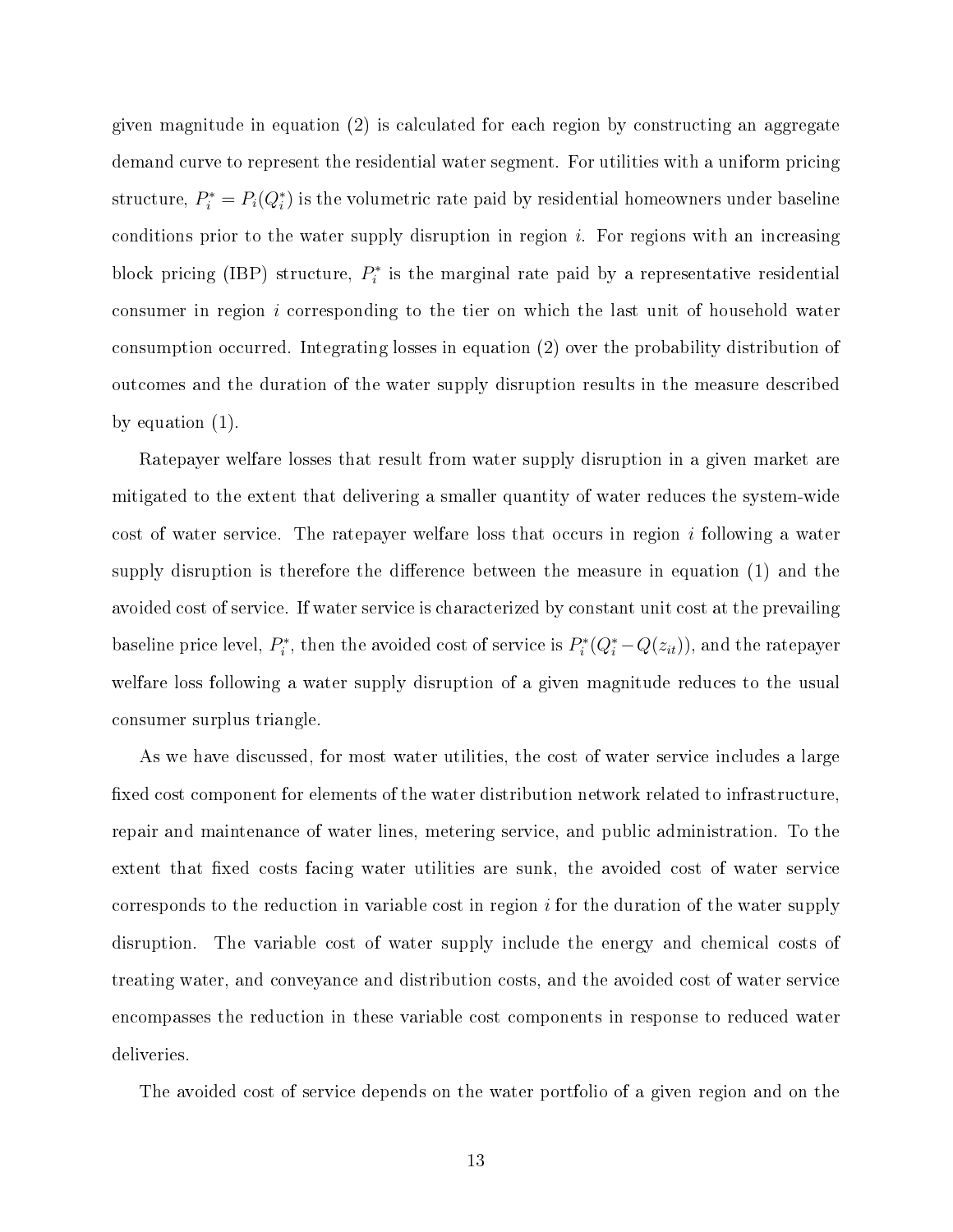distribution of the water supply disruption across water sources within the portfolio. A disruption of relatively high-cost imported water supplies would entail a larger avoided cost of service component than a disruption of local water supplies by more greatly reducing procurement costs of water in the system. Given the variation in the water portfolios of water utilities in California, the avoided cost of service for units of water no longer delivered in response to a residential supply disruption likely varies across space.

Let  $c_i(z_{it})$  denote the avoided unit cost of service in region i at time t. Accordingly, the contemporaneous rate payer welfare loss in region  $i$  of a given magnitude water supply disruption is given by:

$$
L_i(z_{it}) = \int_{Q_i(z_{it})}^{Q_i^*} P_i(x) - c_i(x) dx.
$$
 (3)

Once again, notice that the contemporaneous welfare loss in equation (3) corresponds with a consumer surplus measure in the case where  $c_i(z_{it}) = P_i^*$ . In this case, equation (3) reduces to:

$$
L_i(z_{it}) = \int_{Q_i(z_{it})}^{Q_i^*} P_i(x)dx - P_i^*(Q_i^* - Q(z_{it})).
$$
\n(4)

The expression for losses in equation (4) is a lower bound on the economic loss experienced by ratepayers and corresponds to the case of marginal cost pricing. For a period of duration T until baseline water service is reestablished, the ratepayer welfare loss in the residential  $(R)$  sector resulting from a cumulative service disruption across I regions and T periods is given by:

$$
L^{R} = \sum_{t=1}^{T} \sum_{i=1}^{I} \int_{0}^{1} L_{i}(x) f_{it}(x) dx
$$
\n(5)

where  $L_i(z_{it})$  is defined in equation (3).<sup>3</sup>

 $^3\rm{We}$  note that  $L^R$  represents aggregrate expected losses across  $I$  regions between the current period and period  $T$ , which reflects the value of a perfectly reliable supply.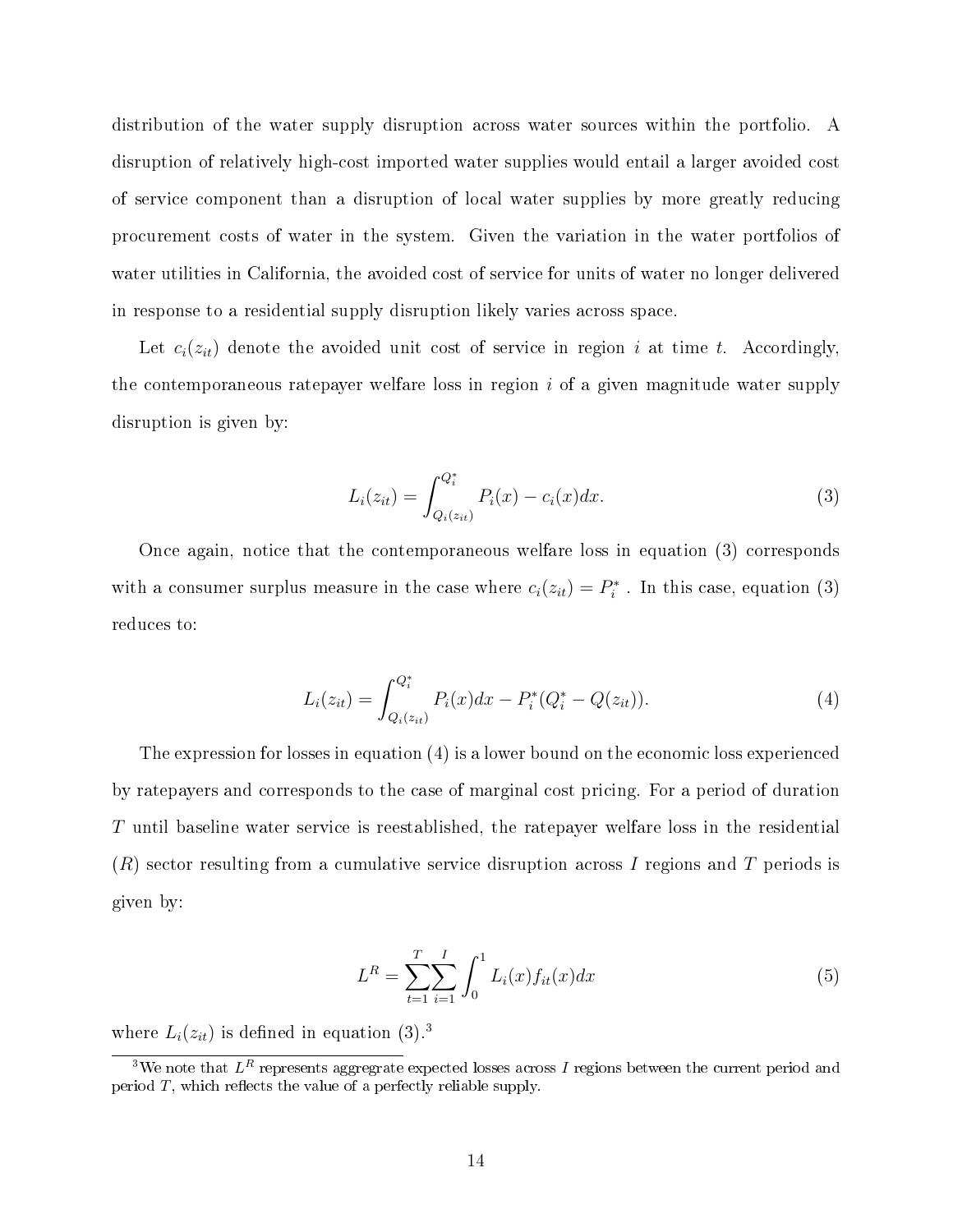In this article we simplify the welfare analysis be calculating contemporaneous ratepayer welfare losses for one period, where a period is defined to be one year (seasonal pricing is not common among the water utilities considered). This approach is assumed since quantity demanded is observed at the annual time-step. In the next section, we describe our econometric methods for estimating regional demand functions. The ratepayer welfare loss from a water supply disruption is then calculated using the loss measure (5) and regional estimates of demand conditions facing water utilities in the San Francisco Bay Area and in Southern California.

## 3 Residential Water Demand Estimation

The estimation of the price elasticity of water demand is essential for determining ratepayer welfare losses during a supply disruption. We estimate the price elasticity of average single family residential annual water demand using data on annual consumption and the number of accounts in the single family residential sector.<sup>4</sup> In a naïve demand estimation presented one might regress quantity on marginal price, which allows us to interpret the coefficient on marginal price as the price elasticity of demand when both quantity and marginal price are in logarithmic form and demand is isoelastic. The corresponding regression equation is:

$$
\ln(q_{it}) = \beta_0 + \beta_1 \ln(p_{it}) + \eta_{it} \tag{6}
$$

where  $q_{it}$  is quantity and  $p_{it}$  is marginal price for utility service area i in year t. This regression specification for demand is complicated due to several sources of potential bias, we discuss each in turn.

An immediate concern with the specification in equation  $(6)$  is simultaneity bias due to contemporaneous market price and demand shocks. However, in our sample and in California more generally, prices are set by local government administrators as opposed to market

<sup>4</sup>Annual level consumption data is used as comprehensive consumption data is not available for our analysis at the daily or monthly levels.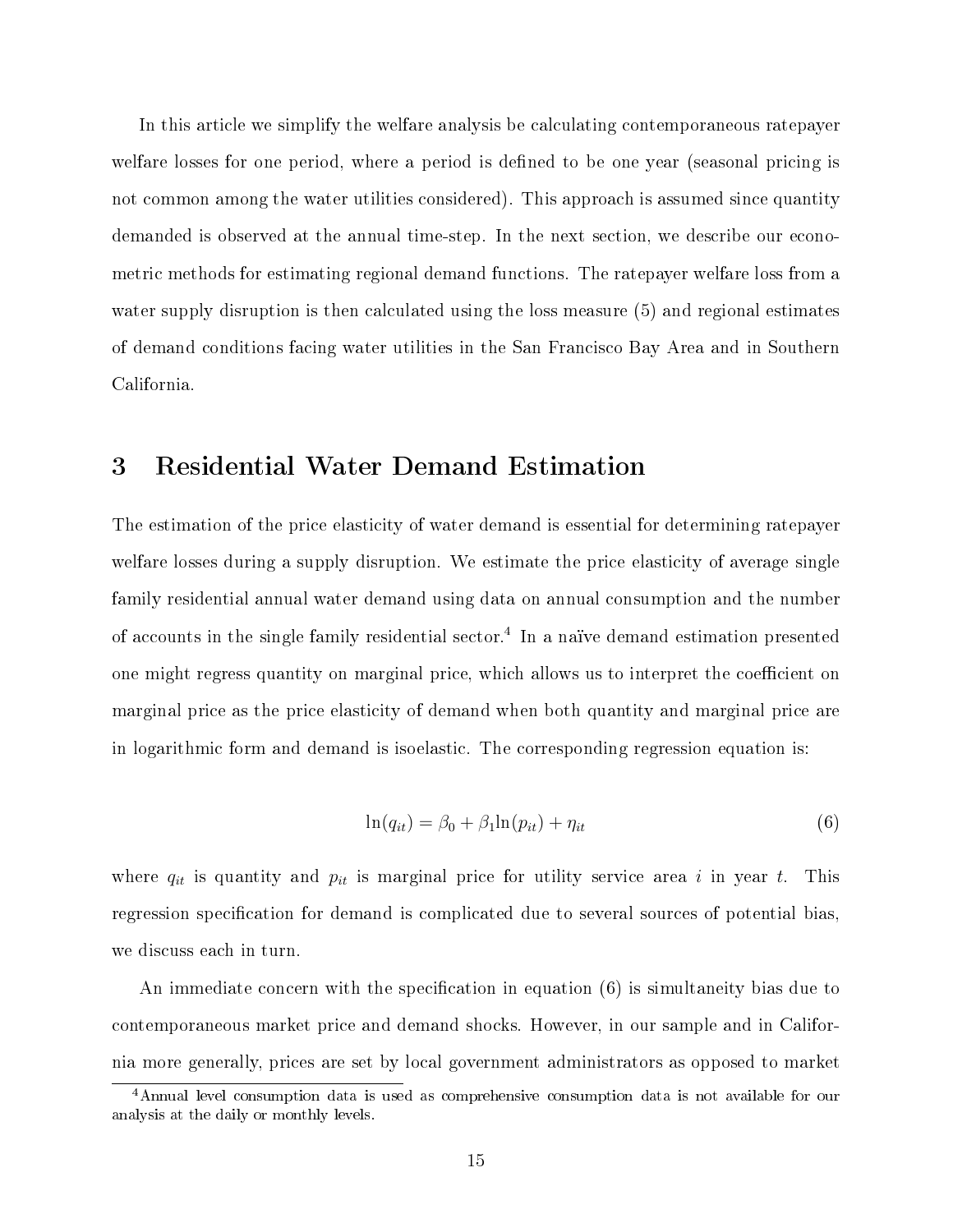forces. Like Olmstead (2009), we argue the demand estimation does not suffer from this form of simultaneity bias. Further, one may address annual demand shocks common to all water utilities with the inclusion of year fixed effects. Another concern with equation  $(6)$  is that the data are treated as a cross-section (instead of taking advantage of its panel aspect), which may generate omitted variable bias due to excluding unobserved time-invariant characteristics. For example, there may be an inherent degree of conservation effort within each water utility service area, which would be negatively correlated with consumption. It is possible that the degree of conservation within a water utility service is negatively or positively correlated with price; either correlation would result in omitted variable bias. We address this by including utility fixed effects, which is similar to the strategy in Olmstead, Hanemann. and Stavins (2007) who use city fixed effects to address the form of omitted variable bias described above. Additionally, in cross-sectional analysis we see that characteristics such as household income and derived demand factors such as lot size are positively correlated with consumption and price. These demand factors are relatively slow to change during our study window so including utility fixed effects should largely control for these factors.

A separate source of potential simultaneity bias is that many water utilities use increasing block price (IBP) schedules so that the marginal price increases as consumption increases; thus, price is dependent on own consumption. The endogeneity issue introduced by IBP schedules is well-documented in the in labor supply and income taxation literature (Auten and Carroll, 1999; Saez, Slemrod, and Giertz, 2012; Ziliak and Kniesner, 2005; Hewitt and Hanemann, 1995). An alternative would be to use average price, but that is also endogenous to changes in quantity by construction. To avoid the simultaneity issue introduced by making the price measure an explicit function of consumption, we choose price on the median tier of each utility (by year) to be our price measure. This breaks the consumer's co-determination of marginal price and consumption because the administrator determines the median tier price. In addition, we instrument for our price measure using a method similar to that described by Olmstead (2009) to decouple price from consumers' choice of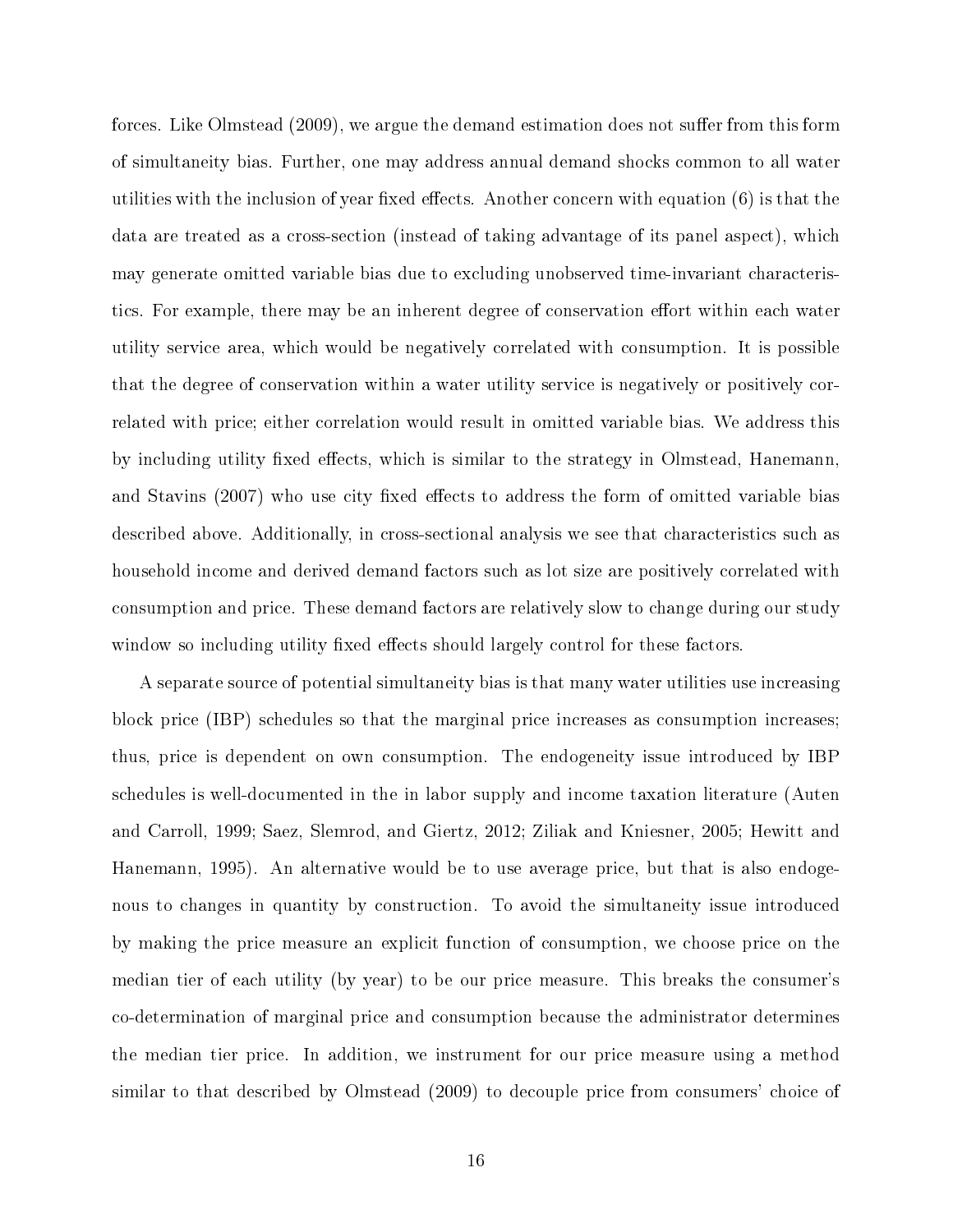block. The approach also has the benefit of helping address measurement error, which we turn to next.

The median tier price mis-measures the expected marginal price consumers anticipate paying, which results in attenuation bias. Following Alberini and Filippini (2011) we address this errors-in-variables problem by instrumenting the median tier price with lagged prices. In particular, we use a set of instruments consisting of the the lagged price on each tier of the IBP schedule. This is similar to Olmstead (2009) who instruments marginal price with the price on each tier of the IBP schedule and the fixed fees in order to break the simultaneity between own-price and consumption. In our setting we limit our instruments to the lagged prices on each of the first four block tiers since more than  $80\%$  of the utilities in the regression data have four or fewer price blocks. If a water utility has a uniform price schedule, then we re-define it to be an IBP schedule with four tiers each having the same price. Similarly, if a water utility has two or three block tiers, then we re-dene them to be IBP schedules with four tiers with the last three or two tiers having the same price (i.e., the price on the second or third tier depending on whether the water utility has a two block or three block price schedule). We do not have comprehensive data on fixed access fees so are not able to include these as instruments.

A separate form of attenuation bias may result because our sample consists of both water utilities with uniform volumetric pricing and IBP schedules. Olmstead, Hanemann, and Stavins (2007) show that the price elasticity of demand may depend on price structure. In their theoretical analysis, they find that IBP schedules can have off-setting effects so that the issue of how IBP schedules affect the price elasticity is ultimately an empirical one. In their empirical analysis, they find a dampening effect of IBP schedules on the estimated price elasticity of demand. The intuition is reflected in Figure  $(1)$ , which depicts a demand curve that lies on a kink point of the IBP schedule; increases or decreases on the corresponding adjacent block tiers may not affect the optimal consumption point at all. That is, for some households there will be no price response. As can be seen in Table 2, this is a concern for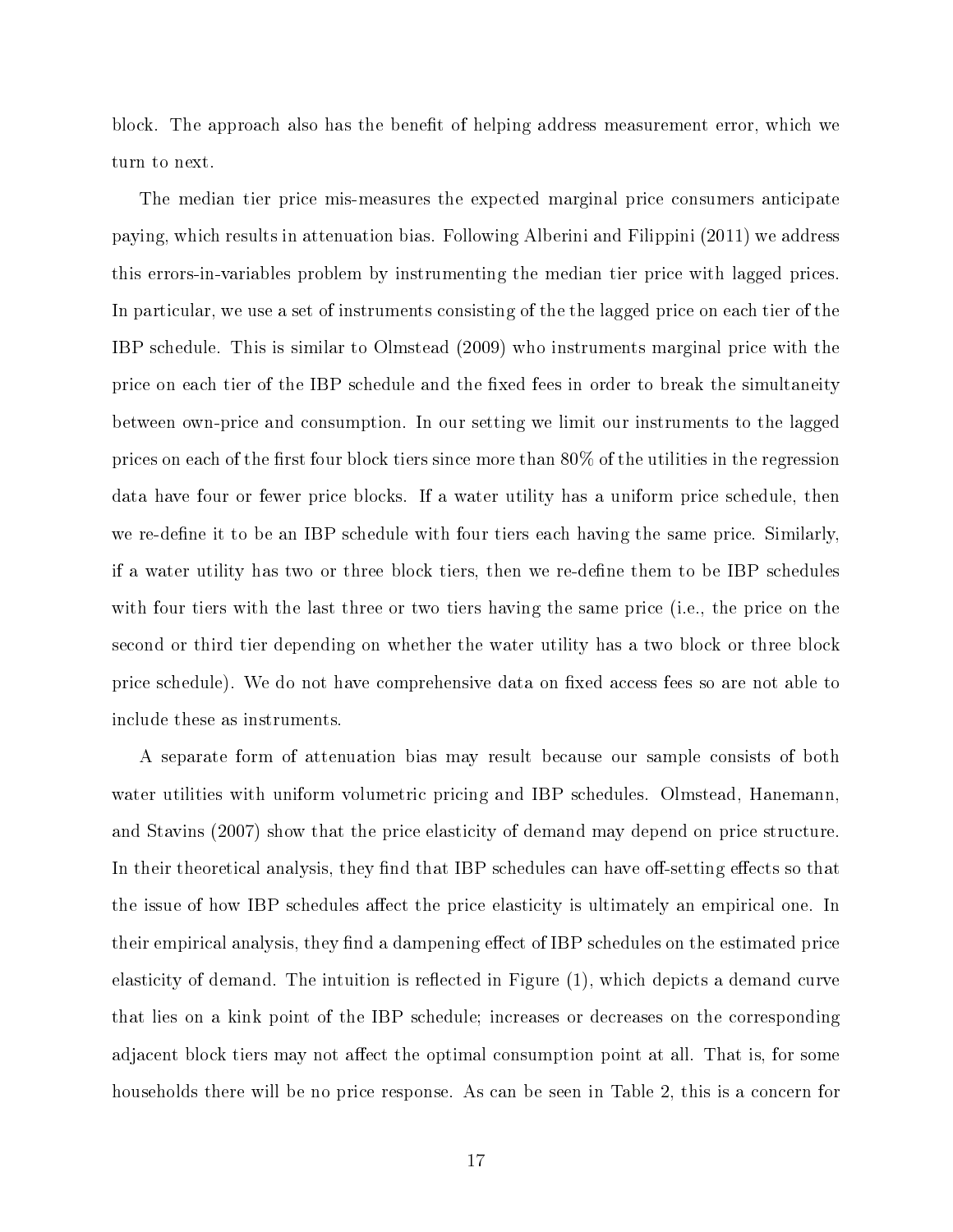our analysis since our regression data is approximately split between utilities using uniform pricing and IBP schedules. We conduct a robustness check to test for this source of bias by interacting our price measure with an indicator for whether the utility uses an IBP schedule.

A final concern is that of omitted variable bias due to excluding unobserved time-variant conservation effort and heterogeneous characteristics. The inclusion of utility fixed effects controls for time-constant differences in their constituents, though given the long period of data and the large changes in pricing across water utilities and within water utilities during the study period, the research design is vulnerable to bias due to time-varying unobservables. Of particular concern are utility-specific conservation efforts that have become more frequent and intense over the study period, but have rolled out differently across water utilities. If utility-specific roll-outs of conservation efforts coincide with rate increases, then we have a time-varying omitted variable that would be positively correlated with price and negatively correlated with consumption. Omission of such a time-varying factors would result in downward bias for our estimator of the price elasticity. To address this concern we propose two tests.

First, we propose a model with county-specific linear and quadratic time trends. Including county-specific time-trends accounts for unobserved factors that share a common trend within a county over time. In theory, these can account for time-varying unobserved conservation efforts occuring at the county level. While the county-level does not coincide with the administrative level of a water utility, it is the case that water utilities sharing a common region tend to support similar conservation efforts. For example, in Southern California utilities experienced a common "Be Waterwise." campaign in recent years; similarly, the 26 utilities belonging to the Bay Area Water Supply & Conservation Association (BAWSCA) have shared conservation efforts.<sup>5</sup>

As a separate check, we propose an interaction between our price measure and a drought indicator variable that denotes whether an observation occurs in the 2007 through 2009

<sup>&</sup>lt;sup>5</sup>For examples, see their conservation web page: http://bawsca.org/conservation/.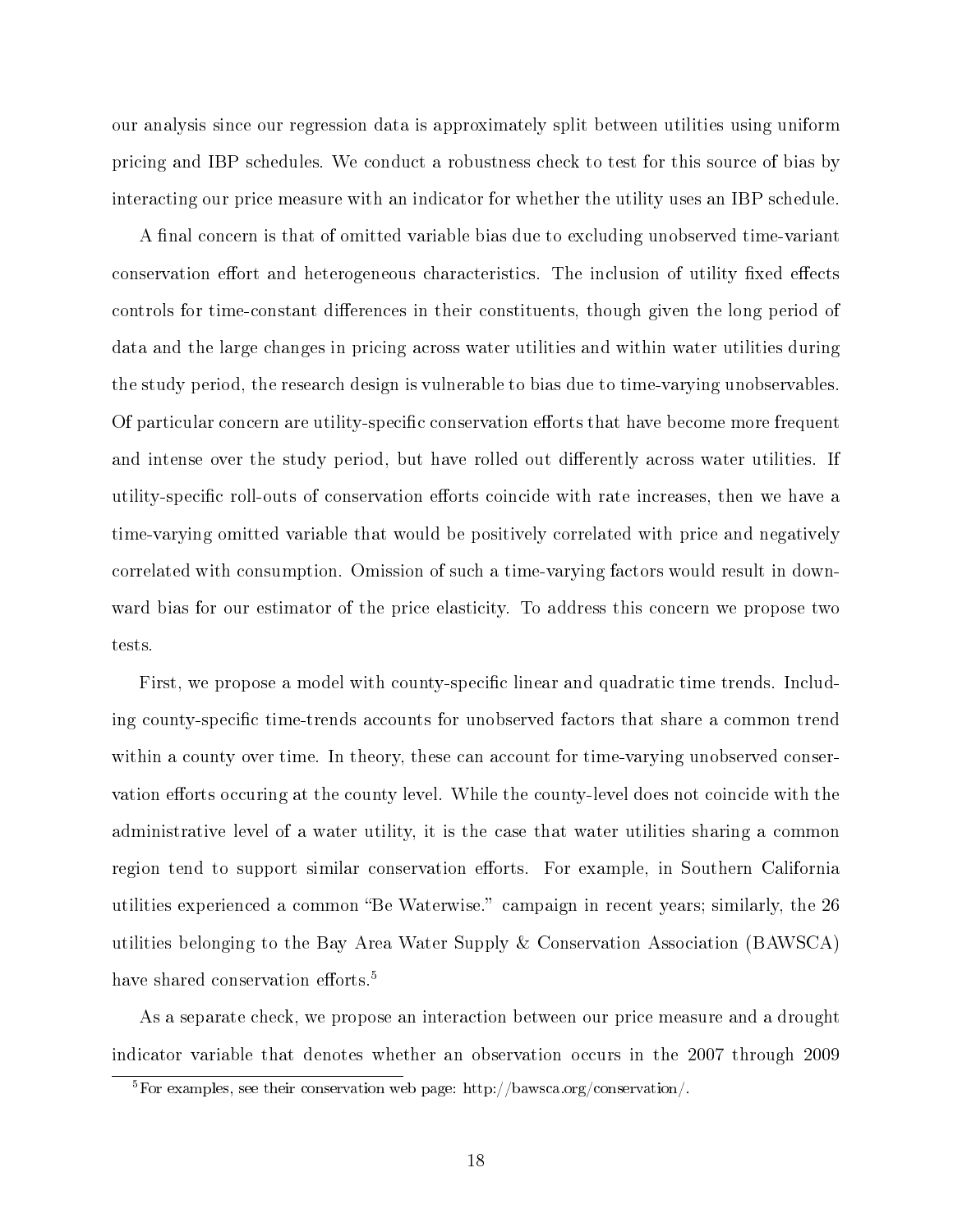drought period, a period of time during which price increases may have closely coincided with increased conservation efforts. Omitting conservation efforts that are correlated with within utility price movement would result in a changing price elasticity over time if conservation efforts and price increases are more closely related in the more recent period.<sup>6</sup> Thus, if the coefficient on the interaction term between price and the drought indicator is not distinguishable from zero then we have some evidence consistent with there being limited bias introduced by omitting utility-specific time-varying unobserved factors such as conservation efforts.<sup>7</sup> If the drought indicator is distinguishable from zero, then this suggests that bias of the sort we describe could exist although such a finding would also be consistent with a changing price elasticity.

### 3.1 Econometric Specification

Our basic fixed effects estimating equation is:

$$
\ln(q_{it}) = \beta_1 \ln(p_{it}) + \beta_2 W_{it} + \mu_i + \tau_t + \epsilon_{it} \tag{7}
$$

where  $q_{it}$  is the single family residence average monthly consumption for utility service area i and year t;  $p_{it}$  is the price per ccf on the median tier of the price schedule;  $W_{it}$  is a vector of precipitation and temperature measures;  $\mu_i$  is a utility fixed effect;  $\tau_t$  is a year fixed effect; and  $\epsilon_{it}$  captures all unobserved factors affecting the dependent variable. This specification will control for all unobserved time-invariant utility specific characteristics.

As previously described, simultaneity and attenuation bias are potential problems with the specification in equation  $(7)$  because median tier price may (i) be endogenous as utility administrators may have set the rate structure in anticipation of current demand; (ii) be

 $6$ This is true unless utility-specific time-varying conservation efforts across utilities have opposite correlations with their within utility price, in which case, the price elasticity may not change over time.

<sup>7</sup>We perform similar tests by lengthening the window of our indicator variable for the latter years of our data. That is, we re-define our indicator variable to denote the period between 2006 and 2009 and re-estimate the model; then re-define our indicator variable to denote the period between 2005 and 2009 and re-estimate our model; and continue in a similar fashion until our indicator denotes the period between 1997 and 2009.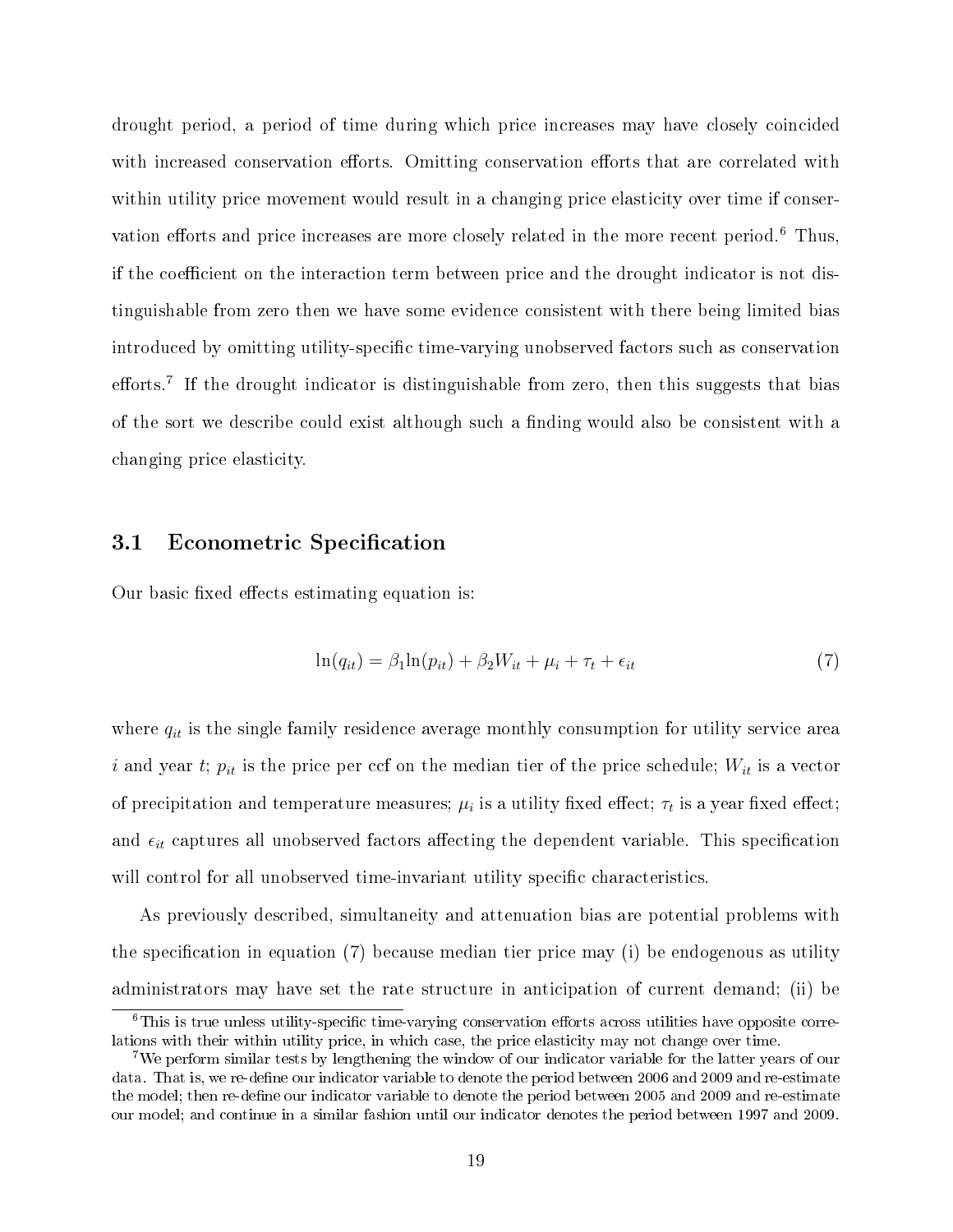endogenous due to the consumer's co-determination of quantity and price; and (iii) mismeasure the consumer's expected marginal price. We have already discussed reasons why our estimator for the price elasticity is less vulnerable to the simultaneity biases of (i) and (ii). An instrumental variables estimation can eliminate attenuation bias due to mis-measured consumer's expected price and may also address bias due to (i) and (ii). As instruments we use one-year lagged prices from each of the first four tiers of the IBP schedules (again, for uniform pricing we assume an identical price for each tier). Our preferred estimating equation becomes:

$$
\ln(q_{it}) = \beta_1 \ln(\widetilde{p_{it}}) + \beta_2 W_{it} + \mu_i + \tau_t + \xi_{it}
$$
\n(8)

where  $\ln(p_{it})$  is  $\ln(p_{it})$  instrumented with each  $\ln(p_{i,t-1}^k)$  of four tiers where k denotes the tier number  $(1-4)$  in the first-stage regression equation:

$$
\ln(p_{it}) = \sum_{k=1}^{4} \gamma_k \ln(p_{it-1}^k) + \gamma_5 W_{it} + \delta_i + \phi_t + \nu_{it}
$$
\n(9)

The lagged prices on each of these four tiers are predetermined and hence exogenous in the time series sense. The drawback of this measure is, if there are few changes in the median tier price, the instrument might be invalid as it does not break the correlation of the current median price with the structural disturbance. However, the standard deviation of the within utility mean price is 82 cents which is approximately 35% of the average price (\$2.35 per ccf) observed in our sample. In the next section we show additional evidence that there is significant variation across time in the median price.

Finally, to account for heterogeneity in the price elasticity across water utilities we interact our price measure with the median household income of the utility's service area. This is consistent with Reiss and White, (2005) who find that the price elasticity of electricity demand becomes more inelastic as household incomes increase. In the urban water literature Mansur and Olmstead (2012) estimate price elasticities that depend on household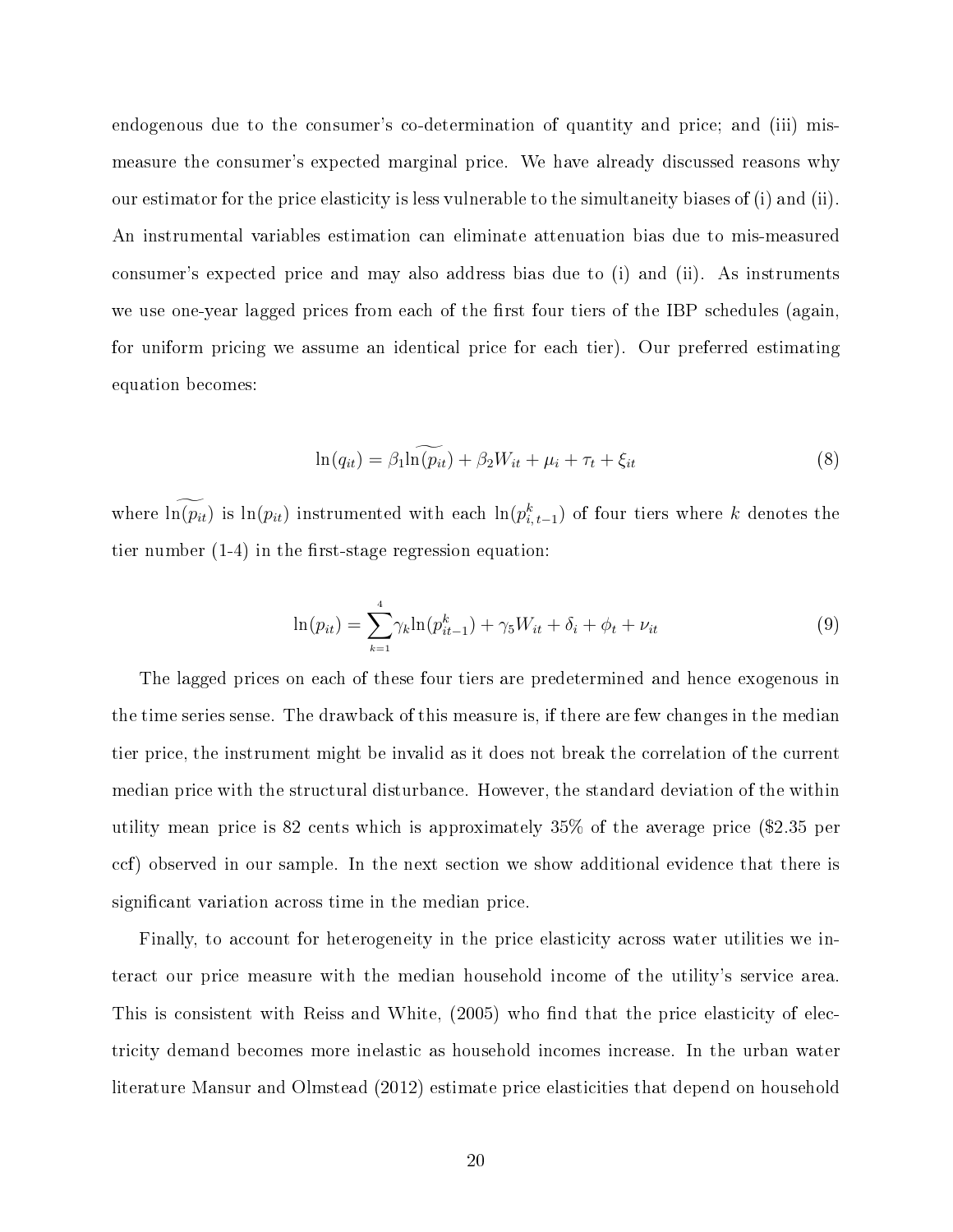characteristics including household income and lot size.

### 3.2 Data

The price elasticity of demand for water is estimated using single family residential median tier price and annual consumption data from urban water utilities in the San Francisco Bay Area and in the Metropolitan Water Disctrict of Southern California (MWD). Annual consumption and median tier prices for water utilities in the San Francisco Bay Area were recorded from the Bay Area & Water Supply Conservation Agency Annual Surveys from 1996-2009; similar data for water utilities in the MWD service area was obtained by directly contacting each individual water utility. The final sample of utilities used to estimate our econometric model includes 27 utilities from in the San Francisco Bay Area and 10 utilities from within the MWD service area. In total, the sample contains 453 observations spanning 37 water utilities.

Average single family household annual consumption levels for each water utility was calculated by dividing the total single family residential consumption level (net of systems losses) for the fiscal year by the number of single family residential accounts for that fiscal year. The equilibrium price of water for the typical user in each region was assumed to be equal to the price per ccf on the median tier of the utility's IBP schedule.<sup>8</sup> A utility specific servic area measure of median household income is generated by intersecting utility specific borders with the year 2000 Census tract borders, and calculating a household weighted-average of median household income. Table 1 presents summary statistics of price and average monthly household consumption by utility. Notably, the median within utility standard deviation of price is approximately \$0.50 per ccf (with an unweighted average price of \$2.39 per ccf), which provides evidence in support of the utility fixed effects research design.

<sup>&</sup>lt;sup>8</sup>In our dataset season pricing of water is not at all common. The City of Pasadena is an exception, though they charge only \$0.01-\$0.07 per ccf more during the summer months (depending on the tier) relative to non-summer months.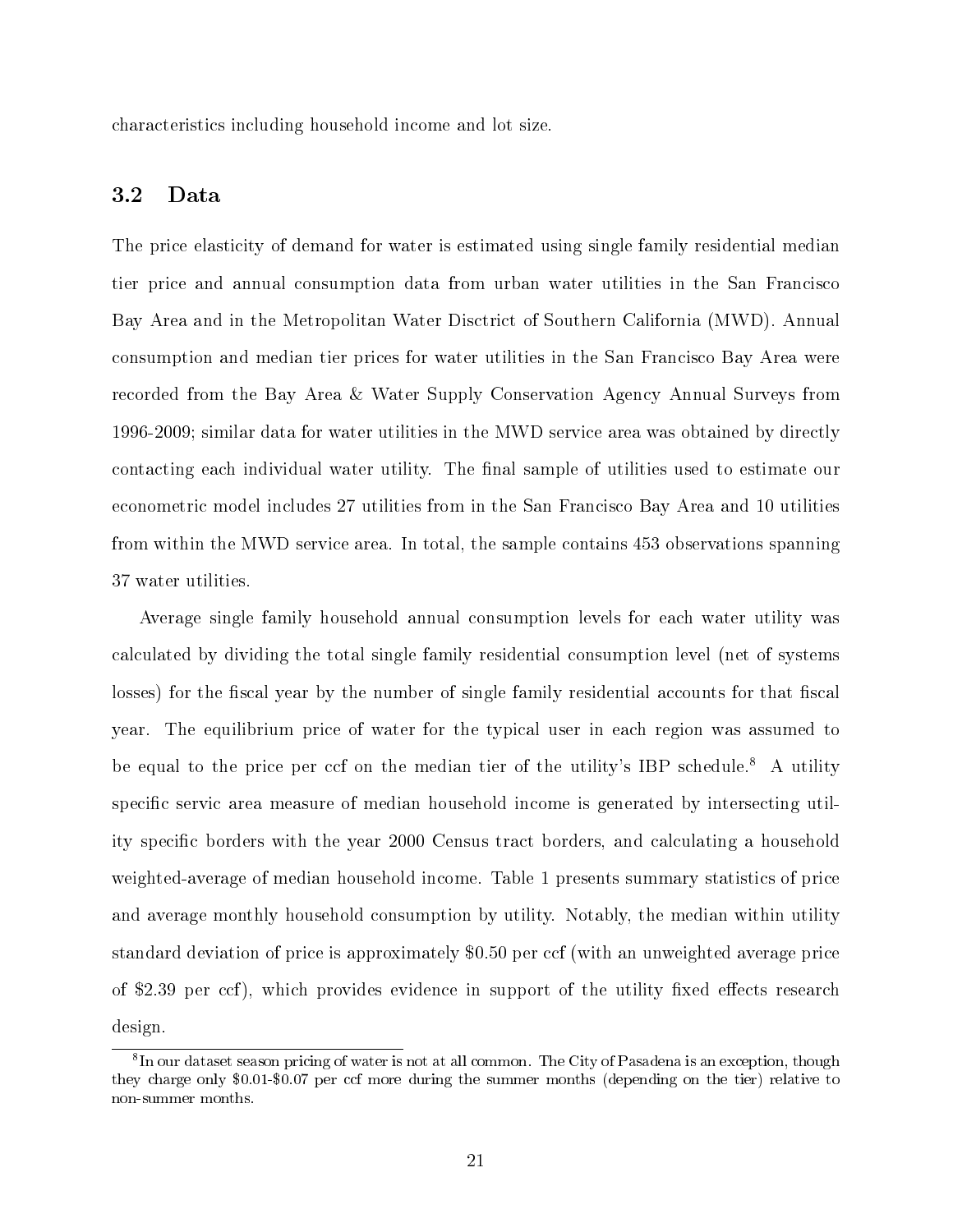#### 3.3 Estimation Results

Table 3 presents the results for alternative specifications of the empirical model. In column  $(1)$  we present a simple cross-sectional specification with  $\ln(\text{Price})$ , weather controls, and year fixed effects. We observe a positive elasticity, which suggests that the specification is not accounting for variables correlated with both price and consumption. As a first step to address potential omitted variable bias we estimate our basic estimating equation shown in equation (7), which adds utility fixed effects to the estimation reported in column  $(1)$ . Under this specification, which is reported in column  $(2)$  of the same table, we obtain a precisely estimated elasticity of -0.100; an estimate that is smaller than found in previous studies. In column (3) we run the same specification as is presented in column (2) except that we instrument for price with lagged prices from the first four tiers of each utility's IBP schedule in order to address measurement error in price and simultaneity bias due to own-consumption; the point estimate changes to -0.143. We note that one-year lagged prices from the first four tiers on the IBP structure explains variation in median tier price; the F-statistic of the excluded instruments is 41. The estimated elasticity is generally consistent with other estimates in the academic literature (Nataraj and Hanemann, 2011), although is still somewhat inelastic (Klaiber et al., 2014; Olmstead, Hanemann, and Stavins, 2007). Column  $(4)$  of Table 3 is identical to the specification in column  $(2)$  except we have introduced heterogeneity into the price elasticity by interacting price with income. We observe that there is statistically signicant variation in the price elasticity according to income.

Our preferred specification is an instrumental variable specification with utility fixed effects and an interaction between  $\ln(\text{Price})$  and  $(\text{Income})$ , which is reported in column (5). The inclusion of utility fixed effects addresses omitted variable bias introduced by utilityspecific unobserved time-invariant characteristics. Instrumenting median tier price with lagged prices from each of the tiers removes attenuation bias due to measurment error and will also remove simultaneity bias due to own-consumption if the lagged prices from each tier are only related to current consumption through their direct effect on current median tier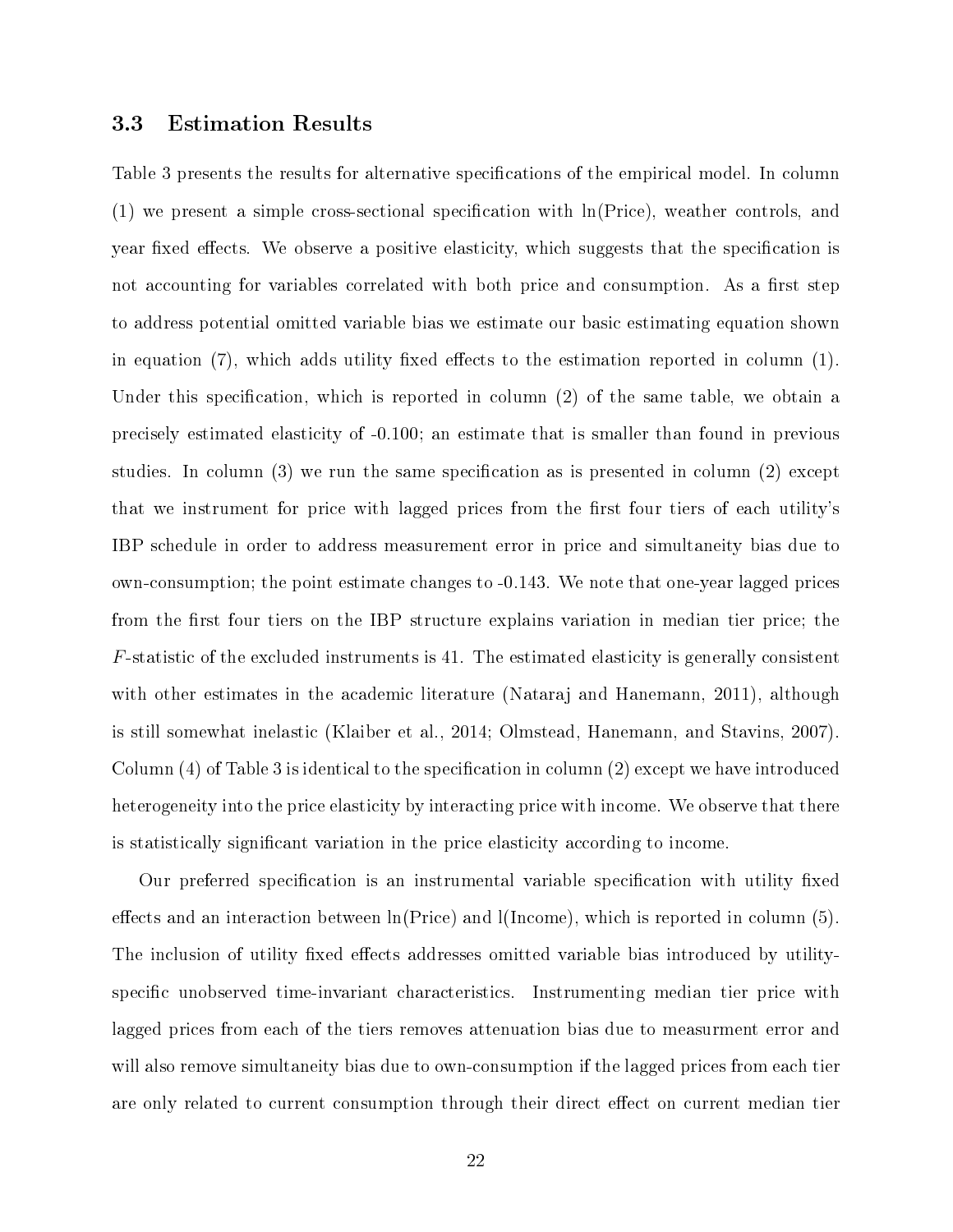price. The inclusion of the interaction term between median tier price and median household income permits us to statistically detect the existence of utility-level variation in average price responsiveness based on a measure of household income. Using the results reported in column (5) a water utility with an average household income of \$75,000 (approximately the average household income observed across water utilities included in the regression analysis) would have an estimated elasticity of -0.149.

#### 3.4 Robustness Checks

In Table 4 we consider a series of robustness checks to evaluate the sensitivity of our results. For ease of presentation and interpretation, we do not present results for specifications including the interaction term between price and income. One concern, described by Olmstead, Hanemann, and Stavins (2007), is that pooling utilities using uniform and IBP schedules into one regression will result in a form of attenuation bias. This form of bias could result because households with demand curves such as depicted in Figure 1 will, from a theoretical perspective, not respond to relatively small price changes. If there are many such households then this would act to bias our estimator for the price elasticity towards zero. In column (1) of Table 4 we consider whether utilities with increasing block pricing schedules have a different price elasticity than those using uniform pricing. The point estimate on the interaction term between ln(Price) and an indicator variable (IBP) denoting that the utility uses an IBP schedule is 0.002 and is not statistically significant from zero. This is evidence that for our sample, pooling utilities using uniform and IBP schedules is not dampening the price elasticity.

A second concern is that of omitting a time-varying demand factor that is correlated with price. In theory, our IV estimation should address this concern; however, there is the possibility that lagged prices are correlated with conservation effort via lagged conservation effort. One test to evaluate the existence of this bias is to include region-specific time trends to account for unobservable region-specific trends such as conservation efforts that may be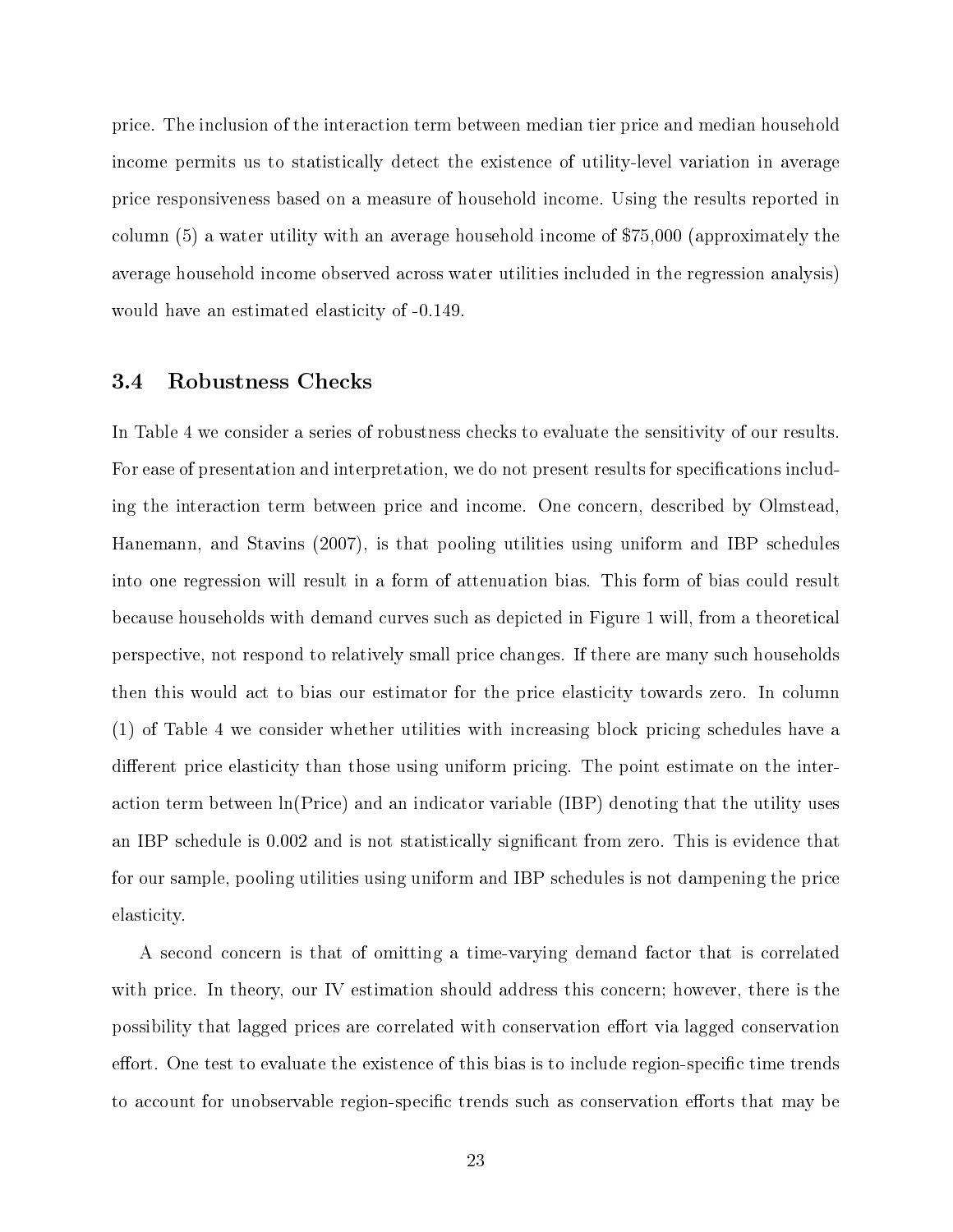biasing our estimator for the coefficient on price. We add county-specific time trends to our model and re-estimate the price elasticity. In column (2) of Table 4 we observe that the estimated price elasticity under this specification is slightly more inelastic, though a test on this point estimate  $(-0.126)$  compared to that in column (3) of Table 3  $(-0.143)$  indicates no statistically significant difference. While this does not rule out bias due to omitting timevarying factors such as conservation efforts, the results are consistent with a limited form of such bias.

As a separate test for this form of omitted variable bias, we generate an indicator variable  $(Drought<sub>t</sub>)$  denoting whether an observation is post the start of the year 2007 drought, which includes the years 2007, 2008, and 2009 in our sample, and then interact  $\text{Drought}_t$  with our price measure. If the point estimate on the interaction term between  $\ln(\text{Price})$  and  $\text{Dropight}_t$ is 0.014 and is not statistically signicant from zero. This is evidence that for our sample, the estimated price elasticity is not different during the designated drought period relative to the pre-drought period. This is consistent with the existence of limited bias in our estimator for the price elasticity due to coincident increases in conservation efforts and prices during the drought period.

A related concern is that the price elasticity of demand is dynamic, and thus, changing over time. In results not shown, we re-define the drought indicator variable to allow for an arbitrary structural break in the price elasticity. For example, we define an indicator variable  $Post96<sub>t</sub>$  that assumes a value of zero for all observations prior to the year 1997 and a value of 1 for all years post 1996, interact this indicator variable with our price measure, and re-estimate the model corresponding to the results presented in column (3) of Table 4. We repeat this estimation by re-defining a similar indicator variable for each year in the study period (e.g. we define  $Post97<sub>t</sub>$  to assume a value of zero for all years prior to the year 1998 and a value of 1 for all years post 1997). Results are all qualitatively similar to the point estimate reported in column (3) of Table 4 and suggest no structural break in the price elasticity over our study window.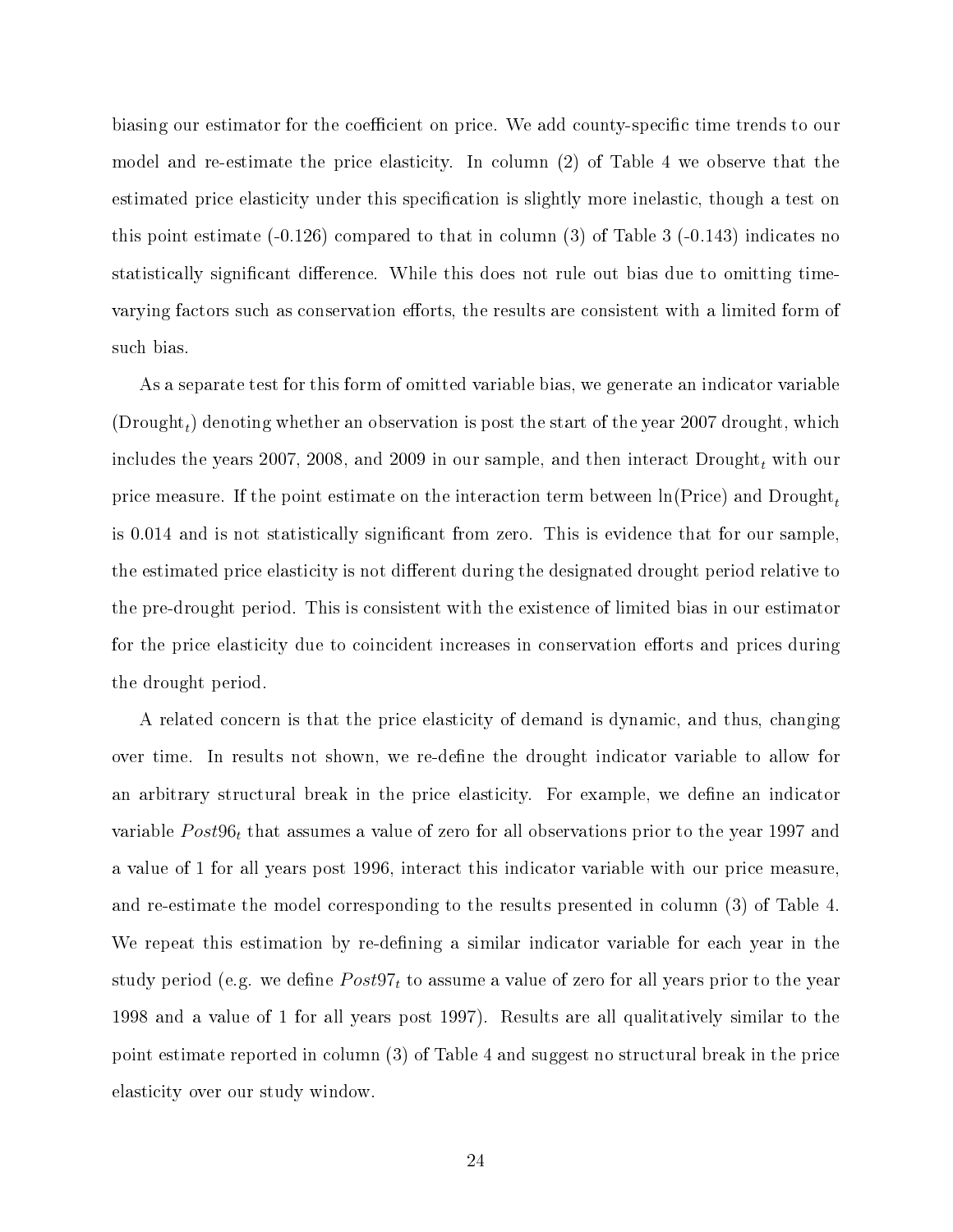## 4 Welfare Losses from Water Supply Disruptions

In this section, we describe the estimation of welfare losses for parts of Northern and Southern California from an annual residential water supply disruption. First, we parameterize the welfare loss function and solve for an expression to point out the key contributions of this paper. Next, we describe the data used to conduct welfare analysis for 53 urban water utilities, which is separate from the data on 37 utilities used in the regression analysis. We follow with a presentation for our estimates of the average welfare losses per acre-foot of shortage and discuss the roles of heterogeneity in price elasticities, initial rates and the extent to which fixed costs are bundled into volumetric rates. We separately estimate aggregate and average welfare losses for the San Francisco Bay Area and Southern California to illustrate the distributional impacts across space of these three sources of heterogeneity. We also include a discussion of equity considerations under IBP schedules. Finally, we estimate and discuss the allocative inefficiency of applying proportional versus efficient rationing across utilities during times of regional supply disruptions. A puzzling finding is highlighted and explained using contrasting results from the San Francisco Bay Area and Southern California.

### 4.1 Parameterizing the Loss Function

We assume a constant elasticity of demand specification:

$$
P_i = A_i Q_i^{\frac{1}{\varepsilon_i}} \tag{10}
$$

for  $i = 1,..., n$ , where  $\varepsilon_i$  is the price elasticity of water demand in region i and  $A_i$  is a constant. Let  $P_i$  and  $Q_i^*$  respectively denote the retail water price and quantity of water consumed by residential households in region  $i$  under baseline conditions. For a given water supply disruption with an available level of water given by  $Q_i(z_{it}) < Q_i^*$ , it is helpful to define the relationship between these quantities in terms of the percentage of water that is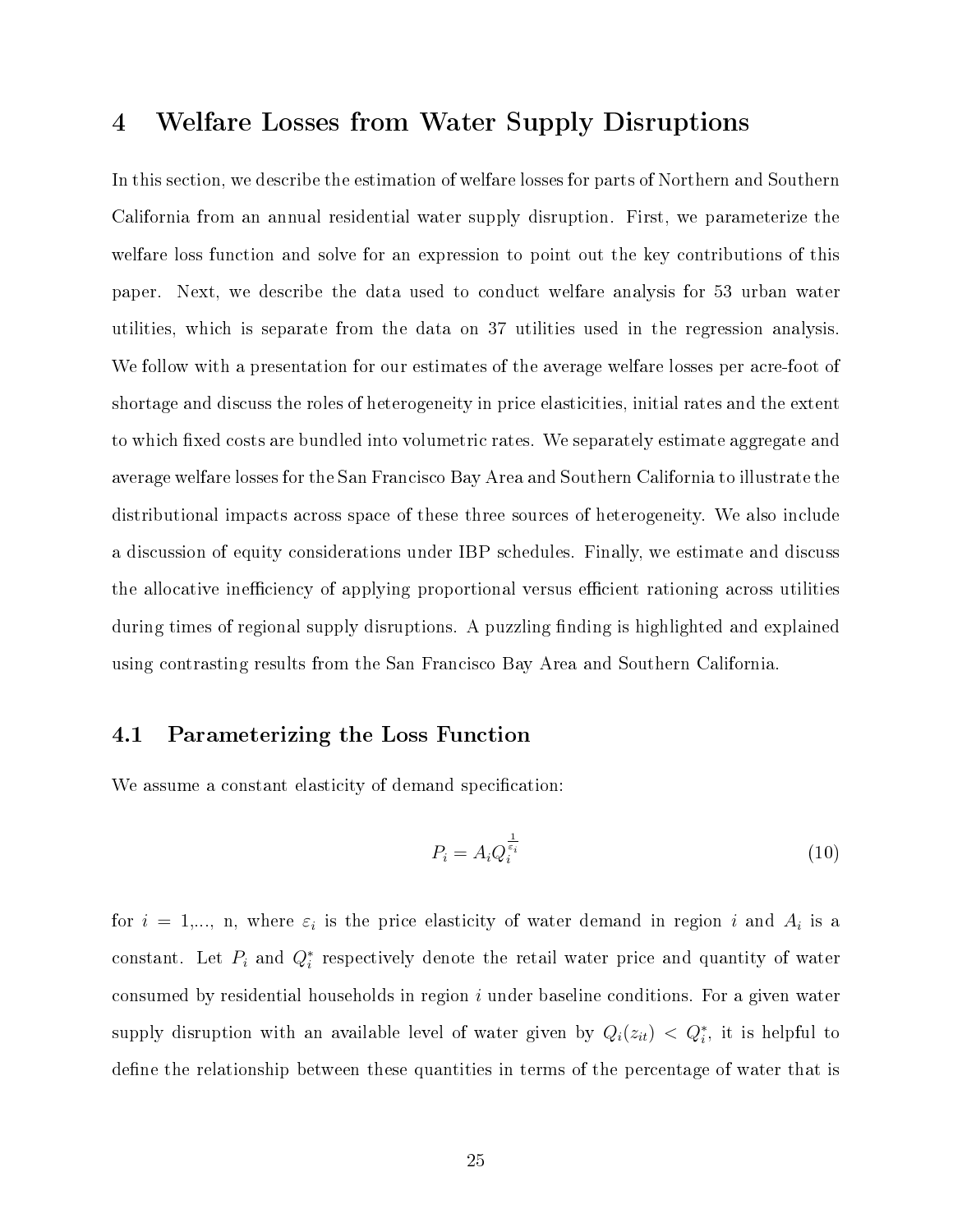rationed in region i at time  $t, r_{it}$ , as:

$$
Q_i(z_{it}) = (1 - r_{it})Q_i^*.
$$
\n(11)

Making use of equations  $(3), (4), (10)$  and  $(11),$  the welfare loss following a supply disruption of magnitude  $z_{it}$  in region i at time t can be calculated from equation (3) as:

$$
L_i(z_{it}) = \frac{\varepsilon_i}{1 + \varepsilon_i} P_i^* Q_i^* [1 - (1 - r_{it})^{\frac{1 + \varepsilon_i}{\varepsilon_i}}] - \int_{Q_i(z_{it})}^{Q_i^*} c_i(x) dx.
$$
 (12)

Under the assumption of a flat marginal cost curve, we can re-write  $(12)$  in terms of average loss per unit of shortage:

$$
L_i/(Q_i^* \cdot r_{it}) = \frac{\varepsilon_i}{1 + \varepsilon_i} P_i^* [1 - (1 - r_{it})^{\frac{1 + \varepsilon_i}{\varepsilon_i}}]/r_{it} - c_i
$$
\n(13)

where  $c_i$  is a constant per unit variable cost. Equation (13) makes clear that conditioned on a supply disruption  $r_i$ , the welfare implications of a supply disruption in a particular region depends on heterogeneity in (i) price elastitices, (ii) initial prices and (iii) the variable cost of water service, where (ii) and (iii) provide insight into the extent to which fixed costs are bundled into volumetric rates.

#### 4.2 Data for Calculation of Losses

Using equation (13) losses are calculated for 53 urban water utilities including 27 utilities in the San Francisco Bay Area; and 26 utilities in Southern California. The resulting utilitylevel welfare impacts are aggregated to calculate the welfare losses in parts of Northern and Southern California.

Welfare losses depend on regional prices, baseline quantity demanded, the supply disruption, the price elasticity of demand and the marginal cost of service delivery. Estimates for all of the information required for the loss calculation are publicly available except for the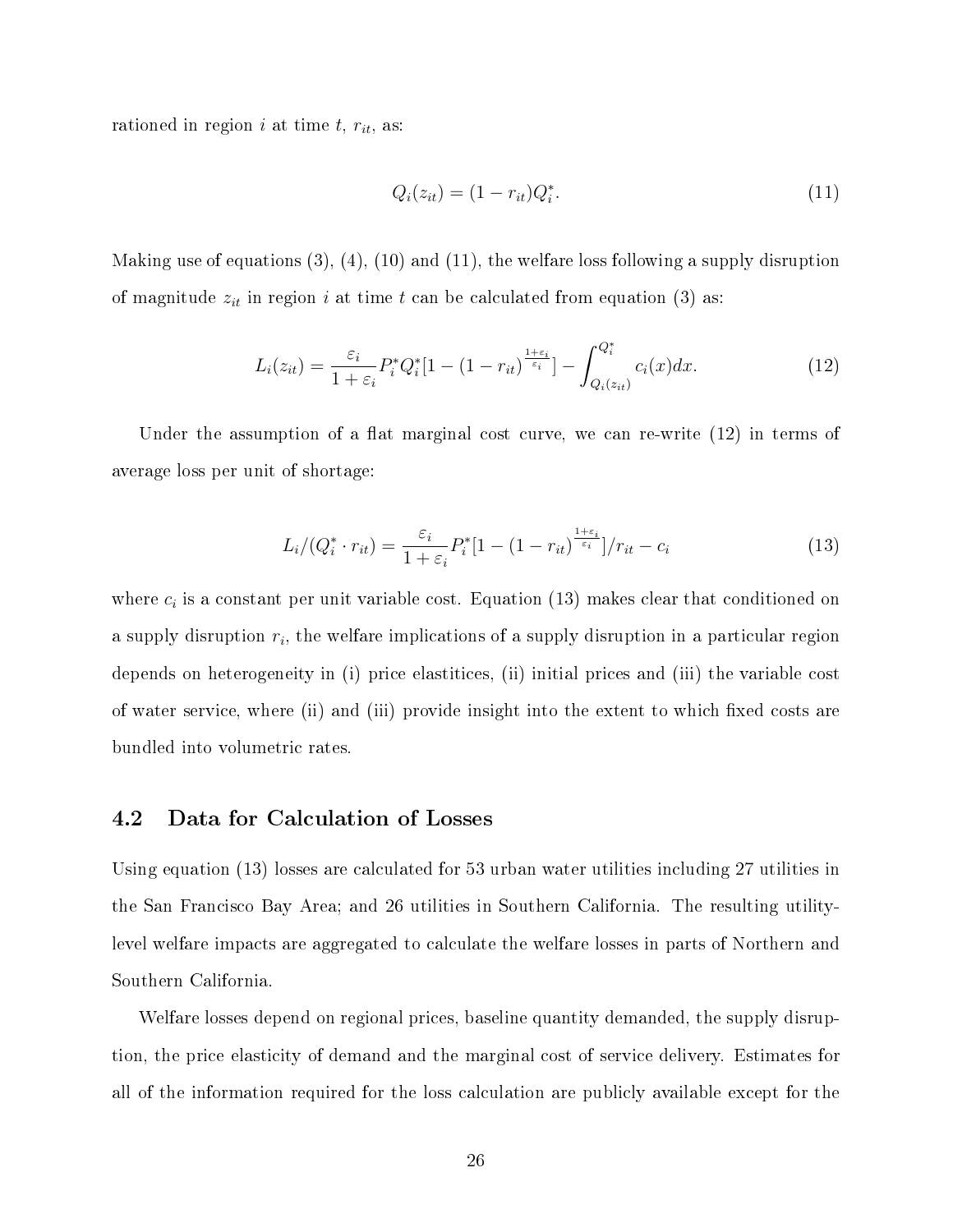price elasticity of demand and the marginal cost of service delivery. Baseline single family residential demand data is obtained through the Bay Area Water System and Conservation Association (BAWSCA) Annual Survey from FY 2009-2010, and from estimates provided by SFPUC and MWD. For the San Francisco Bay Area utilities belong to BAWSCA, the price data is the year 2009 median tier rate reported in the BAWSCA survey; prices for the other utilities are obtained from their websites or through a telephone interview. In the case of wholesale utilities, such as many of the utilities belonging to the MWD, no single median tier price exists because they sell their water to multiple local utilities who set their own rates. Thus, for each wholesale utility we collect rate information on every single local utility within the wholesale utility, and then calculate a quantity-weighted average of the median tier price. We present the range of median tier prices (converted to price per acre-foot of water) for these 53 urban water utilities in Table 5.

The demand estimation suggests that the price elasticity of water is significantly different across utilities throughout the state. Based on the results of column (5) in Table 3, we estimate a separate price elasticity for each of the 53 utilities considered in our welfare analysis. The range of elasticities is displayed in Table 5.

In terms of the residential loss functions, the impact of regional price elasticity values is to raise welfare losses from water service disruptions when demand is relatively inelastic and to lower economic losses in regions where demand is more elastic. Predictions of residential water supply disruptions in California are wide-ranging; thus, we consider water supply disruptions of 10%, 20%, and 30% when we evaluate losses due to a supply disruption.

The welfare analysis also requires information on the marginal cost of service delivery. We consider how operating expenses vary with water sales to recover a marginal cost of service delivery of \$193/AF. This is based water sales data reported in The Metropolitan Water District of Southern California Annual Report 2013 and operating expenses data reported in The Metropolitan Water District of Southern California Basic Financial Statements for the years that ended June 30, 2013 and 2012 and the same document for the years that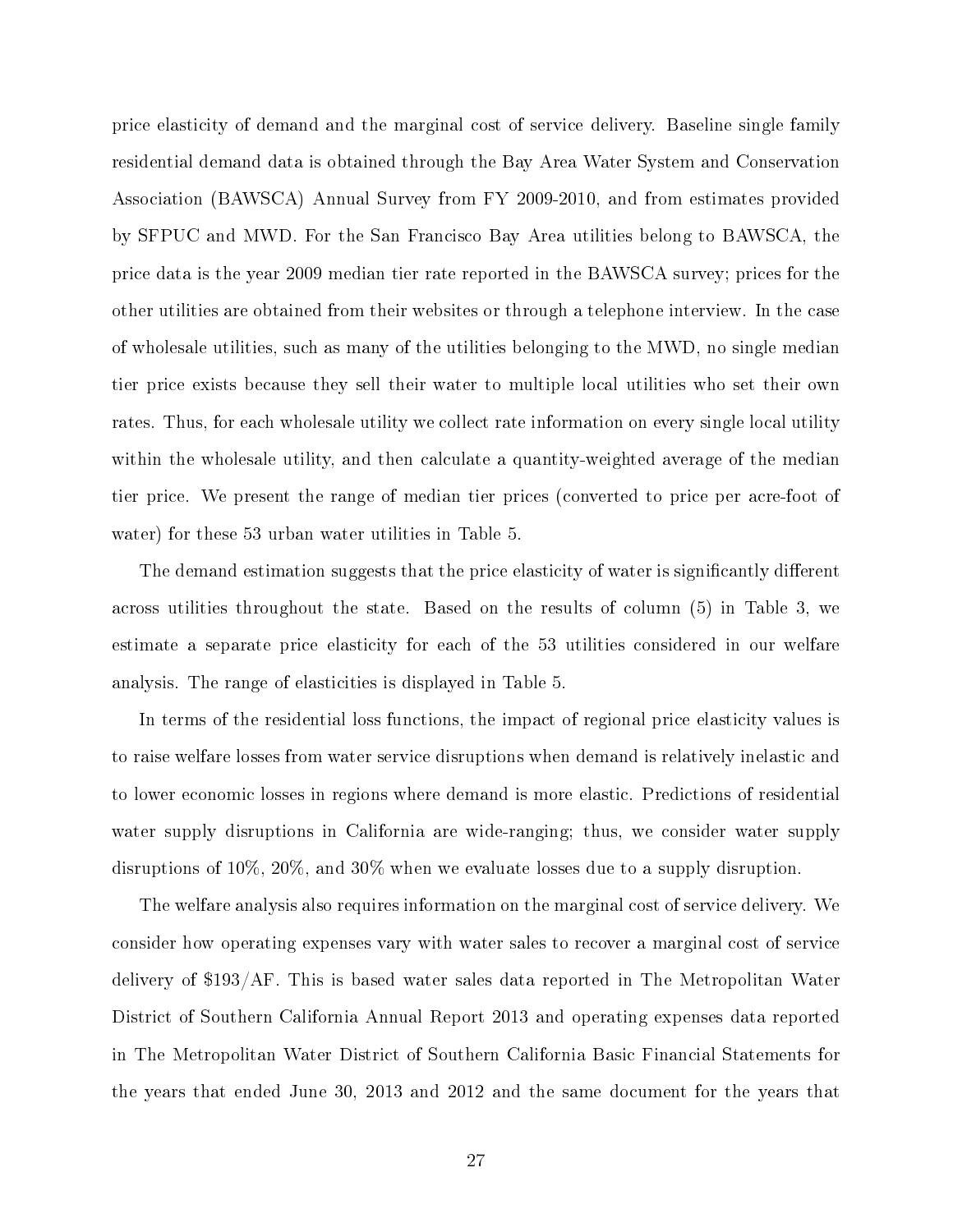ended June 30, 2012 and 2011. Admittedly, this is a rough approximation of the marginal cost of service delivery; the true marginal costs of service delivery will vary depending on the supply source and would account for variation in system losses. Nonetheless, a marginal cost of \$193/AF is consistent with our understanding that water utilities use some form of average cost pricing. Given that the price of residential water is generally greater than \$1,000/AF, this suggests that a large portion of the median tier prices residential consumers face is likely intended to recover fixed costs.

## 4.3 Average Welfare Losses Per Acre-foot by Scenario and Percent Disruption

Let us consider a back-of-the-envelope calculation of welfare losses associated with 10%, 20% and 30% shortages in the single family residential sector based on an estimated price elasticity of -0.189 (the weighted average of elasticities reported in 5), a common price across of \$1,232 per acre-foot (the weighted average of prices reported in 5) for utilities and the assumption that water rates reflect marginal costs of service delivery  $(P=MC)$ . Using equation (13), these percent shortages correspond to estimated welfare losses of \$425, \$1,113 and \$2,319 per acre-foot of shortage, which are reported in the first row of Table 6. In the subsequent rows of Table 6, we will consider the welfare implications of heterogeneity across utilities in (i) price elastitices, (ii) initial water rates and (iii) the relationship between water rates (reflecting fixed costs) and the marginal cost of water service.

Under Scenario 1 we calculate the average welfare loss per acre-foot (quantity weighted) across the 53 urban water utilities under heterogeneous price elasticities, a common price and when the volumetric rates charged to end-users are assumed to only reflect marginal costs. We observe estimated welfare losses of \$438, \$1,169 and \$2,508 per acre-foot of shortage corresponding to shortages of 10%, 20% and 30%, which are similar to the results of the Base scenario. Immediately underneath these estimates, we report the standard deviations of average welfare losses per acre-foot across utilities which clearly illustrate how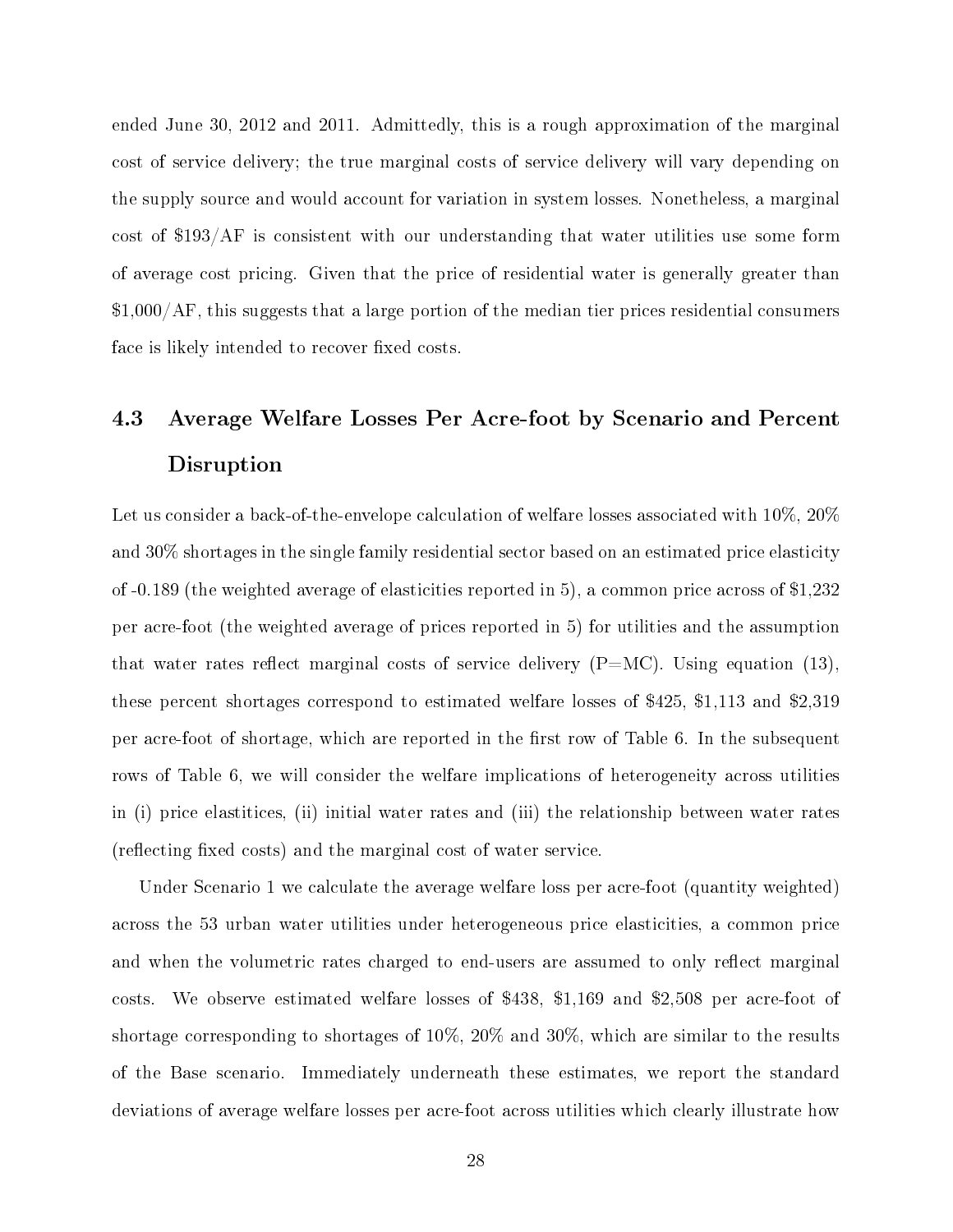the back-of-the-envelope estimate misses the distributional effects of how shortages affect ratepayers. Moreover, reporting the results in terms of average welfare losses belies the extent of allocative inefficiency of proportional rationing in the presence of heterogeneous price elasticities; the standard deviations of the marginal welfare losses (compared to the standard deviations of average welfare losses) will naturally be larger.

Under Scenario 2 we calculate the average welfare losses per acre-foot (quantity weighted) across the 53 utilities under heterogeneous price elasticities and prices when the volumetric rates charged to end-users are assumed to only reflect marginal costs. Again, we observe estimated welfare losses of \$418, \$1,114 and \$2,387 per acre-foot of shortage corresponding to shortages of 10%, 20% and 30%, which, like the Scenario 1 results, are similar to those of the Base scenario. However, the standard deviation of average welfare losses per acre-foot suggests even greater dispersion in average welfare losses across utilities than is reported for Scenario 1; likewise, there will be much greater dispersion in the implied marginal value of the last unit of shorted water across utilities.

We point out that the results reported for Scenario 1 and 2 are both likely under-estimates of the true welfare losses because they ignore that the volumetric rates of water utilities usually include a substantial portion of the fixed cost, which varies across urban utilities. In the most liberal interpretation, the numbers reported in Scenario 1 and Scenario 2 are lower bounds on the true magnitude of average welfare losses. Scenario 3 reports the average welfare loss per acre-foot (quantity weighted) across the 53 utilities under heterogeneous price elasticities, prices and heterogeneity in how the volumetric rates charged to end-users reflect both marginal costs and a portion of fixed costs. We observe estimated welfare losses of \$1,458, \$2,153 and \$3,426 per acre-foot of shortage corresponding to shortages of 10%, 20% and 30%, which are signicantly larger than the welfare results for scenarios that do not assume some form of average cost pricing. The results of Scenario 3 assume that the marginal cost of service delivery is \$193 per acre-foot across urban utilities. While this is a strong assumption, it is clear that there is variability in the level of fixed costs, which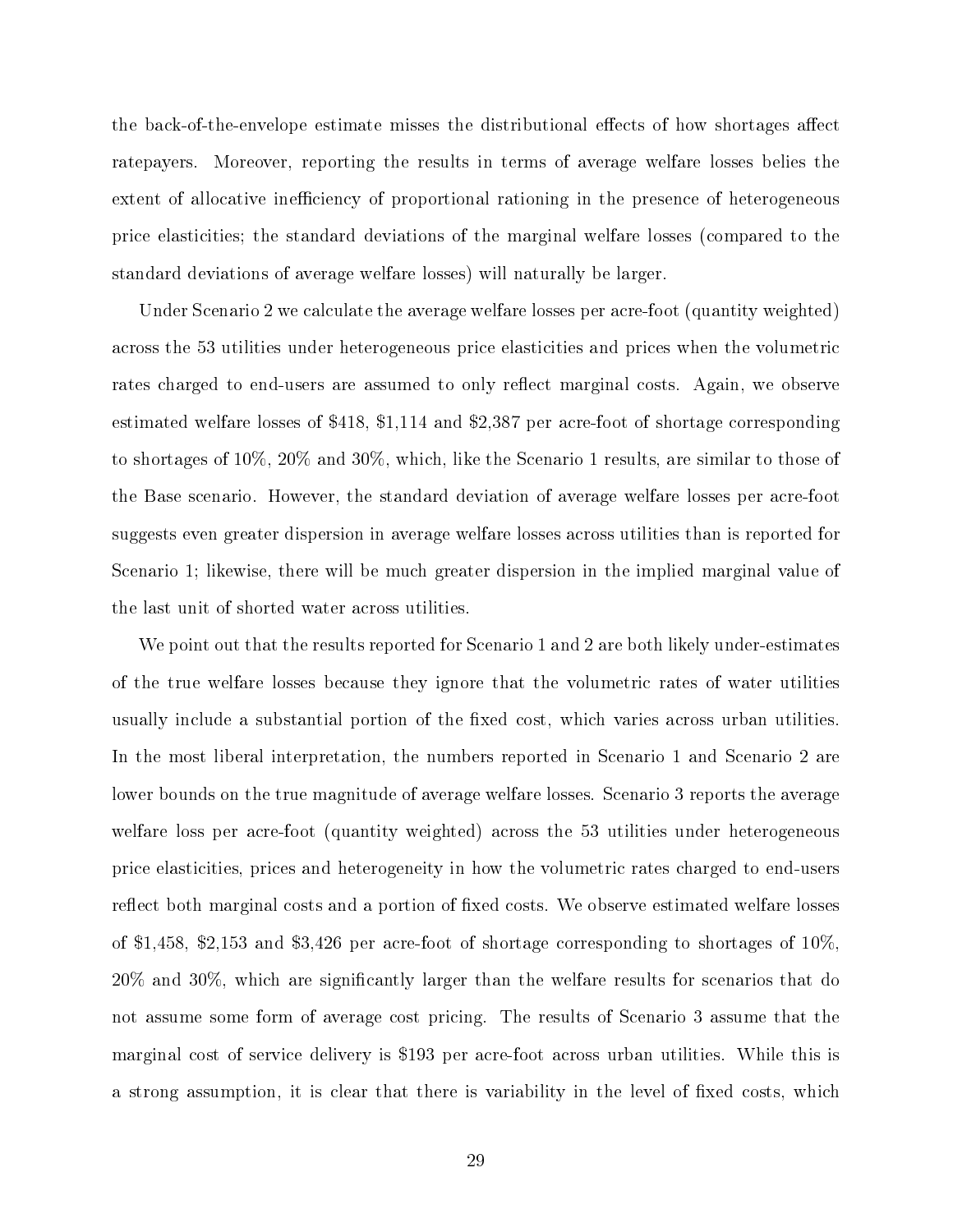are added into the volumetric rates by virtue of the dispersion in prices. This discussion highlights the fact that under average cost pricing, which is often employed by public water utilities, the willingness-to-pay to avoid a supply disruption is considerably greater than the usual consumer surplus triangle.

## 4.4 Equity Considerations Under Increasing Block Pricing Structures

The case of identical own-price elasticity of demand for all households within a common utility and proportional rationing of all pricing tiers during a water shortage accords with circumstances in which individual water utilities raise the price of each tier symmetrically by a constant percentage; this corresponds to the foregoing welfare analysis. However, under a multi-tiered pricing structure for retail water deliveries, such as IBP, the analysis of the welfare effects of supply rationing may be more complicated. The reason is that each new tier that is introduced in a pricing structure adds an additional degree of freedom in how a water utility can meet the supply constraint. For instance, with a two tiered pricing structure (e.g., Tier I and Tier II), a water utility can independently ration: (i) low demand consumers in the market by raising the price of Tier I water without altering the price of Tier II water; (ii) consumers with intermediate levels of demand by reducing the quantity of water that qualies for the Tier I price; or (iii) high demand consumers in the market by raising the Tier II price. Different combinations of these activities result in different welfare implications and there is some variation in implementation in practice. For example, shortage year rates instituted by the Los Angeles Department of Water and Power (LADWP) in 2009 combine all three rationing methods, imposing a 15% decrease in the Tier I allotment of each household (from 28 ccf to 24 ccf in a 2-month cycle), a 15% increase in the Tier I rate (from \$2.976 to \$3.422 per ccf), and a 55% increase in the Tier II rate (from \$3.53 to \$5.48 per ccf). This policy would have minimal welfare implications for low-demand households already consuming less than 24 ccf per billing cycle, while raising the marginal water rate by 55% for users above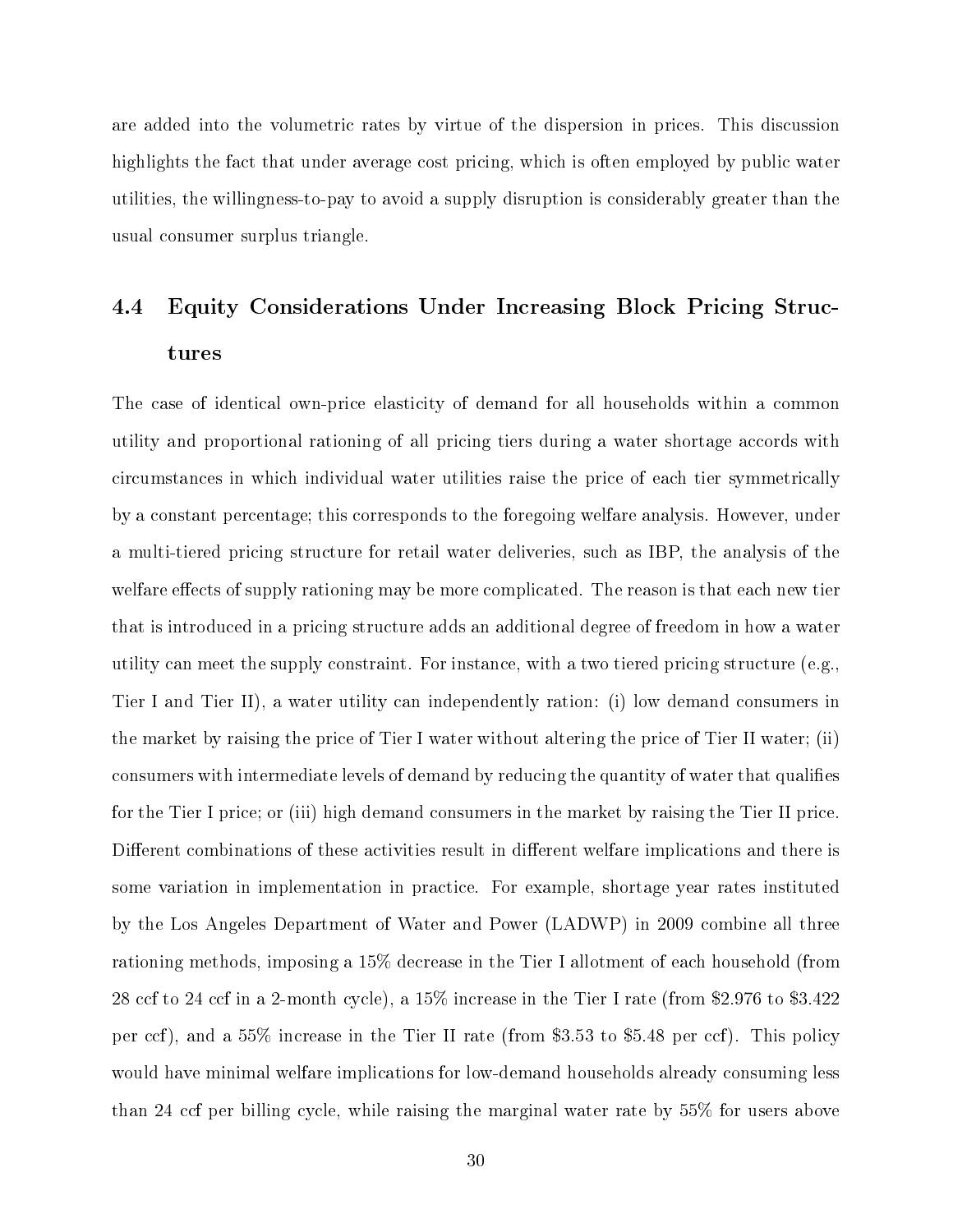28 ccf per billing cycle and by 84% (from \$2.976 to \$5.48 per ccf) for users between 24 and 28 ccf per billing cycle.

One argument for this type of differential rate increase across tiers in a shortage year is equity if lower income households tend to consume on lower tiers compared to higher income households. However, if equity constraints are imposed then actual welfare losses would be larger in cases where water rates rise by larger percentages in higher tiers than in lower tiers, as in the case provided above for LADWP.<sup>9</sup> In this sense the welfare estimates presented in the preceding and forthcoming sections may be under-estimates of welfare losses experienced during a shortage.

#### 4.5 Comparison of Results for Northern and Southern California

To better understand the regional patterns of the welfare losses in Table 6 we consider aggregate welfare losses in urban parts of Northern and Southern California. In the first row of each panel in Table (7) we present estimates of the total losses that may be experienced by the single family residential sector in Northern and Southern California assuming the marginal cost of service delivery is \$193 per acre-foot (see earlier discusion in Section 2.1 for justication). For the San Francisco Bay Area (Northern California) utilities considered, total losses are estimated to be \$29 million to \$288 million under disruptions of 10% to 30%. For the Southern California utilities total losses are estimated to be \$285 million to almost \$2 billion under disruptions of 10% to 30%. Total losses are larger in Southern California because of its much larger population. However, average losses per acre-foot of shortage are actually smaller in Southern California than in the San Francisco Bay Area as can be seen by comparing the third rows of each panel in Table 7, where each row presents welfare losses in terms of average loss per acre-foot of shortage. Marginal losses due to additional supply disruptions increase at an increasing rate so that the average loss per acre-foot of shortage is increasing in the size of the supply disruption. The  $95\%$  confidence intervals for each estimate

<sup>9</sup>See Appendix A for an illustrative example.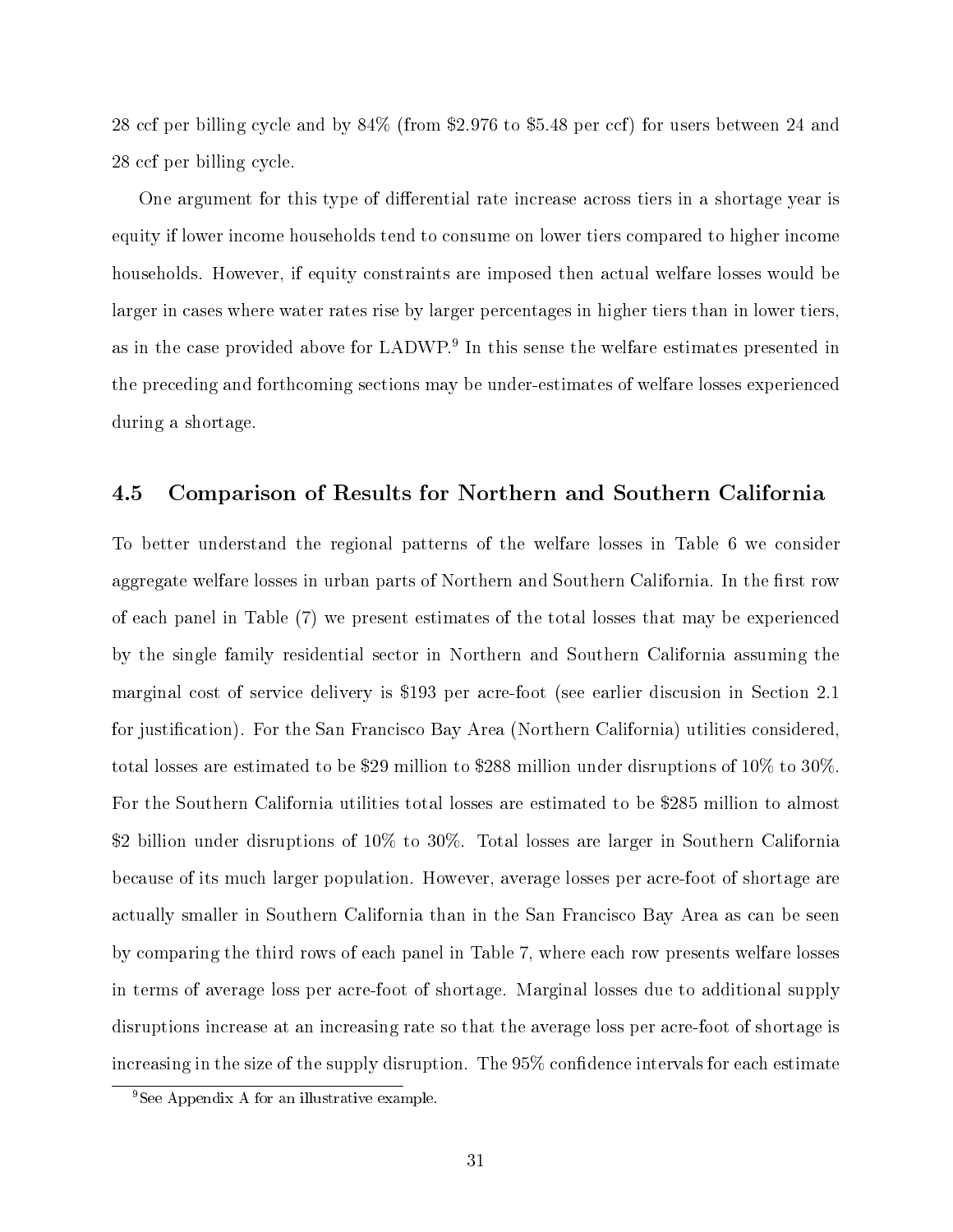are presented in the second and fourth rows of each panel; these confidence intervals reflect the estimated variability in the price elasticities of demand recovered from the regression analysis. Due to non-linearities of the price elasticity in the expression for aggregate welfare losses, the confidence intervals for welfare losses are bootstrapped by cluster (water utility) in favor of confidence intervals based on analytic standard errors.

The subsequent rows of each panel in Table 7 provide some context for the welfare loss estimates. The fth row presents the average household's willingness-to-pay (WTP) to avoid supply disruptions. For example, the WTP range of \$64 to \$633 per household to avoid a year-long shortage of 10% to 30% is not inconsistent with our expectations and appears plausible. The nal row of each panel presents the household WTP measure in terms of percentage increase in expenditures on the volumetric rate component of the household's water bill, which lie between  $13.2\%$  and  $130.2\%$ . These percentage figures summarize the percentage increases in existing volumetric rates that consumers would be willing to pay to avoid disruptions.

Our loss calculation is based on the typical water use level of residential households in each utility's service area, and implicitly assumes that a water supply disruption of a given magnitude is met with proportional rationing on each tier of the pricing structure. Again, for utilities that meet a supply reduction by raising water rates predominantly on the higher tiers of the pricing structure, the actual welfare losses would be larger than the losses described above.

There are two final points we would like to make regarding Table 7. First, we assume the marginal cost of service delivery is \$193 per acre-foot, which reflects that the marginal cost of service deliver is considerably less than the median tier price that typical residential consumers face  $$1,232$  per acre-foot. To see how the marginal cost affects the value of avoid a water supply disruption, we can bound the marginal costs of service delivery between \$0 per acre-foot and \$1,232 per acre-foot. These bounds correspond to the cases where the marginal cost of service delivery is zero (free) and where they are equal to the median tier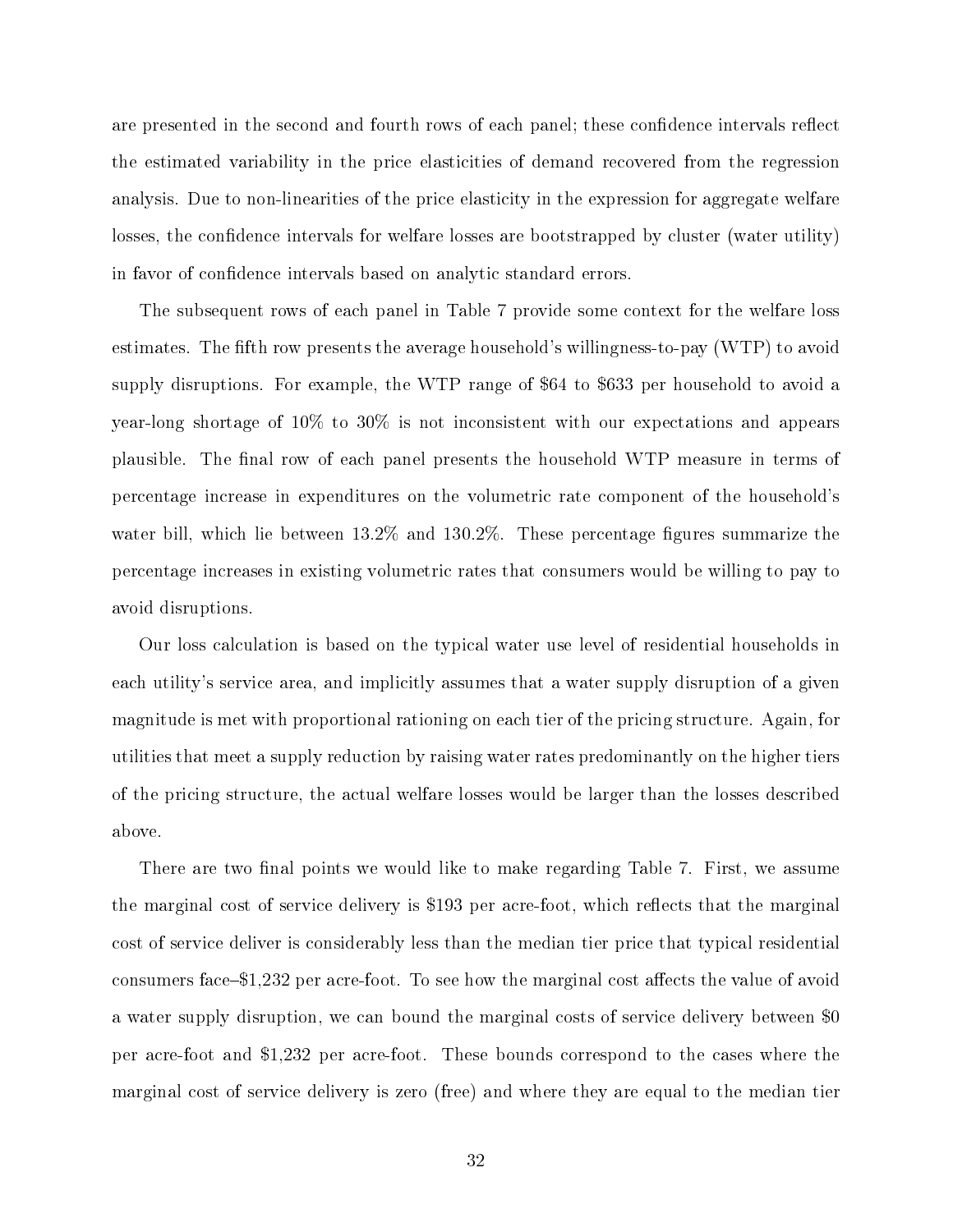price residential consumers pay (i.e. marginal cost pricing). Consistent with equation (3), the value of avoiding a supply disruption on a per acre-foot basis is the willingness-to-pay to avoid the supply disruption minus the marginal cost of service delivery. Thus, assuming \$0/AF for marginal cost generates a upper bound on the willingness-to-pay for a given supply disruption. Similarly, assuming the marginal cost of service delivery is equal to the median tier price faced by residential consumers generates a lower bound. To put these bounds into context, consider from Table 7 the estimate for the value of avoiding a 10% supply disruption in Southern California is \$1,440 per acre-foot. A lower bound for this estimate is \$402 per acre-foot and an upper bound is \$1,633 per acre-foot. The estimate for the value of avoiding a 30% supply disruption in Southern California is \$3,248 per acre-foot with a lower bound of \$2,210 per acre-foot and an upper bound of \$3,441 per acre-foot. This discussion highlights once again the fact that under average cost pricing which is often employed by public water utilities, the willingness-to-pay to avoid a supply disruption is considerably greater than the usual consumer surplus triangle.

Second, heterogeneity in price elasticities and price have a huge impact on losses across utilities. Figure (2) plots smoothed distributions of the value of avoiding supply disruptions on per acre-foot basis for different percent supply disruptions across the 53 urban water utilities considered in the welfare analysis. These results are consistent with the standard deviations reported in Table 6 and depicts the fact that heterogeneity in the value of avoiding supply disruptions becomes greater with larger disruptions. The value of avoiding supply disruptions on a per acre-foot basis mainly lies between a few hundred dollars and \$5,000 under a 10% disruption for most utilities; and between a few hundred dollars and \$12,500 under a 30% disruption. From a regional perspective, under a 30% disruption the losses per acre foot in the San Francisco Bay Area are over 60% larger than the average losses in Southern California, which is largely attributed to the differences in price elasticities and initial prices. This is not inconsequential as such a difference in value could influence the economic viability of large infrastructure projects designed to secure water supply reliability.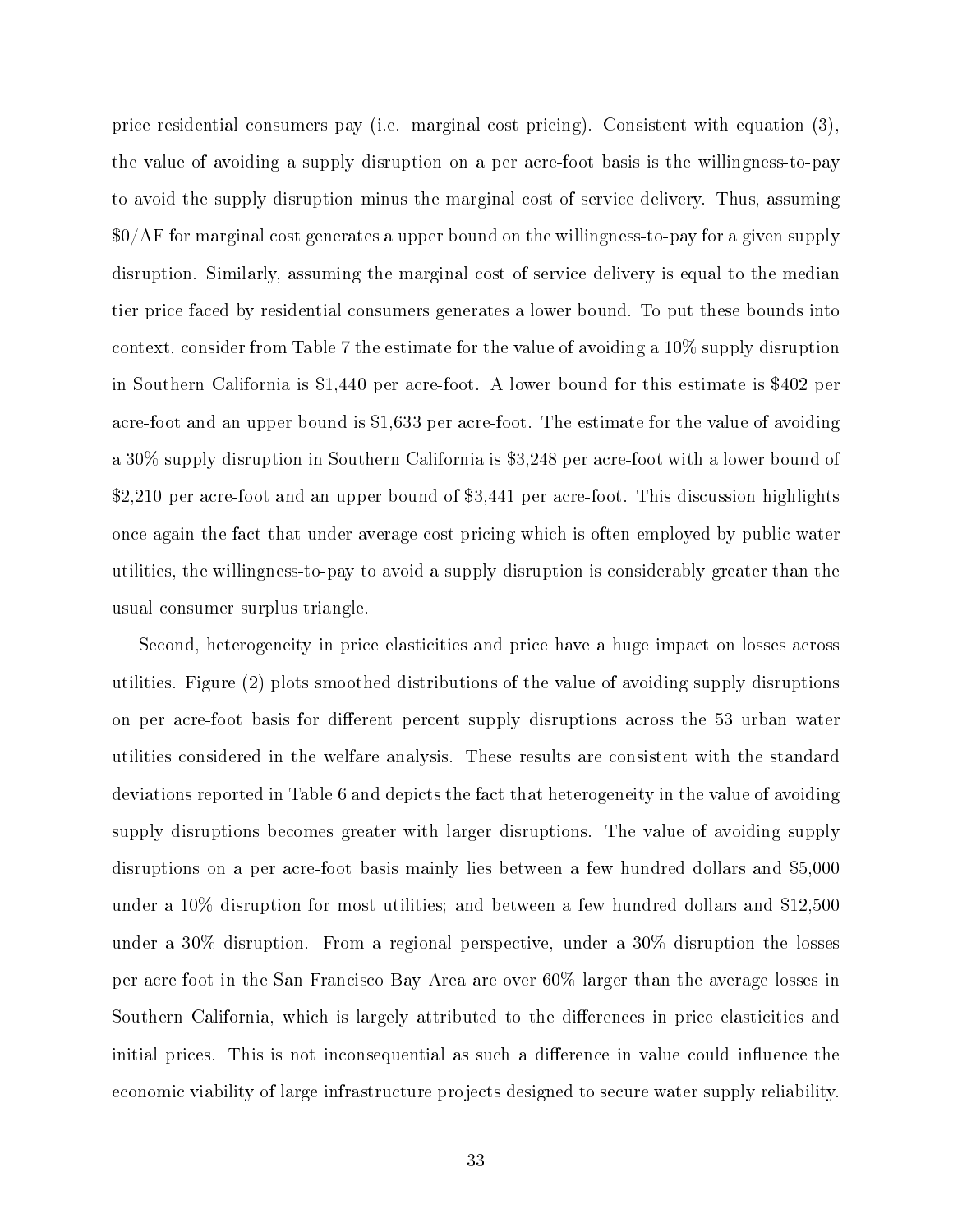### 4.6 Allocative Efficiency

As a final exercise, we implement an efficient rationing regime to consider the allocative inefficiency of uniform percentage cut-backs (proportional rationing) across water utilities facing regional water supply disruptions in the presence of utility-level heterogeneity in price elasticities and initial prices when volumetric rates include a portion of the fixed costs. Based on the variation of average welfare losses reported in the square brackets of Table 6, we know that addressing allocative inefficiency will have distributional effects; however, as we will see the aggregate effect of the inefficiency is, perhaps surprisingly, small.

Table 8 reports the efficiency gains in the San Francisco Bay Area and Southern California in terms of absolute and percentage improvements of moving from a proportional rationing regime to an efficient rationing regime when facing shortages of  $10\%$ ,  $20\%$ , and  $30\%$ . A  $10\%$ regional disruption in the San Francisco Bay Area results in \$29.4 million and \$26.1 million in welfare losses under proportional rationing and efficient rationing, respectively. Thus, the absolute improvement in welfare of moving from proportional to efficient rationing is approximately \$3.4 million. As expected, the welfare losses in levels under both forms of rationing are increasing in the size of the regional supply disruption. A 30% regional disruption in the San Francisco Bay area results in \$293.3 million and \$246.8 million in welfare losses under proportional rationing and efficient rationing, respectively. Thus, the absolute improvement in welfare is approximately \$46.5 million. Qualitatively, we see a similar pattern for Southern California–efficiency gains in absolute terms are increasing with the size of the regional supply disruption.

Interestingly, the pattern of efficiency gains in percentage terms of moving from a proportional rationing regime to an efficient rationing regime is divergent between the San Francisco Bay Area and Southern California. In the San Francisco Bay Area moving from a proportional rationing regime to an efficient rationing regime results in a  $11.5\%$  efficiency gain when faced with a  $10\%$  regional disruption and a  $15.9\%$  efficiency gain when faced with a 30% regional disruption. It appears efficiency gains are increasing in the size of the supply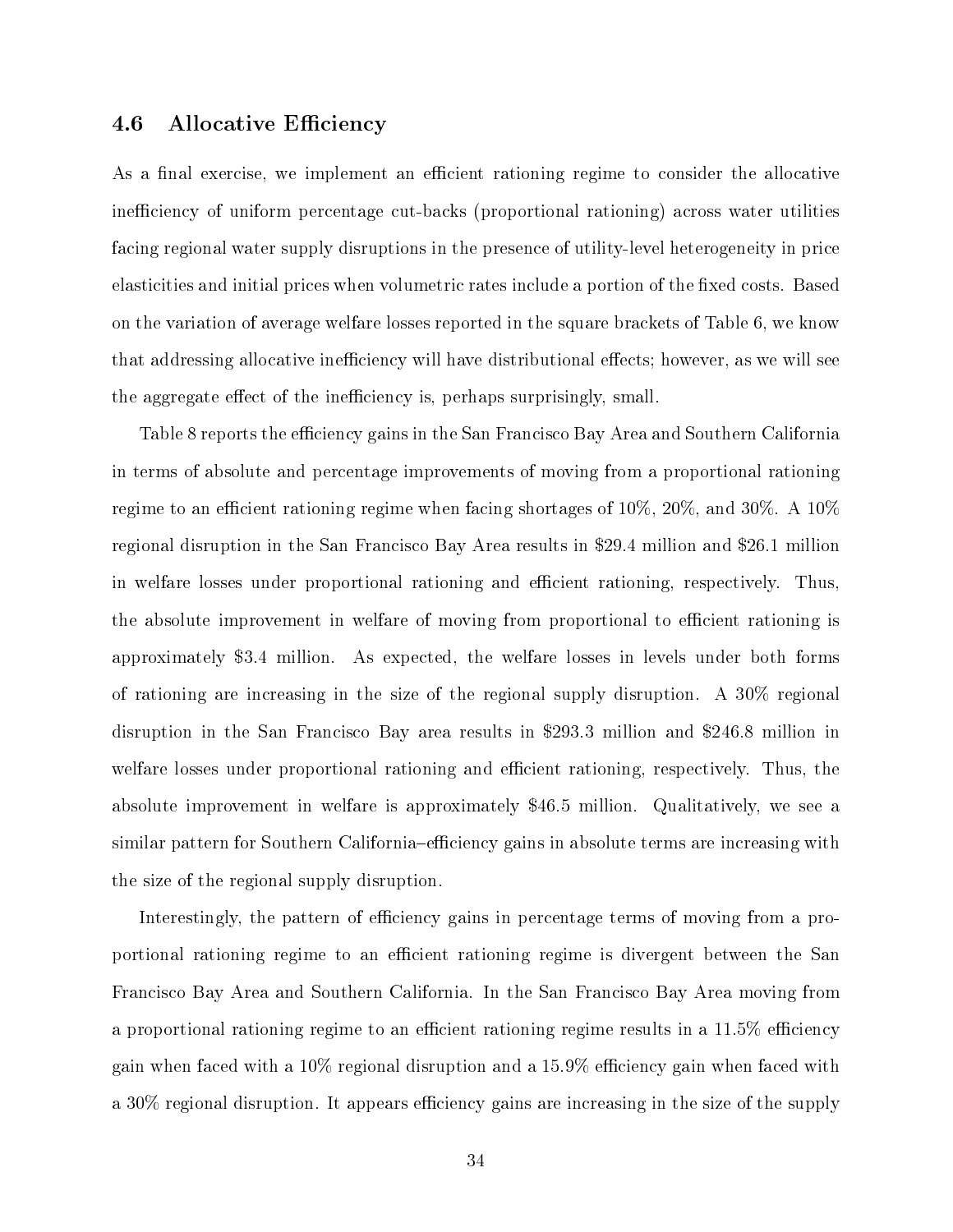disruption. However, in Southern California moving from a proportional rationing regime to an efficient rationing regime results in a  $13.3\%$  efficiency gain when faced with a  $10\%$  regional disruption and a only a  $6.1\%$  efficiency gain when faced with a  $30\%$  regional disruption. We observe the surprising result that efficiency gains in percentage terms can actually *decrease* in the size of the regional disruption.

To unpackage this surprising result, we point out that the efficiency gains of moving from a proportional rationing regime to an efficient rationing regime during a shortage reflects the benefits of both moving to an efficient allocation under no shortage (which depends on heterogeneity across utilities in initial prices) and rationing demand from the efficient base allocation to an efficient allocation under shortage (which depends on heterogeneity across utilities in price elastiticies). In the San Francisco Bay Area, elasticities cluster around -0.15 and small deviations from -0.15 can generate large variations in marginal values under a 30% shortage, which leads to significant inefficiencies under proportional rationing. In Southern California, elasticities cluster around -0.19 and even somewhat large deviations from -0.19 do not generate sufficient variation in marginal values, even under a  $30\%$  shortage, to generate large efficiency gains in percentage terms.

We demonstrate the role of heterogeneity of price elasticies in determining efficiency gains with a thought exercise that reverses the patterns of percentage improvements reported for the San Francisco Bay Area in Table 8. We modify the shape of the demands curves for utilities in the San Francisco Bay Area so that the price elasticities cluster around -0.19 instead of -0.15. The efficiency gains in percentage terms when assuming these more elastic demands are 12.3% under a 10% shortage but only 9.2% for a 30% shortage. This is the same qualitative result of decreasing efficiency gains in percentage terms that we see for Southern California in Table 8. The result makes clear the importance of modeling utilitylevel heterogeneity in order to capture the distributive effects of water shortages.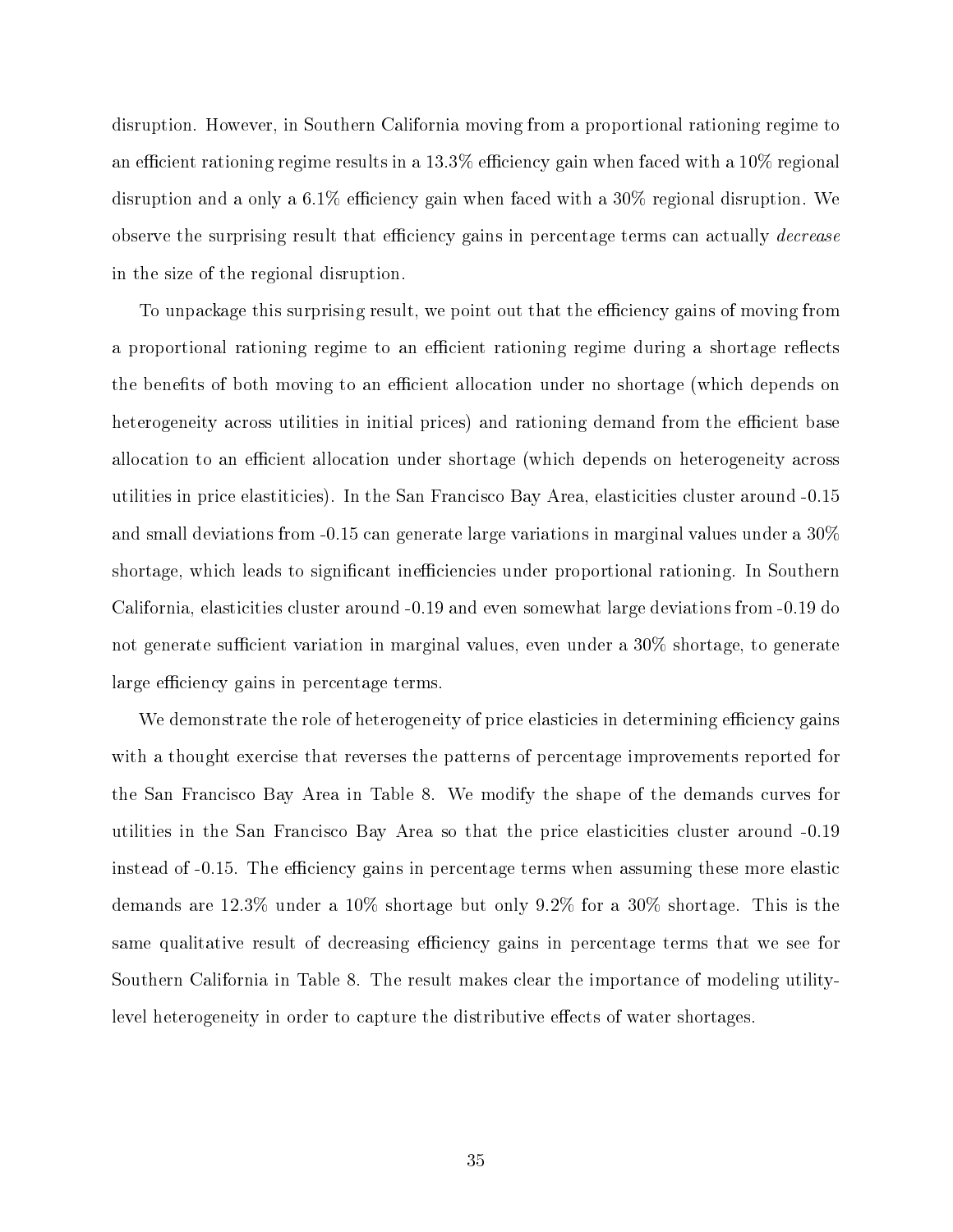## 5 Conclusions

In the economics of water utilities a simple, yet often overlooked fact, is that utilities load a large share of the high infrastructure costs onto the volumetric price of water they charge their customers. Therefore, the consumer surplus triangle which is often used to determine welfare losses due to a supply disruption is theoretically incorrect. Said differently, fixed costs are sunk at the time of a water supply disruption and so have no bearing on welfare outcomes. The welfare loss from a supply disruption, accordingly, can be many times greater than the loss evaluated using standard measures of compensating variation or equivalent variation in consumer utility functions.

A signicant contribution this paper makes relates to the estimation of price elasticities using a panel data set comprised of 37 urban water utilities in California over the period 1996- 2009. Our approach uses a utility fixed effects model as opposed to a pooled cross-sectional model, which allows us to take into account time-invariant omitted variables. We address concerns related to alternative forms of simultaneity bias by selecting a price measure that is adminstratively set and is not explicitly a function of consumption. Further, we instrument our price measure to address attenuation bias due to measurement error, and also test for heterogeneity in price elasticities across utilities. Our work empirically demonstrates that the price elasticity of residential water demand displays statistically signicant variation across utilities. Accounting for this variation is essential for assessing the distribution of welfare losses, and evaluating the benefits of reliability associated with water infrastructure investments. The empirical results are robust to alternative specifications; however, an area of future research is to incorporate data on residential water conservation policies and to model the price elasticities for specific household water uses facing restriction.

Understanding variation in price elasticities across utilities will also aid water managers when allocating scarce water resources across space. We present evidence that efficiency gains of moving from proportional to efficient rationing can be substantial, for example, there is an  $15.9\%$  efficiency gain the San Francisco Bay Area under a shortage of  $30\%$ . However, in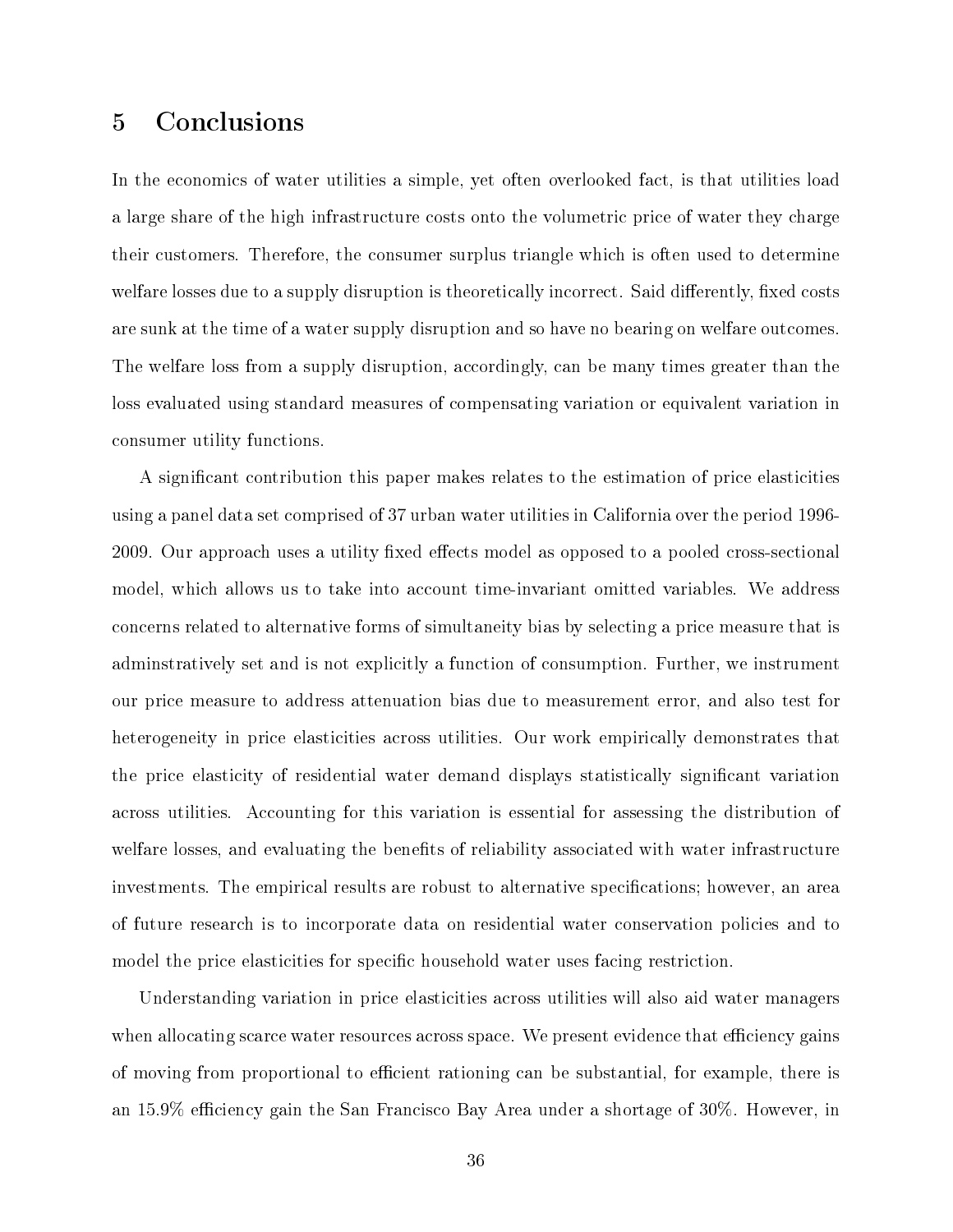other cases these efficiency gains are not as large; an interesting finding is that utility-level variation in baseline prices and elasticities explains the somewhat unexpected patterns of percentage efficiency gains across space. The key finding is that the distribution of welfare impacts exhibits substantial variation across regions, which highlights the need to consider decentralized impacts of water supply disruptions in the design of efficient rationing rules.

Germane to the discussion is the fact that there is regional variation in the marginal cost of service delivery; hence, better regional data on these marginal costs should be an object of interest for water managers and policy-makers alike. Further, marginal costs relate explicitly to the source of supply-if a region has multiple supply sources then water managers and policy-makers must consider the supply source facing unreliability when evaluating the bene fits of investing in a reliable alternative supply. A better understanding of the marginal costs of service delivery across space and for different supply sources will enhance the accuracy of welfare measures presented in our analysis.

In summary, we consider heterogeneous water demand functions to measure the welfare losses of urban water supply disruptions when baseline water rates are not allocatively ef ficient and for which a significant portion of the volumetric rate reflects fixed costs. One of the main welfare results show that when the volumetric rates also carry a portion of the fixed costs, then average welfare losses per acre-foot of shortage increase significantly; for example, under a 30% shortage accounting for this pricing structure increases the estimated welfare loss per acre-foot by over  $40\%$  to approximately \$3,500. Another important finding is the large variation in welfare losses across water utilities, with losses from a 30% shortage varying from under \$1,000 per acre-foot of shortage to over \$12,000 per acre-foot. Finally, we point out that our welfare loss estimates are likely under-estimates if utilities employ water use specific restrictions such as no landscape irrigation to achieve cut-backs resulting from supply disruptions.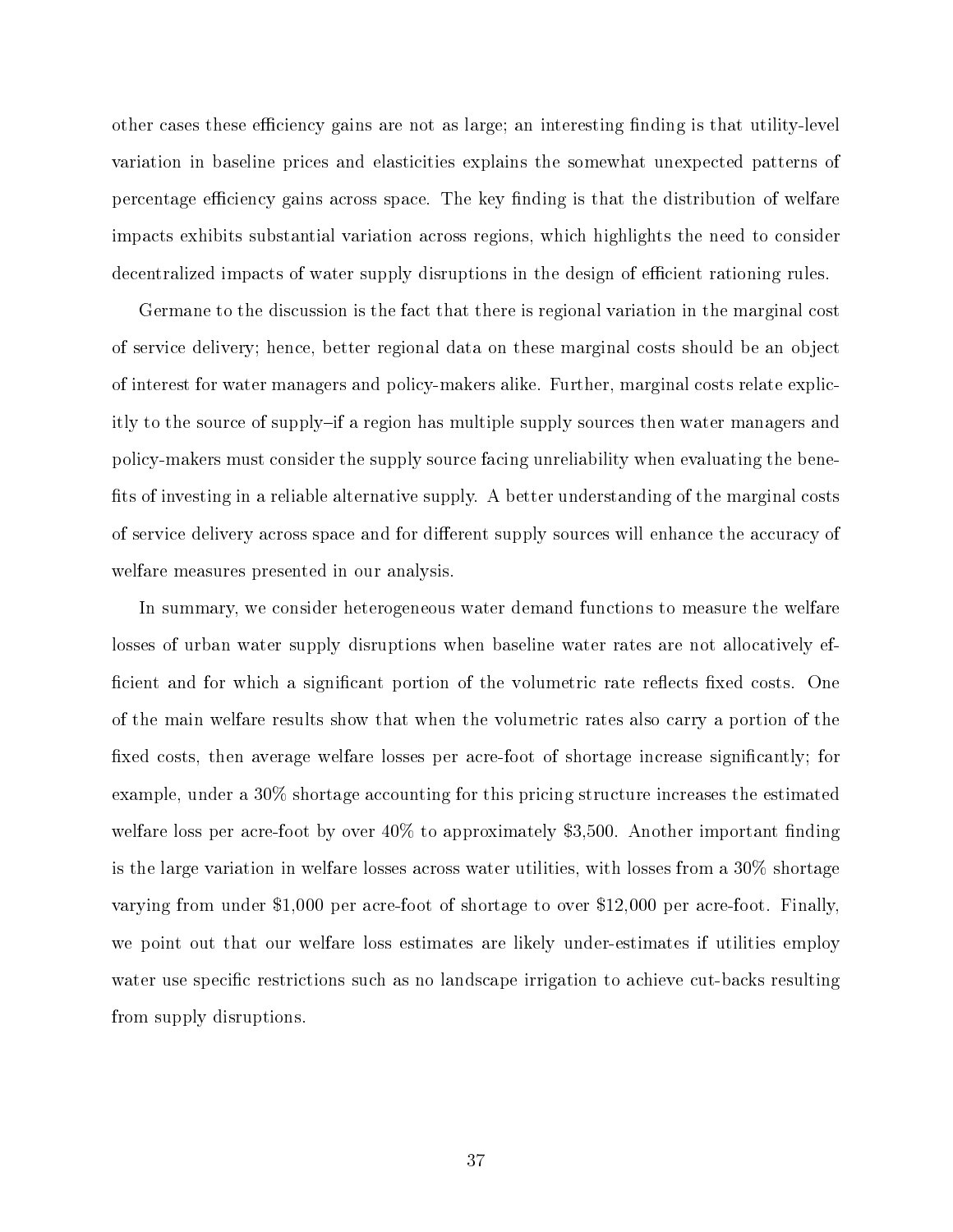## References

- Alberini, A., and M. Filippini. 2011. "Response of residential electricity demand to price: The effect of measurement error." *Energy Economics* 33:889-895.
- Auten, G., and R. Carroll. 1999. "The effect of income taxes on household income." Review of economics and statistics  $81:681-693$ .
- Barnett, T.P., and D.W. Pierce. 2009. "Sustainable water deliveries from the Colorado River in a changing climate." Proceedings of the National Academy of Sciences  $106:7334-7338$ .
- BAWSCA. 2012. "Annual Survey FY 2010-11." Working paper, Bay Area Water Supply & Conservation Agency.
- Board, S.W.R.C. 2015. "State Water Board Adopts 25 Percent Mandatory Water Conservation Regulation.
- Brennan, D., S. Tapsuwan, and G. Ingram. 2007. "The welfare costs of urban outdoor water restrictions." Australian Journal of Agricultural and Resource Economics 51:243-261.
- Brozovic, N., D. Sunding, and D. Zilberman. 2007. "Estimating business and residential water supply interruption losses from catastrophic events." Water Resources Research 43.
- Combs, S. 2012. "The impact of the 2011 drought and beyond." Texas Comptroller of Public Accounts Special Rep., Publ, pp. 96–1704.
- Grafton, R.Q., and M.B. Ward. 2008. "Prices versus rationing: Marshallian surplus and mandatory water restrictions<sup>\*</sup>." Economic Record 84:S57-S65.
- Griffin, R., and J. Mjelde. 2000. "Valuing Water Supply Reliability." American Journal of Agricultural Economics  $82:414-426$ .
- Hewitt, J.A., and W.M. Hanemann. 1995. "A discrete/continuous choice approach to residential water demand under block rate pricing." Land Economics, pp. 173–192.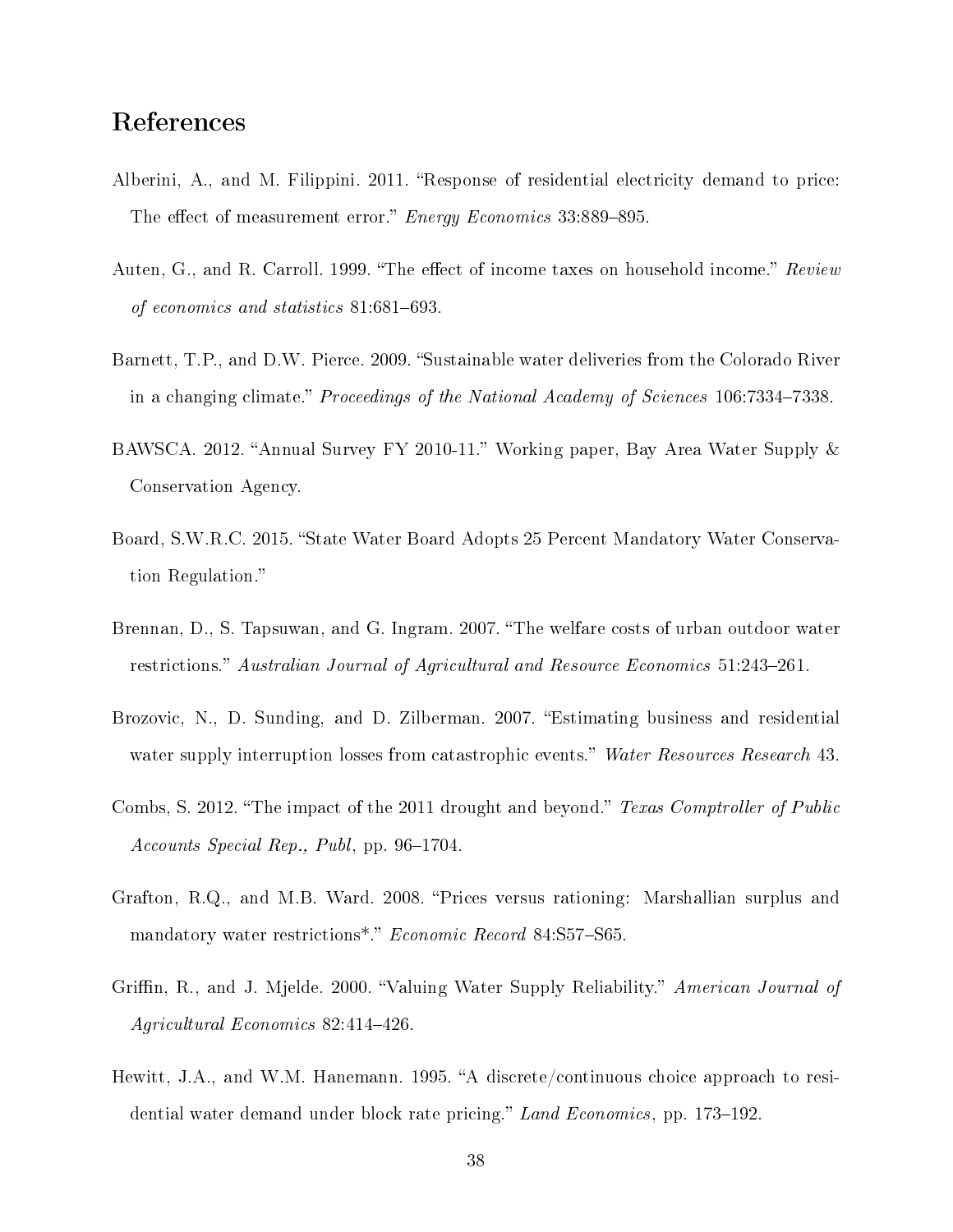- Howe, C., and M.G. Smith. 1994. "The Value of Water Supply Reliability in Urban Water Systems." Journal of Environmental Economics and Management 26:19-30.
- Klaiber, H.A., V.K. Smith, M. Kaminsky, and A. Strong. 2014. "Measuring Price Elasticities for Residential Water Demand with Limited Information." Land Economics 90:100-113.
- Mansur, E.T., and S.M. Olmstead. 2012. "The value of scarce water: Measuring the inefficiency of municipal regulations." Journal of Urban Economics 71:332-346.
- Marshall, R.M., M.D. Robles, D.R. Majka, and J.A. Haney. 2010. "Sustainable water management in the southwestern United States: reality or rhetoric."  $PLoS$  One 5:e11687.
- Martinez, S., S. Verhines, and E. Lopez. 2013. Working Toward Solutions: Integrating Our Water and Our Economy, State Water Plan 2013 Review." State of New Mexico, Office of the State Engineer, Interstate Stream Commission 1.
- McDonald, R., P. Green, D. Balk, B. Fekete, C. Revenga, M. Todd, and M. Montgomery. 2011. "Urban growth, climate change, and freshwater availability." Proceedings of the National Academy of Sciences  $108:6312-6317$ .
- Missimer, T.M., P.A. Danser, G. Amy, and T. Pankratz. 2014. Water crisis: The metropolitan Atlanta, Georgia, regional water supply conflict." Water Policy 16:669–689.
- MWDSC. 2013. The Metropolitan Water District of Southern California Basic Financial Statements Years ended June 30, 2013 and 2012. Working paper, Metropolitan Water District of Southern California.
- Nataraj, S., and W.M. Hanemann. 2011. "Does marginal price matter? A regression discontinuity approach to estimating water demand." Journal of Environmental Economics and  $Management 61(2):198-212.$
- Olmstead, S.M. 2009. "Reduced-form Versus Structural Models of Water Demand Under Nonlinear Prices." Journal of Business & Economic Statistics 27:84-94.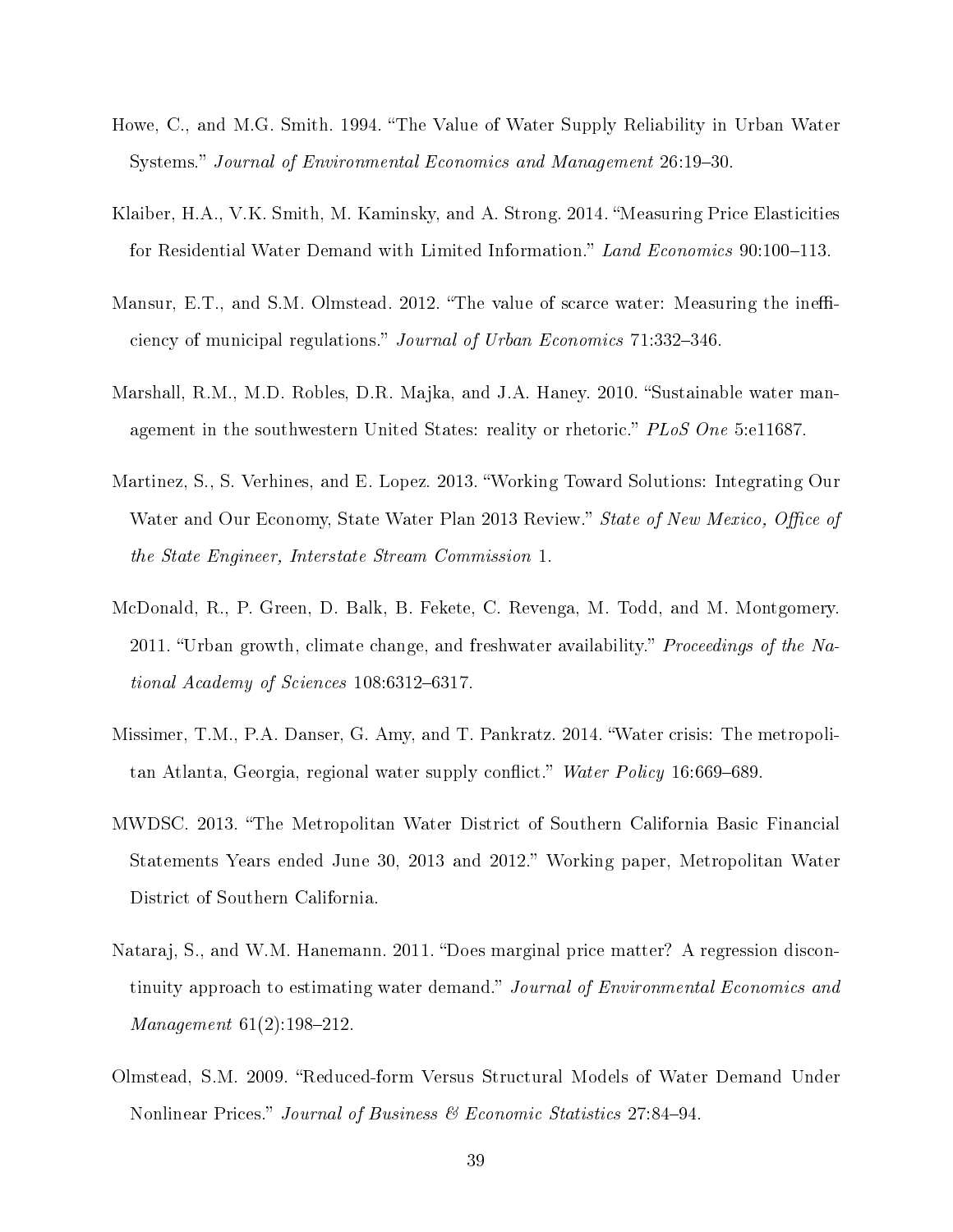- Olmstead, S.M., M.W. Hanemann, and R.N. Stavins. 2007. Water demand under alternative price structures." Journal of Environmental Economics and Management  $54(2)$ :181–198.
- Rajagopalan, B., K. Nowak, J. Prairie, M. Hoerling, B. Harding, J. Barsugli, A. Ray, and B. Udall. 2009. Water supply risk on the Colorado River: Can management mitigate? Water Resources Research 45.
- Reiss, P.C., and M.W. White. 2005. "Household electricity demand, revisited." The Review of Economic Studies 72:853-883.
- Renwick, M., and R. Green. 2000. "Do Residential Water Demand Side Management Policies Measure Up? An Analysis of Eight California Water Agencies." Journal of Environmental Economics and Management 40:37-55.
- Saez, E., J. Slemrod, and S.H. Giertz. 2012. The elasticity of taxable income with respect to marginal tax rates: A critical review." Journal of Economic Literature 50:3-50.
- SFPUC. 2015. "Agenda item: Public Utilities Commission, City and County of San Francisco. Working paper, San Francisco Public Utilities Commission.
- . 2014. Sustaining What Matters: Annual Report for the Fiscal Year Ended June 30, 2014. Working paper, San Francisco Public Utilities Commission.
- Ziliak, J.P., and T.J. Kniesner. 2005. "The effect of income taxation on consumption and labor supply." *Journal of Labor Economics*  $23:769-796$ .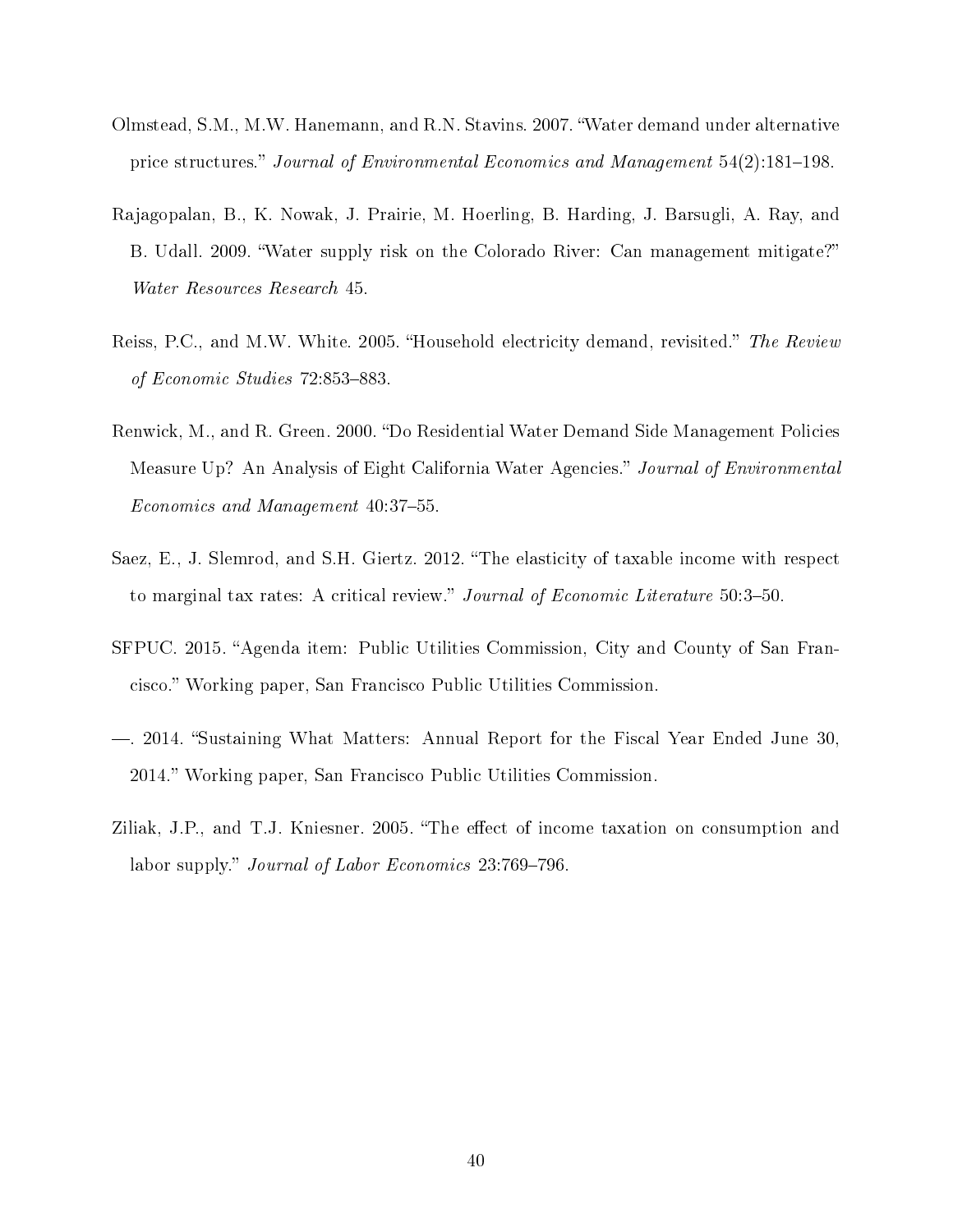

Figure 1: Welfare Losses of Rationing under Tiered Pricing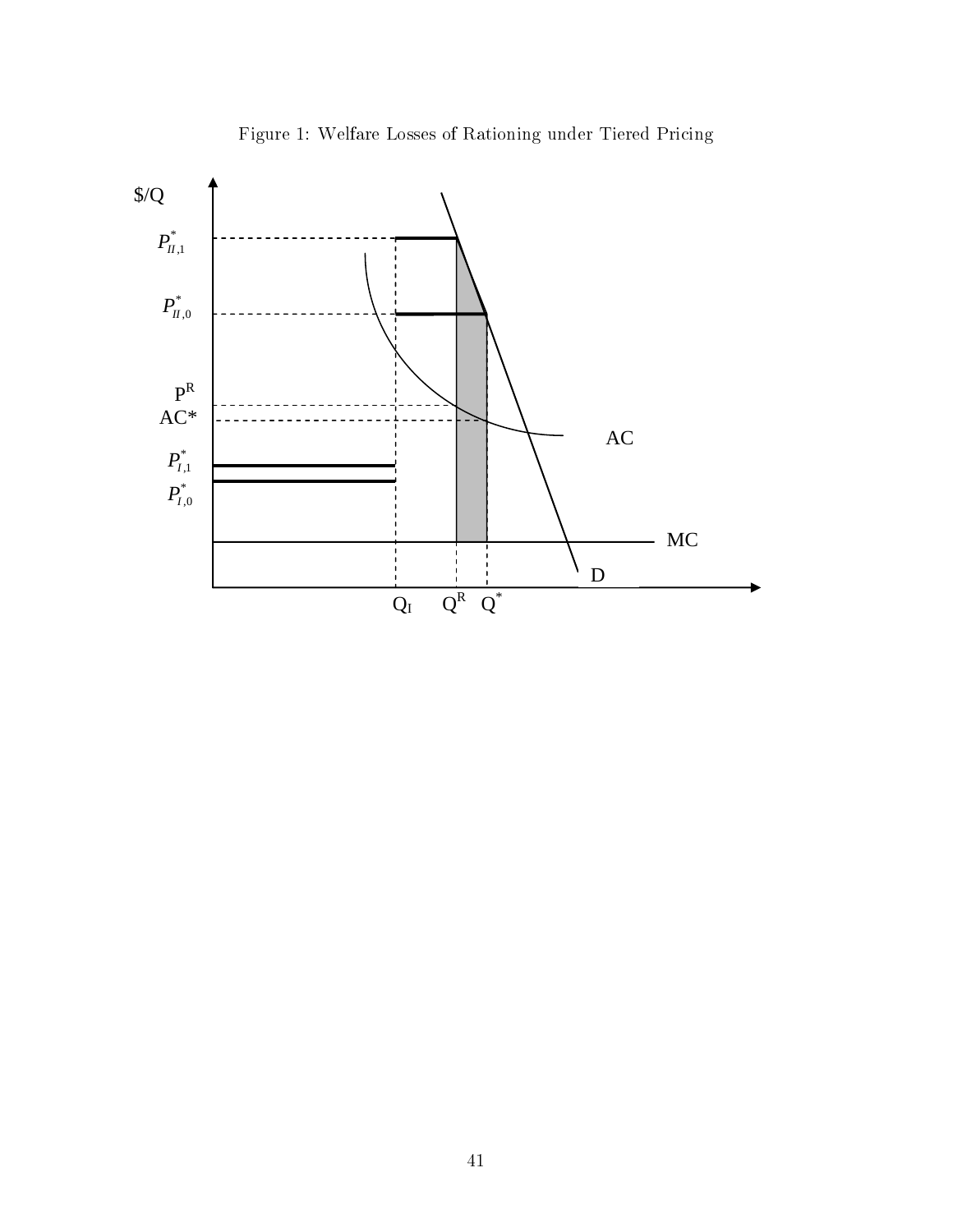Figure 2: Heterogeneity across water utilities in ratepayer welfare losses conditioned on different percent supply disruptions

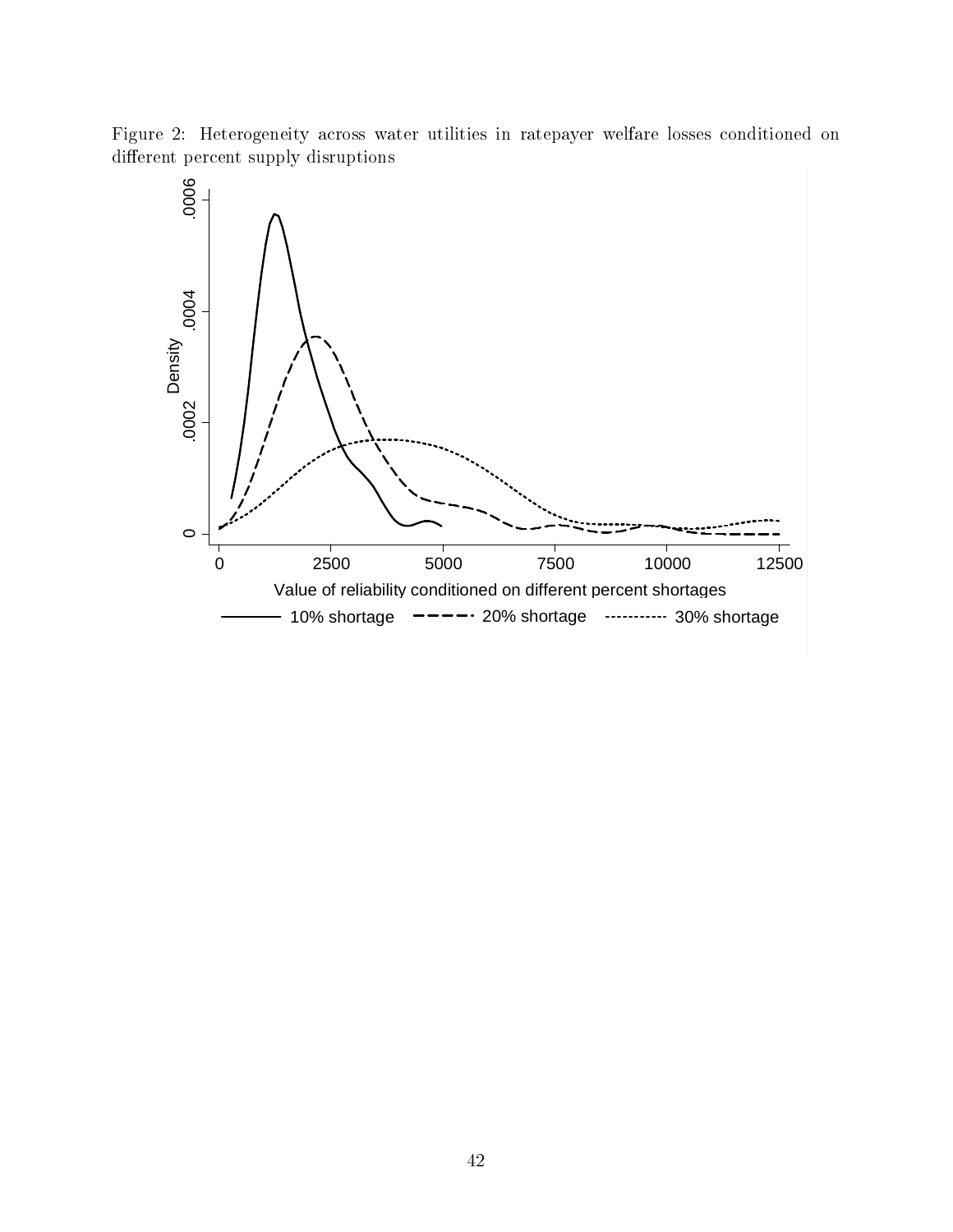|                              | $\left( 1\right)$ | $\left( 2\right)$ | (3)             | $\left( 4\right)$ | (5)                           |
|------------------------------|-------------------|-------------------|-----------------|-------------------|-------------------------------|
|                              |                   |                   | (S.D. of        |                   | $\overline{\text{(S.D. of)}}$ |
|                              |                   | ccf               | ccf             | Price             | Price                         |
| Utility                      | Obs.              | month             | $\gamma$ month) | $/{\mathrm{ccf}}$ | $/{\rm ccf)}$                 |
| Alameda C.W.D.               | 13                | 12.78             | (0.66)          | 1.83              | (0.38)                        |
| Anaheim                      | 11                | 19.21             | (1.11)          | $1.26\,$          | (0.22)                        |
| <b>Brisbane</b>              | 9                 | 5.66              | (0.44)          | 2.98              | (0.86)                        |
| <b>Burbank</b>               | 14                | 25.15             | (2.29)          | 1.45              | (0.30)                        |
| Burlingame                   | 13                | 11.70             | (0.60)          | 1.35              | (0.60)                        |
| C.W.S. - Bear Gulch          | 13                | 26.11             | (1.82)          | 2.24              | (0.40)                        |
| C.W.S. - Mid Peninsula       | 13                | 12.22             | (0.57)          | 2.10              | (0.37)                        |
| C.W.S. - South San Francisco | 13                | 9.36              | (0.41)          | 1.72              | (0.36)                        |
| City San Diego               | $\overline{7}$    | 12.77             | (1.10)          | 2.32              | (0.52)                        |
| Coastside                    | 14                | 9.30              | (0.82)          | 3.09              | (0.92)                        |
| Daly City                    | 13                | 8.76              | (0.49)          | 2.91              | (0.71)                        |
| East Palo Alto               | 13                | 14.30             | (1.94)          | 1.77              | (0.28)                        |
| Estero M.I.D.                | 14                | 12.55             | (0.64)          | 1.31              | (0.27)                        |
| Fullerton                    | 14                | 20.25             | (1.31)          | 1.30              | (0.32)                        |
| Glendale                     | 9                 | 20.03             | (1.39)          | 2.03              | (0.23)                        |
| Hayward                      | 14                | 10.45             | (0.66)          | 1.93              | (0.36)                        |
| Hillsborough                 | 8                 | 31.18             | (2.01)          | 4.32              | (0.86)                        |
| Long Beach                   | $\overline{7}$    | 13.93             | (0.67)          | 1.59              | (0.06)                        |
| Los Angeles                  | 11                | 17.88             | (1.00)          | 3.04              | (0.87)                        |
| Menlo Park                   | 13                | 15.33             | (1.09)          | 1.51              | (0.19)                        |
| Mid-Peninsula                | 12                | 10.50             | (0.59)          | $2.81\,$          | (1.20)                        |
| Millbrae                     | 14                | 9.65              | (1.10)          | 2.48              | (0.90)                        |
| Milpitas                     | 13                | 12.22             | (0.83)          | 1.74              | (0.49)                        |
| Mountain View                | 13                | 10.60             | (0.69)          | 2.42              | (0.48)                        |
| North Coast                  | 13                | 8.95              | (0.98)          | 3.97              | (1.27)                        |
| Palo Alto                    | 14                | 14.77             | (0.97)          | 3.15              | (1.08)                        |
| Pasadena                     | 11                | 22.46             | (1.10)          | $2.01\,$          | (0.57)                        |
| Purissima Hills              | 10                | 36.66             | (2.69)          | 3.01              | (1.47)                        |
| Redwood City                 | 14                | 11.35             | (1.01)          | 2.41              | (0.57)                        |
| San Bruno                    | 13                | 11.36             | (0.84)          | 3.14              | (0.92)                        |
| San Jose                     | 14                | 9.23              | (0.60)          | 1.56              | (0.23)                        |
| Santa Ana                    | 12                | 18.03             | (1.99)          | 1.76              | (0.55)                        |
| Santa Clara                  | 14                | 13.90             | (0.82)          | 1.60              | (0.48)                        |
| Santa Monica                 | 10                | 16.86             | (1.01)          | 2.24              | (0.55)                        |
| Skyline                      | 12                | 11.95             | (0.66)          | 8.16              | (3.44)                        |
| Sunnyvale                    | 14                | 13.11             | (0.71)          | 1.90              | (0.60)                        |
| Westborough                  | 14                | 7.68              | (0.86)          | 2.03              | (0.44)                        |
| Unweighted Average           | 12.24             | 14.82             | 1.04            | 2.39              | 0.66                          |

Table 1: Summary of average monthly household consumption and price per centum cubic feet (ccf) data used in the regression analysis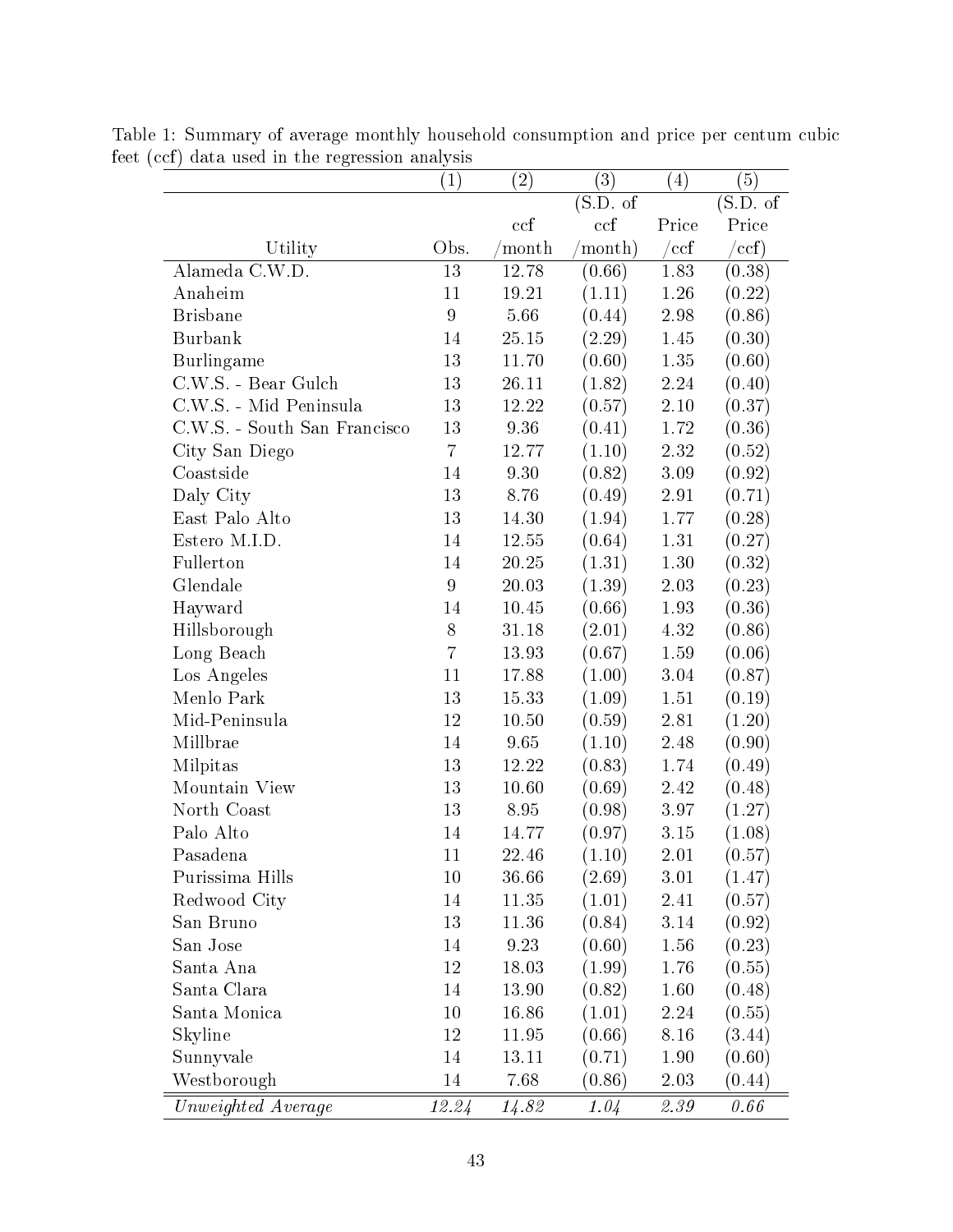|   |    | $\angle$                                                        | 3           |
|---|----|-----------------------------------------------------------------|-------------|
|   |    |                                                                 | Cummulative |
|   |    | No. of tiers No. of utilities Percentage share percentage share |             |
|   | 11 | 29.73                                                           | 29.73       |
| 2 | 8  | 21.62                                                           | 51.43       |
| 3 | 8  | 21.62                                                           | 72.97       |
|   | 4  | 10.81                                                           | 83.78       |
| 5 | 2  | 5.41                                                            | 89.19       |
|   |    | 10.81                                                           | 100.00      |

Table 2: Counts of utilities for the Year 2006 by number of tiers on Increasing Block Price (IBP) schedule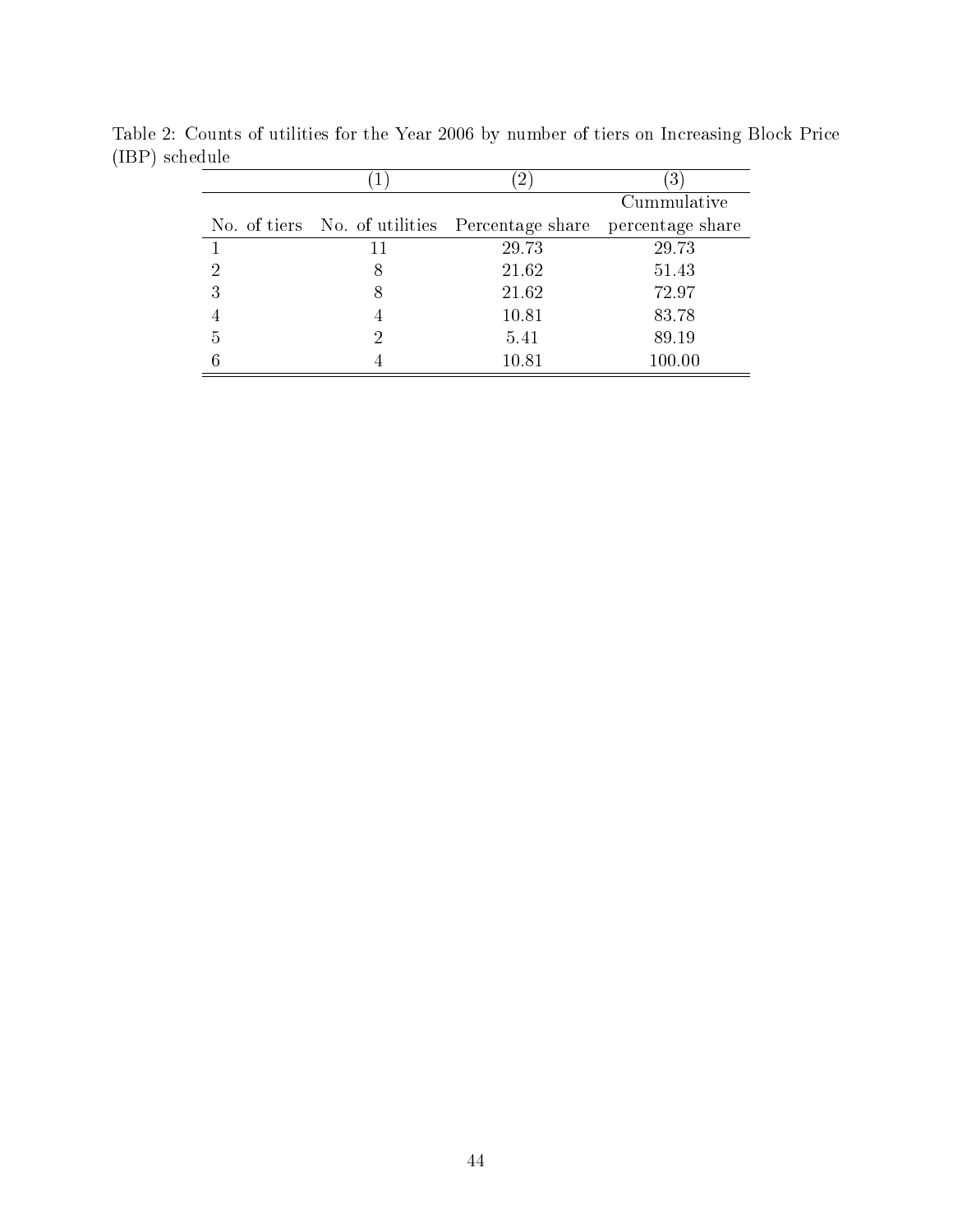| Table 3: Residential annual water demand estimation |         |                  |                      |             |                |
|-----------------------------------------------------|---------|------------------|----------------------|-------------|----------------|
|                                                     | 1)      | $\left(2\right)$ | $\left(3\right)$     | 4           | 5 <sup>2</sup> |
|                                                     | OLS     | <b>OLS</b>       | IV                   | <b>OLS</b>  | IV             |
| ln(Price)                                           | 0.173   | $-0.100***$      | $-0.143***$          | $-0.591***$ | $-0.637***$    |
|                                                     | (0.120) | (0.033)          | (0.046)              | (0.194)     | (0.242)        |
| $ln(Price) \cdot ln( Income)$                       |         |                  |                      | $0.110**$   | $0.113**$      |
|                                                     |         |                  |                      | (0.041)     | (0.050)        |
| Observations                                        | 453     | 453              | 453                  | 453         | 453            |
| Weather controls                                    | Yes     | Yes              | Yes                  | Yes         | Yes            |
| Year fixed effects                                  | Yes     | Yes              | Yes                  | Yes         | Yes            |
| Utility fixed effects                               | No      | Yes              | $\operatorname{Yes}$ | Yes         | Yes            |

Note: Standard errors clustered at the water utility level reported in parentheses: \*\*\*  $p<0.01$ , \*\*  $p<0.05$ , and  $*$  p<0.1.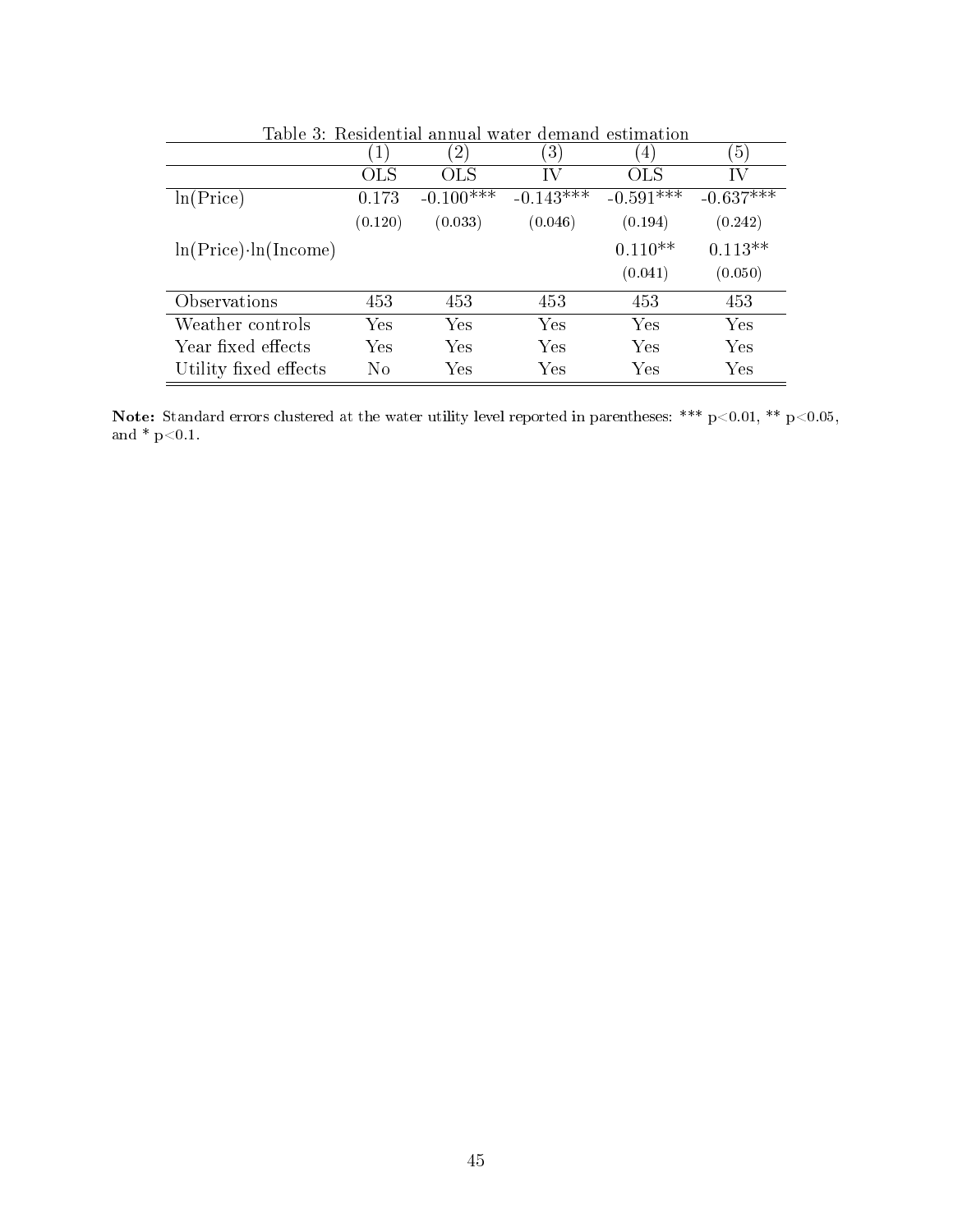|                          | $'1$ ,     | $\overline{2}$ | $\left(3\right)$ |
|--------------------------|------------|----------------|------------------|
|                          | ΙV         | ΙV             | IV               |
| ln(Price)                | $-0.137**$ | $-0.126**$     | $-0.132***$      |
|                          | (0.054)    | (0.049)        | (0.042)          |
| $ln(Price)$ -IBP         | 0.002      |                |                  |
|                          | (0.045)    |                |                  |
| $ln(Price)$ . Drought    |            |                | $-0.014$         |
|                          |            |                | (0.018)          |
| Observations             | 453        | 453            | 453              |
| Weather controls         | Yes        | Yes            | Yes              |
| Year fixed effects       | Yes        | Yes            | Yes              |
| Utility fixed effects    | Yes        | Yes            | Yes              |
| County specific t, $t^2$ | No         | Yes            | No               |

Table 4: Robustness checks for residential annual water demand estimation

Note: Standard errors clustered at the water utility level reported in parentheses: \*\*\*  $p<0.01$ , \*\*  $p<0.05$ , and \* p<0.1.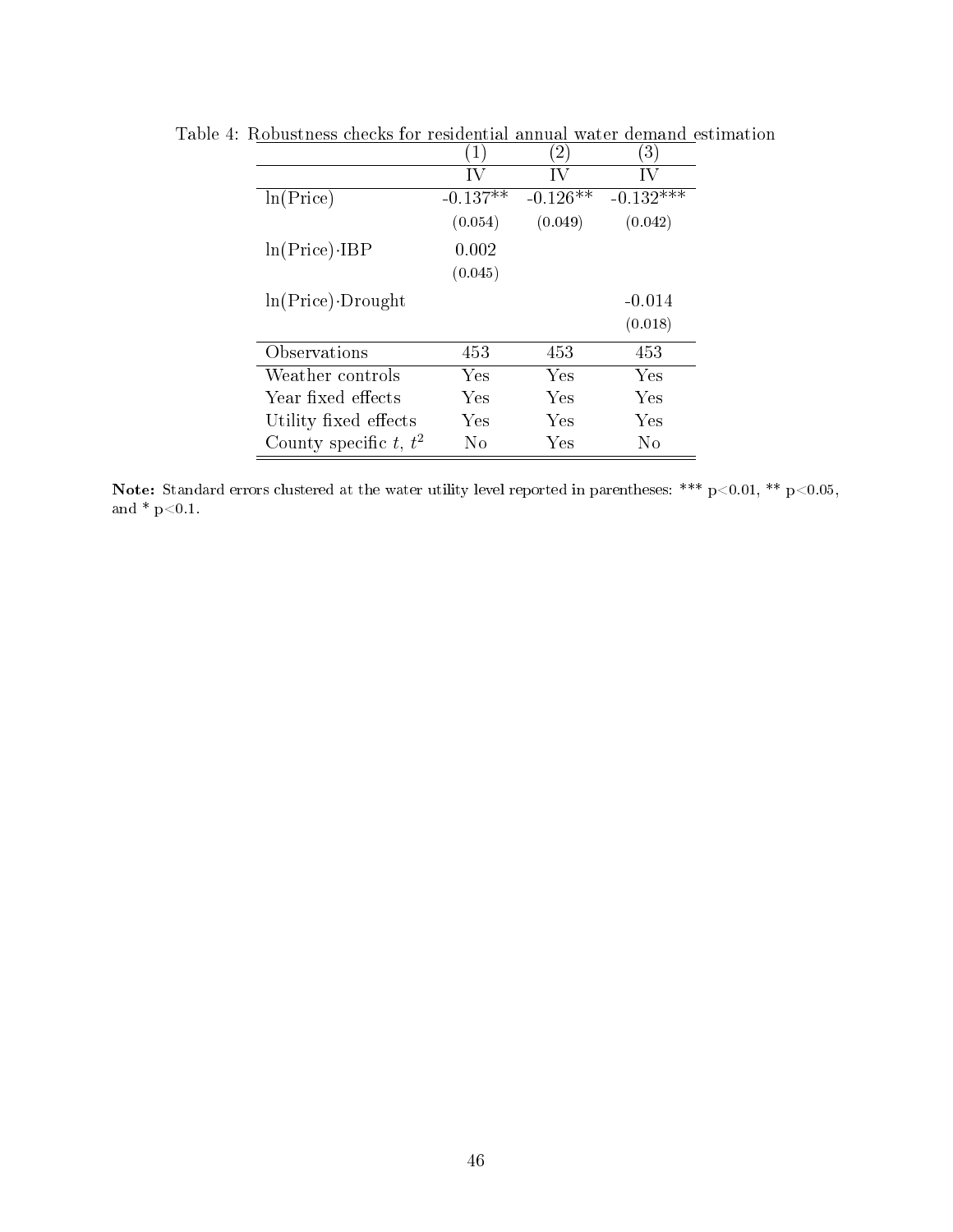| San Francisco Bay Area | $\epsilon$ | Price   | Table 5. Estimated price elasticities and prices per acre-loot by utility<br>Southern California | $\epsilon$ | Price   |
|------------------------|------------|---------|--------------------------------------------------------------------------------------------------|------------|---------|
| Alameda C.W.D.         | $-0.147$   | \$1,102 | Anaheim                                                                                          | $-0.195$   | \$775   |
| <b>Brisbane</b>        | $-0.168$   | \$1,941 | Beverly Hills                                                                                    | $-0.149$   | \$1,679 |
| Burlingame             | $-0.154$   | \$1,028 | <b>Burbank</b>                                                                                   | $-0.197$   | \$937   |
| C.W.S. - Bear Gulch    | $-0.100$   | \$1,398 | Calleguas M.W.D.                                                                                 | $-0.161$   | \$1,129 |
| C.W.S. - Mid Peninsula | $-0.152$   | \$1,319 | Central Basin M.W.D.                                                                             | $-0.213$   | \$995   |
| $C.W.S. - So. S.F.$    | $-0.177$   | \$1,089 | Compton                                                                                          | $-0.243$   | \$834   |
| Coastside              | $-0.125$   | \$2,169 | Eastern M.W.D.                                                                                   | $-0.215$   | \$1,532 |
| Daly City              | $-0.169$   | \$1,716 | Foothill M.W.D.                                                                                  | $-0.151$   | \$1,423 |
| East Palo Alto         | $-0.197$   | \$1,050 | Fullerton                                                                                        | $-0.187$   | \$1,405 |
| Estero M.I.D.          | $-0.123$   | \$754   | Glendale                                                                                         | $-0.205$   | \$1,325 |
| Hayward                | $-0.187$   | \$1,102 | I.E.U.A.                                                                                         | $-0.189$   | \$703   |
| Hillsborough           | $-0.100$   | \$2,169 | Las Virgenes M.W.D.                                                                              | $-0.123$   | \$895   |
| Menlo Park             | $-0.131$   | \$734   | Long Beach                                                                                       | $-0.216$   | \$1,024 |
| Mid Peninsula          | $-0.136$   | \$1,967 | Los Angeles                                                                                      | $-0.213$   | \$1,955 |
| Millbrae               | $-0.158$   | \$1,721 | M.W.D. Orange County                                                                             | $-0.162$   | \$996   |
| Milpitas               | $-0.136$   | \$1,095 | Pasadena                                                                                         | $-0.194$   | \$1,527 |
| Mountain View          | $-0.156$   | \$1,415 | San Diego C.W.A.                                                                                 | $-0.193$   | \$1,645 |
| North Coast            | $-0.156$   | \$2,448 | San Fernando                                                                                     | $-0.223$   | \$614   |
| Palo Alto              | $-0.123$   | \$2,084 | San Marino                                                                                       | $-0.100$   | \$767   |
| Purissima Hills        | $-0.100$   | \$2,755 | Santa Ana                                                                                        | $-0.209$   | \$908   |
| Redwood City           | $-0.153$   | \$1,605 | Santa Monica                                                                                     | $-0.184$   | \$2,156 |
| <b>SFPUC</b>           | $-0.182$   | \$706   | Three Valleys M.W.D.                                                                             | $-0.178$   | \$962   |
| San Bruno              | $-0.168$   | \$3,000 | Torrance                                                                                         | $-0.182$   | \$1,116 |
| San Jose Municipal     | $-0.129$   | \$926   | U.S.G.V. M.W.D.                                                                                  | $-0.200$   | \$615   |
| Santa Clara            | $-0.144$   | \$1,089 | West Basin M.W.D.                                                                                | $-0.182$   | \$1,170 |
| Sunnyvale              | $-0.148$   | \$1,335 | Western M.W.D.                                                                                   | $-0.194$   | \$615   |
| Westborough            | $-0.147$   | \$1,280 |                                                                                                  |            |         |

Table 5: Estimated price elasticities and prices per acre-foot by utility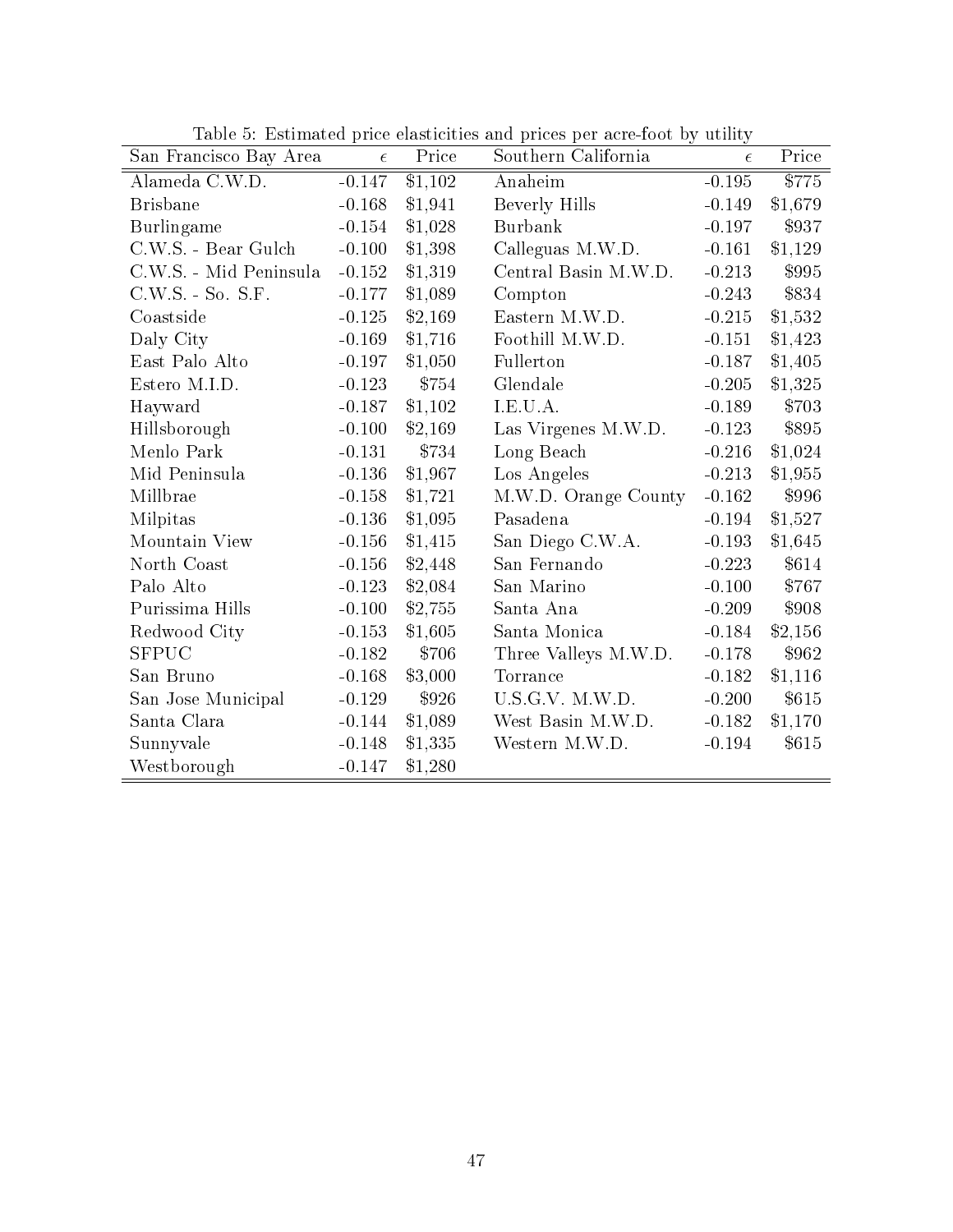|                                              | Percent supply disruption |                                                                                       |                    |  |  |
|----------------------------------------------|---------------------------|---------------------------------------------------------------------------------------|--------------------|--|--|
| Assumptions by scenario                      | $10\%$                    | $20\%$                                                                                | $30\%$             |  |  |
|                                              |                           |                                                                                       |                    |  |  |
| Base scenario (P=MC):                        |                           |                                                                                       |                    |  |  |
| - Common price elasticity                    |                           | $$425$ $$1,113$ $$2,319$                                                              |                    |  |  |
| - Common prices                              | $\left[ 80\right]$        | $\lbrack \$0\rbrack$                                                                  | $\lceil 30 \rceil$ |  |  |
| - No fixed-costs in volumetric price         |                           |                                                                                       |                    |  |  |
| Scenario 1 ( $P=MC$ ):                       |                           |                                                                                       |                    |  |  |
| - Heterogeneous price elasticities           | \$438                     | $$1,169$ $$2,508$                                                                     |                    |  |  |
| - Common prices                              |                           | $\lbrack $165] \quad [ $637] \quad [ $2,143]$                                         |                    |  |  |
| - No fixed-costs in volumetric price         |                           |                                                                                       |                    |  |  |
| Scenario 2 ( $P=MC$ ):                       |                           |                                                                                       |                    |  |  |
| - Heterogeneous price elasticities           |                           | $$418$ $$1,114$ $$2,387$                                                              |                    |  |  |
| - Heterogeneous prices                       |                           | $\begin{bmatrix} $357] & $1,222 \end{bmatrix}$ $\begin{bmatrix} $3,731 \end{bmatrix}$ |                    |  |  |
| - No fixed-costs in volumetric price         |                           |                                                                                       |                    |  |  |
| Scenario 3 ( $P > MC$ ):                     |                           |                                                                                       |                    |  |  |
| - Heterogeneous price elasticities           |                           | $$1,458$ $$2,153$ $$3,426$                                                            |                    |  |  |
| - Heterogeneous prices                       |                           | $[\$834]$ $[\$1,649]$ $[\$4,102]$                                                     |                    |  |  |
| - Portion of fixed-costs in volumetric price |                           |                                                                                       |                    |  |  |
|                                              |                           |                                                                                       |                    |  |  |

| Table 6: Comparison of mean welfare losses per acre-foot by scenario & percent disruption |  |  |  |  |  |  |
|-------------------------------------------------------------------------------------------|--|--|--|--|--|--|
|                                                                                           |  |  |  |  |  |  |

Note: Standard deviation for mean welfare losses per acre-foot across 53 urban water utilities is reported in square brackets. We emphasize that the figures reported in the square brackets are not standard errors; instead, they are the standard deviations associated with the calculation of mean welfare loss per acre-foot for the 53 urban water utilities under differents sets of supply disruptions and assumptions. Notice in the base scenario we assume away heterogeneity in mean welfare losses across water utilities. In Scenario 1 we observe the overall mean welfare losses are comparable to the base scenario; however, accounting for heterogenous price responses introduces heterogeneity in utility-level mean welfare losses across water utilities. In Scenario 2 the overall mean welfare losses do not change much, but the standard deviation in utility-level mean welfare losses across water utilities approximately doubles. Accounting for heterogeneous prices responses and initial rates is clearly important for capturing the distributional effects of supply disruptions. In Scenario 3 we account for the fact that volumetric rates carry a portion of the fixed-costs; the losses triple relative to Scenario 2 for a 10% shortage and go up over 40% for a 30% shortage.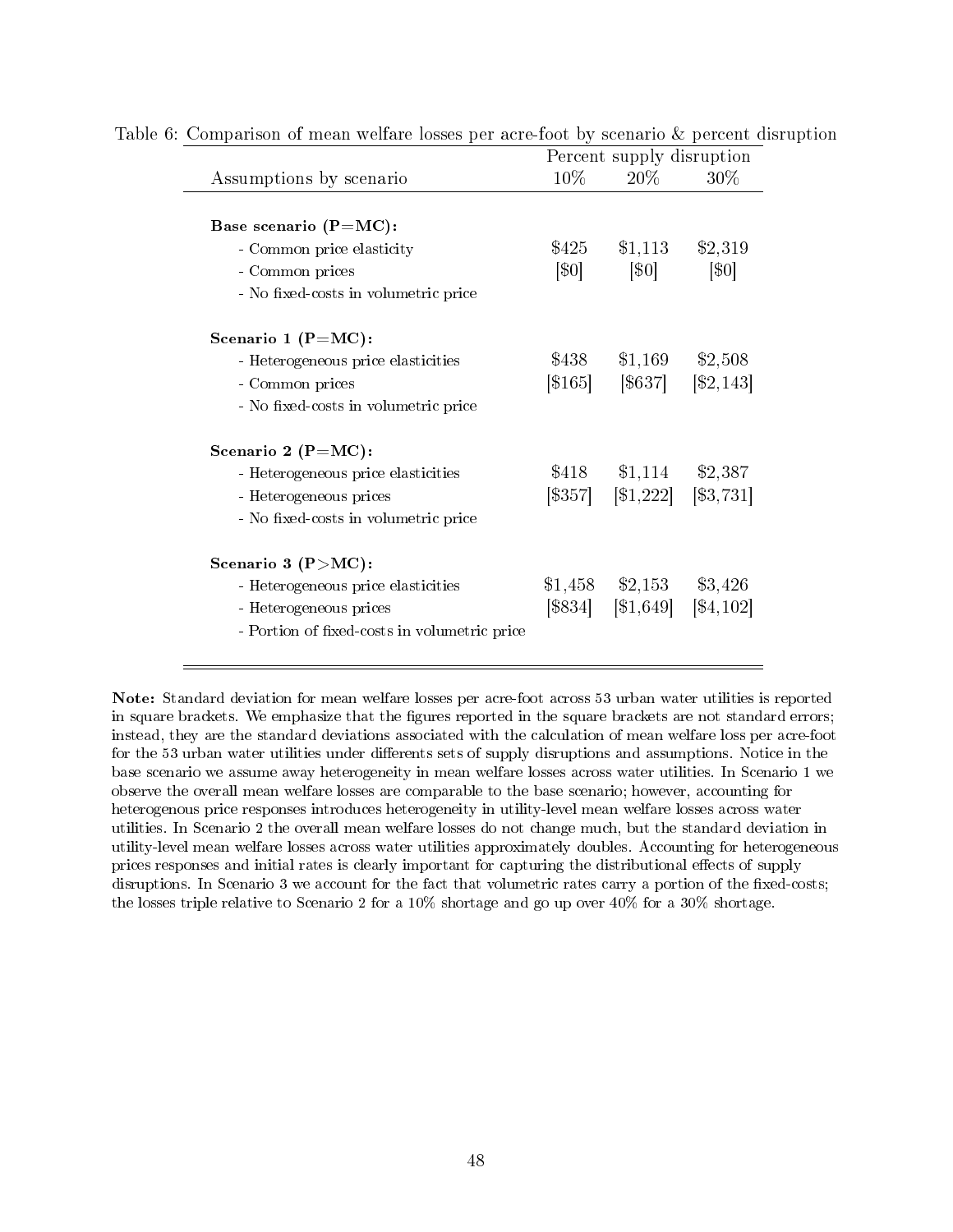|                                                                                                   |                                  | Panel A: San Francisco Bay Area Utilities                     |                                   |
|---------------------------------------------------------------------------------------------------|----------------------------------|---------------------------------------------------------------|-----------------------------------|
| Quantity-weighted average price : $\frac{1}{248}$ /AF; Household-weighted avg. elasticity: -0.158 |                                  |                                                               |                                   |
|                                                                                                   |                                  | Total SFR demand (AF): 177,269; Total SFR households: 454,799 |                                   |
| Percent disruption                                                                                | $10\%$                           | $20\%$                                                        | 30\%                              |
| Total loss (\$ millions)<br>$[95\%$ Bootstrapped C.I.                                             | \$29<br>$[$25 - $35]$            | \$100<br>$[$70 - $152]$                                       | \$288<br>$[$157 - $574]$          |
| Average loss $(\$/AF)$<br>[95\% Bootstrapped C.I.]                                                | \$1,653<br>$[\$1,404 - \$1,999]$ | \$2,815<br>$[\$1,976 - $4,278]$                               | \$5,414<br>$[\$2,944 - \$10,795]$ |
| Household $WTP(\frac{6}{year})$                                                                   | \$64                             | \$219                                                         | \$633                             |
| % increase in expenditures                                                                        | $13.2\%$                         | 45.1\%                                                        | 130.2\%                           |

Table 7: Welfare losses due to shortages of 10%, 20% and 30% in the Single Family Residential (SFR) demand sector

|                                                                  | Panel B: Southern California Utilities                                                   |                                                                 |                                  |  |  |  |  |
|------------------------------------------------------------------|------------------------------------------------------------------------------------------|-----------------------------------------------------------------|----------------------------------|--|--|--|--|
|                                                                  | Quantity-weighted average price : \$1,231/AF; Household-weighted avg. elasticity: -0.193 |                                                                 |                                  |  |  |  |  |
|                                                                  |                                                                                          | Total SFR demand (AF): 177,269; Total SFR households: 3,534,990 |                                  |  |  |  |  |
| $10\%$<br>$20\%$<br>$30\%$<br>Percent disruption                 |                                                                                          |                                                                 |                                  |  |  |  |  |
| Total (\$ millions)<br>[95% Bootstrapped C.I.]                   | \$285<br>$\[\$251 - \$390\]$                                                             | \$828<br>$[$628 - $1,668]$                                      | \$1,930<br>$[\$1,215 - \$6,318]$ |  |  |  |  |
| Average $(\frac{4}{AF})$                                         | \$1,440                                                                                  | \$2,094                                                         | \$3,248                          |  |  |  |  |
| $[95\%$ Bootstrapped C.I.                                        | $[\$1,268 - \$1,970]$                                                                    | $\left[ \$1,587 - \$4,219 \right]$                              | $[\$2,047 - \$10,648]$           |  |  |  |  |
| Household $WTP(\frac{6}{year})$<br>$\%$ increase in expenditures | \$81<br>11.7%                                                                            | \$234<br>34.0%                                                  | \$545<br>79.2%                   |  |  |  |  |

Note: Square brackets report 95 percent confidence intervals for our estimates of total welfare losses and average welfare losses per acre-foot (AF) of supply disruption. Due to the fact that the elasticity estimates enter non-linearly into the welfare expression, these are bootstrapped confidence intervals with bootstrapping occuring at the water utility level. The Household WTP measure divides the Total loss reported in the first row by the total number of single family residential households in the region. The  $\%$ increase in expenditures uses the welfare loss estimates to calculate how much households would be willing to increase their existing expenditures in percentage terms in order to avoid the percent disruption identified at the top of the corresponding column.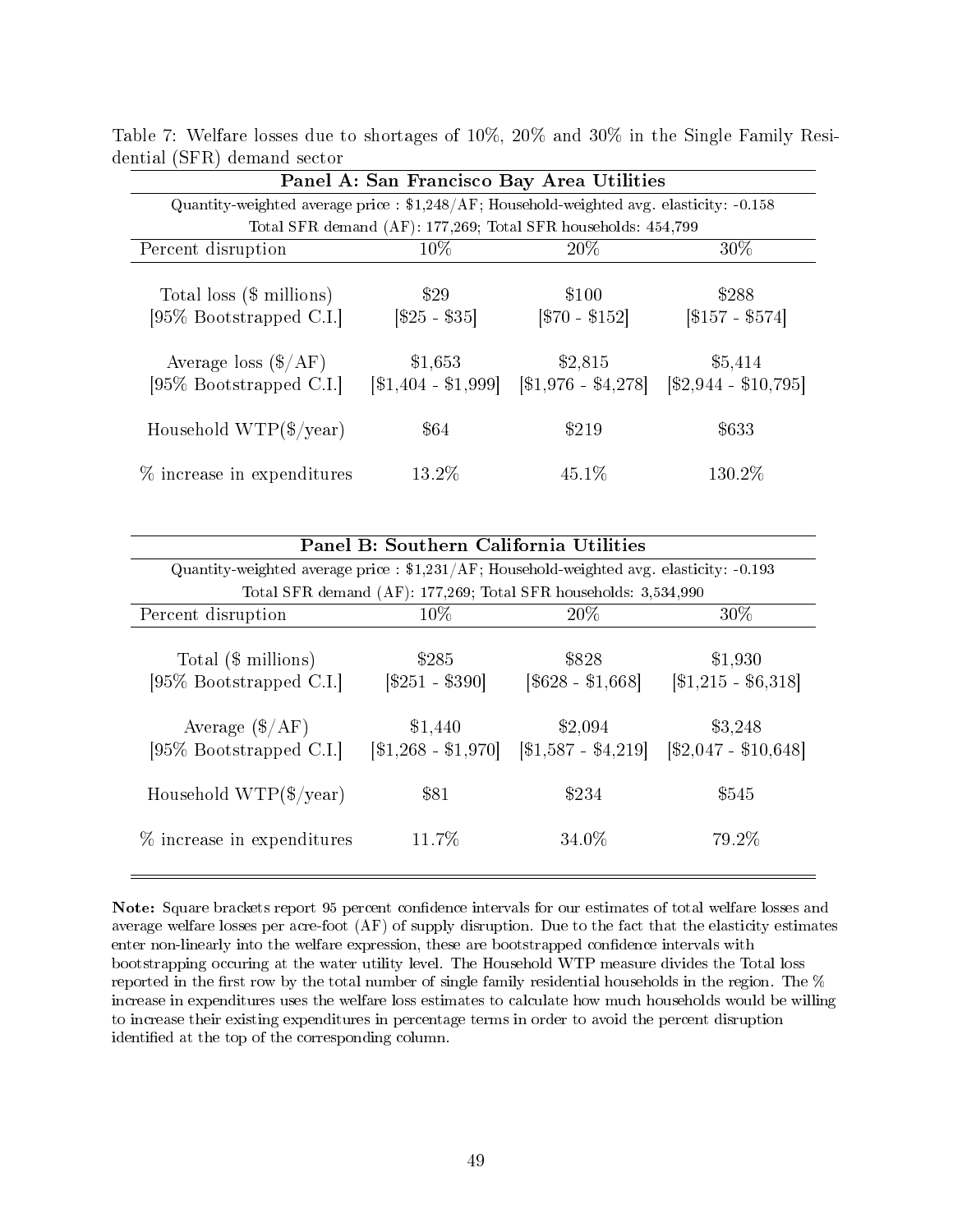Table 8: Summary of Efficiency Gains Generated by Moving from Proportional Rationing to Efficient Rationing Regimes Under Shortages of  $10\%$ ,  $20\%$  and  $30\%$ 

| $\epsilon$                               |                                                 |        |                      |         |
|------------------------------------------|-------------------------------------------------|--------|----------------------|---------|
|                                          | Regional percent disruption                     | $10\%$ | 20\%                 | 30%     |
|                                          |                                                 |        |                      |         |
|                                          | Efficiency gains in the San Francisco Bay Area: |        |                      |         |
| Absolute improvements (millions)         |                                                 | \$3.4  | \$11.4               | \$46.5  |
| Percentage improvements                  |                                                 |        | 11.5\% 11.3\% 15.9\% |         |
|                                          |                                                 |        |                      |         |
| Efficiency gains in Southern California: |                                                 |        |                      |         |
| Absolute improvements (millions)         |                                                 | \$38.0 | \$60.2               | \$116.7 |
| Percentage improvements                  |                                                 |        | $13.3\%$ 7.3\%       | $6.1\%$ |
|                                          |                                                 |        |                      |         |
|                                          |                                                 |        |                      |         |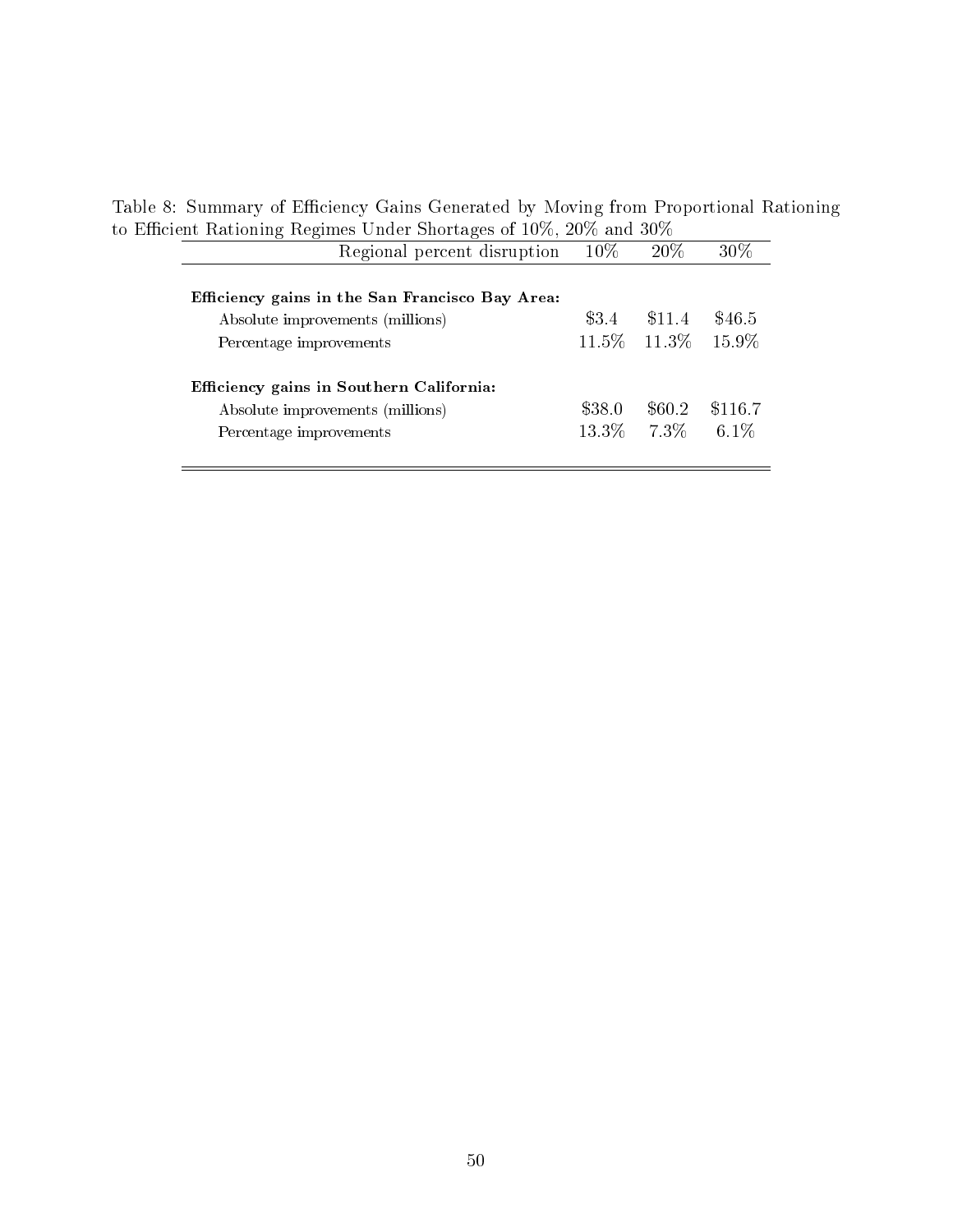## Appendix A: Welfare losses with an arbitrary number of pricing tiers

Consider the welfare implications of a water shortage in the case of identical own-price elasticity of demand for all households and proportional rationing of all pricing tiers. This setting accords with circumstances in which individual water utilities raise the price of each tier symmetrically by a constant percentage. Actual welfare losses would be larger in cases where water rates rise by larger percentages in higher tiers than in lower tiers.

Let *n* denote the number of households in a water utility's service area. Let  $P_j^*$  denote the equilibrium price paid for the last unit of water consumed by household j, where  $j =$  $1, 2, 3, \ldots, n$ . Now consider the aggregate welfare loss among households in the case of constant elasticity of demand for each household,

$$
P_j = A Q_j^{\frac{1}{\varepsilon}} \tag{14}
$$

where  $\varepsilon < 0$  is the elasticity of household water demand and  $A_j$  is a parameter that scales the magnitude of household demand to a lower or higher pricing tier.

Suppose further that the water utility sets rates to proportionally ration water consumption across all households. In this case, the quantity of water consumed after rationing by household j,  $Q_{j,1}^*$ , relates to the initially consumed quantity of water,  $Q_{j,0}^*$ , according to:

$$
Q_{j,1}^* = (1-r)Q_{j,0}^*
$$
\n(15)

where  $r$  is the percentage of water rationed at each household. Following equation from the manuscript we arrive at the following expression for welfare losses following a supply disruption r:

$$
L_j(r) = \frac{\varepsilon}{1+\varepsilon} P_j^* Q_j^* [1-(1-r)^{\frac{1+\varepsilon}{\varepsilon}}] - \int_{Q_j(r)}^{Q_j^*} c(x) dx.
$$
 (16)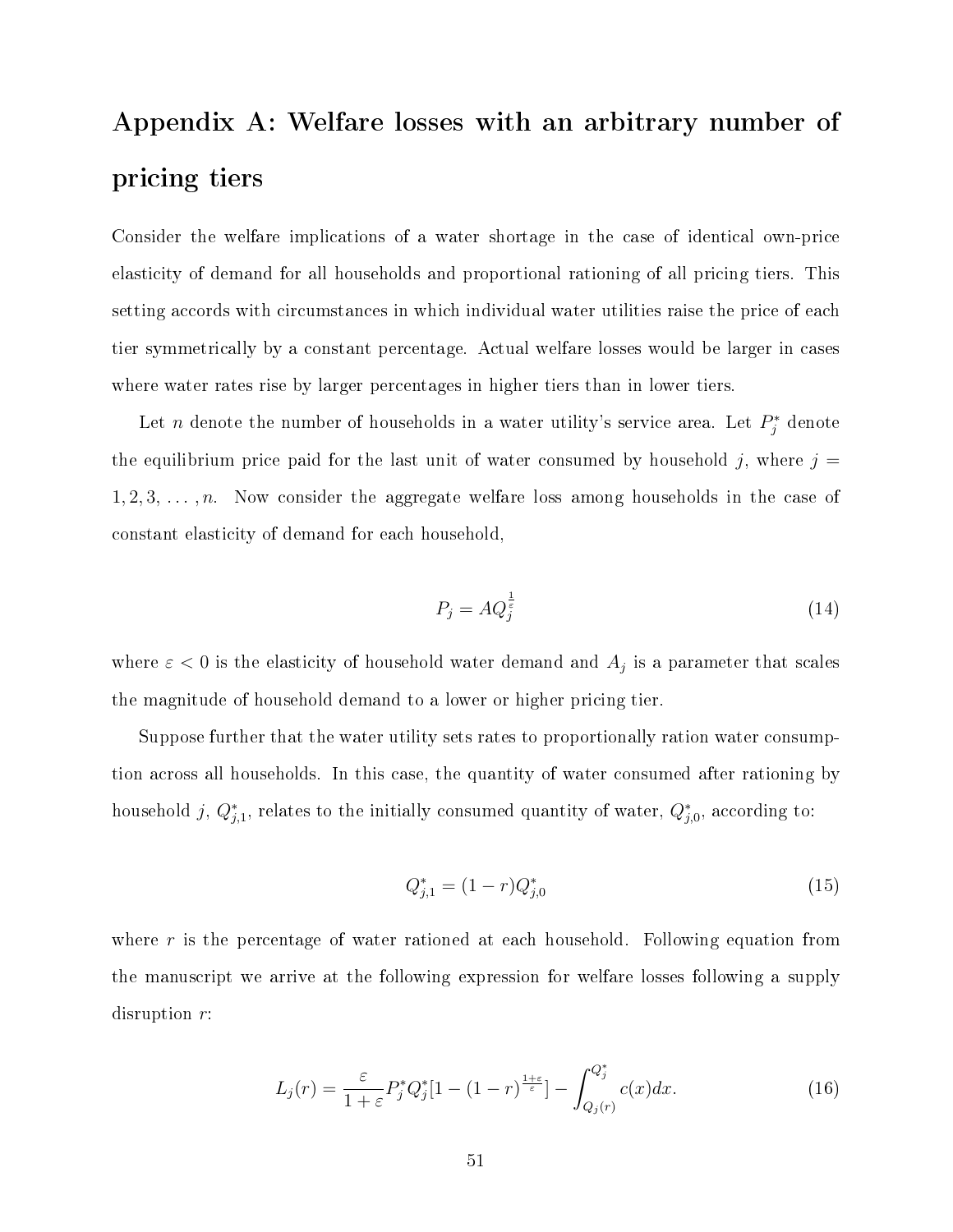Aggregating losses across the n households yields:

$$
L(r) = \frac{\varepsilon}{1+\varepsilon} \bar{P}_0 \bar{Q}_0 \left[ 1 - (1-r)^{\frac{1+\varepsilon}{\varepsilon}} \right] - \int_{\bar{Q}_0}^{\bar{Q}_1} c(x) dx \tag{17}
$$

where  $\bar{Q}_0 = \sum Q_{j,0}^*$  and  $\bar{Q}_1 = \sum Q_{j,1}^*$  are the aggregate quantities of water purchased in the region in the initial period and shortage period;  $\bar{P}_0$  is a price index that represents the weighted average of equilibrium prices across households making marginal water purchases on an arbitrary number of pricing tiers and is given by:

$$
\bar{P}_0 = \frac{\sum P_j^* Q_{j,0}^*}{\sum Q_{j,0}^*}.\tag{18}
$$

The calculation of the actual welfare losses of supply disruption in equation (17) is complicated by two factors. First, the degree of water rationing across households need not be uniform and most water utilities raise prices disproportionately on the upper pricing tiers to target the largest water consumers. In the case of the shortage rates used by LADWP as discussed in the main text, the levels of water rationing at a price elasticity value of -0.16 estimated by Renwick and Green (2000), would imply a 2.4% quantity reduction for households with an equilibrium level of purchases on the lowest pricing tier and a 9% quantity reduction for households with an equilibrium level of purchases on the highest pricing tier.

Second, price indices of the form in equation (18) are not publicly reported by water utilities. Nevertheless, it is useful to compare the welfare implications from this price index to the implications derived from using the average price received for water by a utility. Given a share of households that purchase an equilibrium quantity of water on higher tiers of the pricing structure, the average price received for water by utilities is distorted downwards from the price index in (18) by the volume of water that high demand users acquire at lower rates. For example, in the case of three pricing tiers (identified as  $I, II, III$ ), the average price of water received by a utility serving one consumer of each demand type (identied as consumers  $1, 2, 3$  is given by: